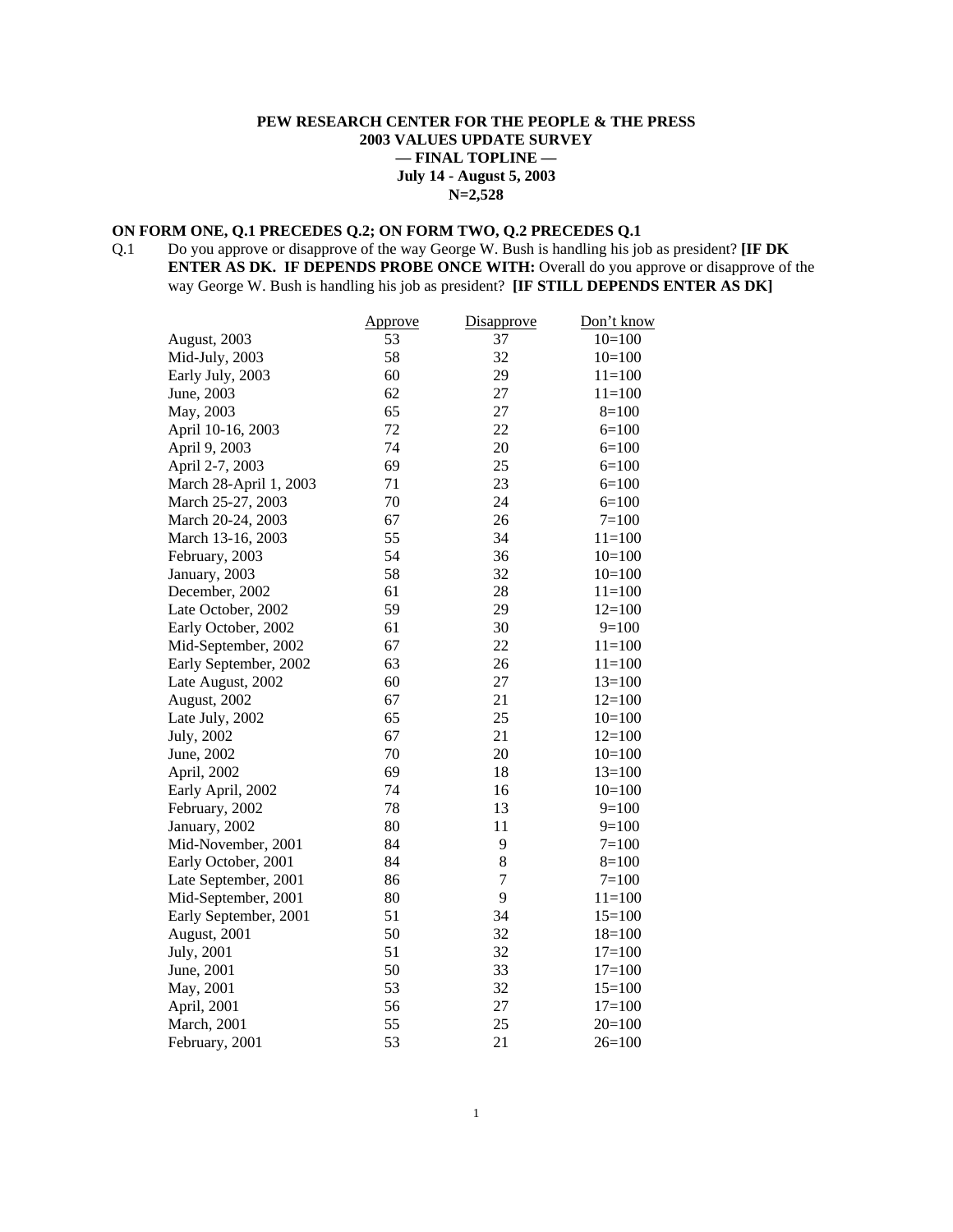#### **ON FORM ONE, Q.1 PRECEDES Q.2; ON FORM TWO, Q.2 PRECEDES Q.1**

Q.2 All in all, are you satisfied or dissatisfied with the way things are going in this country today?

|                              | Satisfied | Dissatisfied | No Opinion |
|------------------------------|-----------|--------------|------------|
| August, 2003                 | 40        | 53           | $7 = 100$  |
| April, 2003 <sup>1</sup>     | 50        | 41           | $9=100$    |
| January, 2003                | 44        | 50           | $6=100$    |
| September, 2002 <sup>2</sup> | 41        | 55           | $4=100$    |
| Late August, 2002            | 47        | 44           | $9=100$    |
| May, 2002                    | 44        | 44           | $12=100$   |
| March, 2002                  | 50        | 40           | $10=100$   |
| Late September, 2001         | 57        | 34           | $9=100$    |
| Early September, 2001        | 41        | 53           | $6=100$    |
| June, 2001                   | 43        | 52           | $5=100$    |
| March, 2001                  | 47        | 45           | $8=100$    |
| February, 2001               | 46        | 43           | $11=100$   |
| January, 2001                | 55        | 41           | $4=100$    |
| September, 2000              | 51        | 41           | $8=100$    |
| June, 2000                   | 47        | 45           | $8=100$    |
| April, 2000                  | 48        | 43           | $9=100$    |
| August, 1999                 | 56        | 39           | $5=100$    |
| January, 1999                | 53        | 41           | $6=100$    |
| November, 1998               | 46        | 44           | $10=100$   |
| Early September, 1998        | 54        | 42           | $4=100$    |
| Late August, 1998            | 55        | 41           | $4=100$    |
| Early August, 1998           | 50        | 44           | $6=100$    |
| February, 1998               | 59        | 37           | $4=100$    |
| January, 1998                | 46        | 50           | $4=100$    |
| September, 1997              | 45        | 49           | $6=100$    |
| August, 1997                 | 49        | 46           | $5=100$    |
| January, 1997                | 38        | 58           | $4=100$    |
| July, 1996                   | 29        | 67           | $4=100$    |
| March, 1996                  | 28        | 70           | $2=100$    |
| October, 1995                | 23        | 73           | $4=100$    |
| June, 1995                   | 25        | 73           | $2=100$    |
| April, 1995                  | 23        | 74           | $3=100$    |
| July, 1994                   | 24        | 73           | $3=100$    |
| March, 1994                  | 24        | 71           | $5=100$    |
| October, 1993                | 22        | 73           | $5=100$    |
| September, 1993              | 20        | 75           | $4=100$    |
| May, 1993                    | 22        | 71           | $7=100$    |
| January, 1993                | 39        | 50           | $11 = 100$ |
| January, 1992                | 28        | 68           | $4 = 100$  |
| November, 1991               | 34        | 61           | $5 = 100$  |
| Late February, 1991 (Gallup) | 66        | 31           | $3 = 100$  |
| August, 1990                 | 47        | 48           | $5=100$    |
| May, 1990                    | 41        | 54           | $5=100$    |
| January, 1989                | 45        | 50           | $5=100$    |
| September, 1988 (RVs)        | 50        | 45           | $5=100$    |
| May, 1988                    | 41        | 54           | $5=100$    |
| January, 1988                | 39        | 55           | $6=100$    |

<sup>&</sup>lt;sup>1</sup> Asked April 8, 2003 only; N=395.

<sup>2</sup> The September 2002 trend is from a Pew Global Attitudes Project survey, fielded August 19 to September 8, 2002 and released December 4, 2002.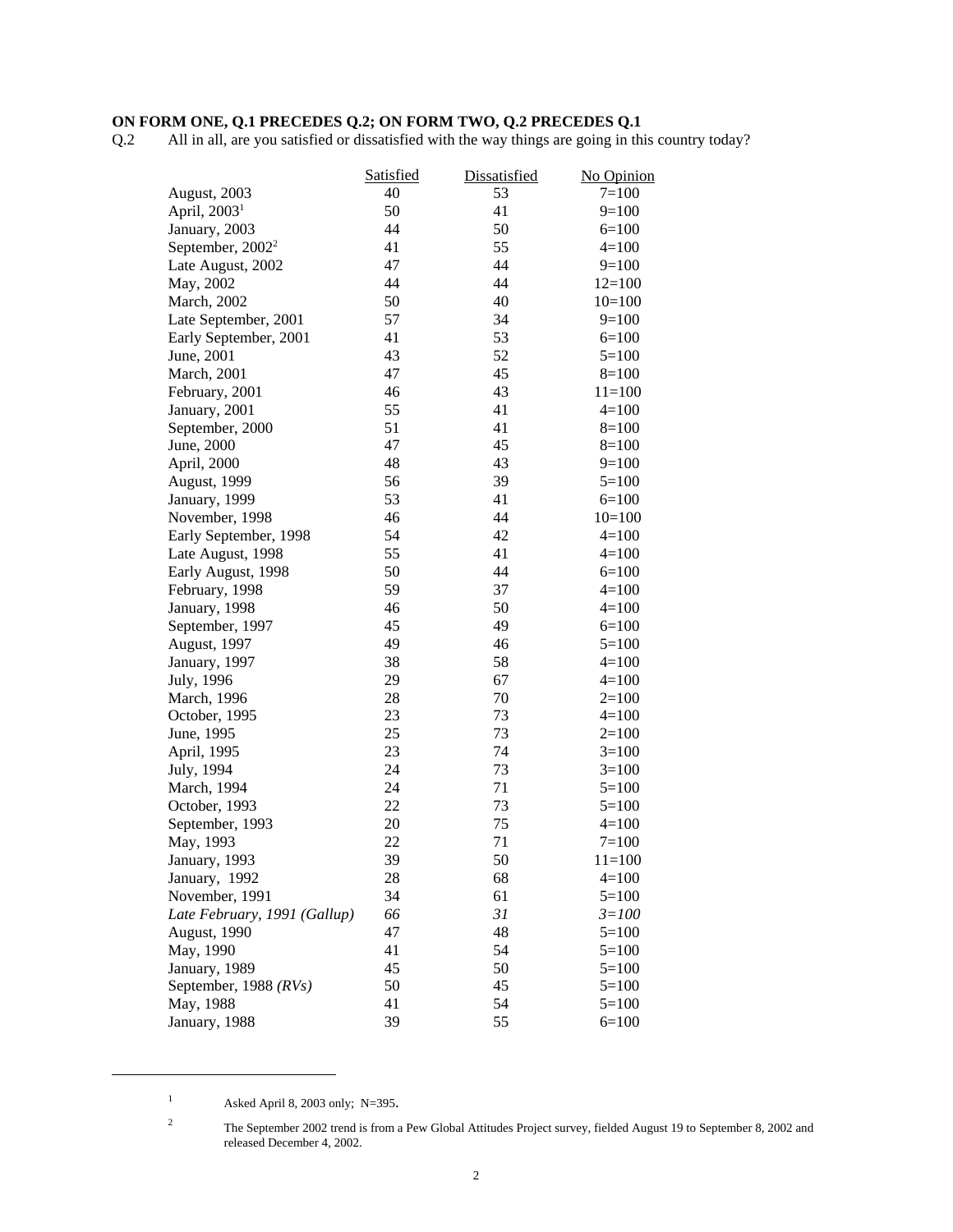Q.3 How have you been getting most of your news about national and international issues? From television, from newspapers, from radio, from magazines, or from the Internet? **[ACCEPT TWO ANSWERS: IF ONLY ONE RESPONSE IS GIVEN, PROBE FOR ADDITIONAL RESPONSE]**

|    |                | Early |    |                                                                    |    |    | Mid-Early |    |    |    |        |    |    |    |    |    | Early |
|----|----------------|-------|----|--------------------------------------------------------------------|----|----|-----------|----|----|----|--------|----|----|----|----|----|-------|
|    |                |       |    | July March Feb Jan Jan Sept Sept Feb Oct Jan Jan Sept Jan Sept Jan |    |    |           |    |    |    |        |    |    |    |    |    | Jan   |
|    |                |       |    |                                                                    |    |    |           |    |    |    |        |    |    |    |    |    |       |
| 79 | Television     | 79    | 89 |                                                                    | 81 | 82 | 90        | 74 | 76 | 80 | 82     | 88 | 82 | 83 | 83 | 83 | 82    |
| 46 | Newspapers     | 45    | 24 | 42                                                                 | 44 | 42 |           | 45 | 40 | 48 | 42     | 61 | 63 | 51 | 60 | 52 | 40    |
| 15 | Radio          | 16.   | 19 | 19                                                                 | フフ |    | 14        | 18 | 16 | 19 | 18     | 25 | 20 |    |    |    | 15    |
|    | Magazines      | 5     | *  | 4                                                                  | 4  | 3  | *         | 6  | 4  | 5  |        | 8  | 10 | 10 | 9  |    |       |
| 18 | Internet       | 19    |    |                                                                    |    | 14 |           |    | 10 | 11 | 6      |    |    |    |    |    |       |
|    | Other (VOL)    |       |    |                                                                    |    |    |           |    |    |    | 2      |    |    |    |    |    |       |
|    | Don't know/Ref | ∗     | ∗  | *                                                                  |    | *  |           | ∗  |    | *  | $\ast$ | *  |    |    | ∗  |    | *     |

#### **IF RESPONDENT ANSWERED '1' TELEVISION AS EITHER 1ST OR 2ND RESPONSE IN Q.3 ASK Q.4 IF NOT, SKIP TO Q.5**

Q.4 Do you get most of your news about national and international issues from **[READ, RANDOMIZE ITEMS 2 THRU 4 AND 5 THRU 8 SEPARATELY, AND RANDOMIZE SETS OF ITEMS (LOCAL; NETWORK; CABLE). ACCEPT MULTIPLE ANSWERS BUT DO NOT PROBE FOR ADDITIONAL]**  $E$ arlys

|    |                                         | Laliy |      |
|----|-----------------------------------------|-------|------|
|    |                                         | July  | Jan  |
|    |                                         | 2003  | 2002 |
| 17 | Local news programming                  | 17    | 16   |
| 12 | <b>ABC</b> Network news                 | 12    | 11   |
| 10 | <b>CBS</b> Network news                 | 11    | 11   |
| 15 | <b>NBC</b> Network news                 | 14    | 15   |
| 26 | CNN Cable news                          | 27    | 28   |
|    | <b>MSNBC Cable news</b>                 | 9     | 8    |
| 18 | The Fox News Cable Channel              | 22    | 16   |
| 3  | <b>CNBC Cable news</b>                  | 3     | 4    |
| 4  | <b>(DO NOT READ)</b> Don't know/Refused |       | 2    |
|    |                                         |       |      |

<sup>6</sup> In Early January 1991 the question asked about "the latest developments in the Persian Gulf."

<sup>3</sup> In March 2003 the question was worded "news about the war in Iraq."

<sup>4</sup> In Mid-September 2001, the question was worded "news about the terrorist attacks."

<sup>5</sup> In September 1995, question wording did not include "international."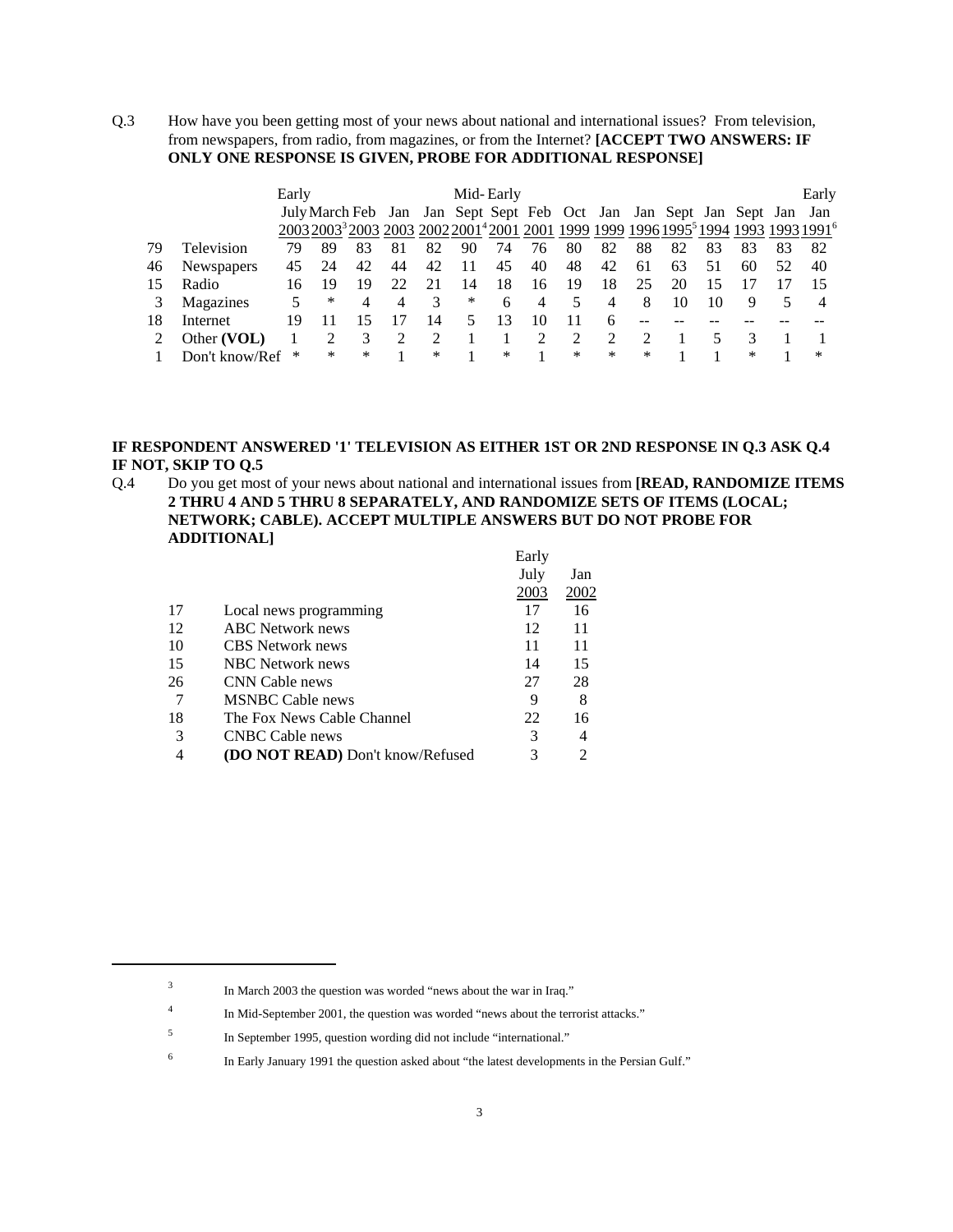Q.5 Looking ahead, would you like to see George W. Bush re-elected President in 2004 or would you prefer that a Democratic candidate win the election? **[INTERVIEWER: IF R SAYS "OTHER" OR "SOMEONE ELSE," PROBE ONCE BEFORE CODING AS OTHER]**

|                                        |                     | $-$ ------------ $Total$ ------------- |            |                     | $------$ Registered Voters -------- |                   |
|----------------------------------------|---------------------|----------------------------------------|------------|---------------------|-------------------------------------|-------------------|
|                                        | Bush                | Prefer                                 | Other/     | Bush                | Prefer                              | Other/            |
|                                        | Re-elected Democrat |                                        | DK         | Re-elected Democrat |                                     | DK                |
| <b>August, 2003</b>                    | 40                  | 39                                     | $21 = 100$ | 43                  | 38                                  | $19=100$ (N=1866) |
| Mid-July, 2003                         | 45                  | 37                                     | $18=100$   | 47                  | 37                                  | $16=100$          |
| April, 2003                            | 46                  | 35                                     | $19=100$   | 48                  | 34                                  | $18=100$          |
| Late March, 2003 <sup>7</sup> (Gallup) | 51                  | 36                                     | $13=100$   | 51                  | 36                                  | $13=100$          |
| Mid-March, 2003 (Gallup)               | 45                  | 42                                     | $13=100$   | 45                  | 42                                  | $13=100$          |
| February, 1992                         | 40                  | 48                                     | $12=100$   | 39                  | 49                                  | $12=100$          |
| January, 1992                          | 42                  | 42                                     | $16=100$   | 41                  | 45                                  | $14 = 100$        |
| November, 1991                         | 41                  | 43                                     | $16=100$   | 41                  | 44                                  | $15=100$          |

Q.6 Over the past year, the budget for military defense and homeland security has been increasing. Which one of the following do you think is the BEST way to pay for these increases? **[READ AND ROTATE]** 

|     |                                           | Late     |                             |                |
|-----|-------------------------------------------|----------|-----------------------------|----------------|
|     |                                           | March    | Feb                         | Feb            |
|     |                                           | $2003^8$ | $2003^9$                    | 2002           |
| 15  | Add to the budget deficit                 | 20       | 23                          | 24             |
| 23  | Reduce spending on domestic programs [OR] | 16       | 21                          | 22             |
| 41  | Postpone or reduce last year's tax cuts   | 40       | 40                          | 42             |
| 4   | None (VOL)                                | 5        |                             | $\overline{c}$ |
|     | Two of them, or all three $(VOL)$         |          |                             | $\ast$         |
| 4   | Other (VOL)                               | 5        | $\mathcal{D}_{\mathcal{L}}$ |                |
| 12  | Don't know/Refused                        | 13       | 12                          | 9              |
| 100 |                                           | 100      | 100                         |                |

- Q.7 There are currently proposals before Congress to include prescription drug coverage in Medicare benefits for seniors. What do you think... will the Medicare legislation go too far, not far enough, or will it be about right, in how much it covers the costs of prescription drugs for seniors?
	- 10 Too far
	- 51 Not far enough
	- 21 About right
	- 18 Don't know/Refused **[VOL.]**
	- 100

<sup>&</sup>lt;sup>7</sup> The March 2003 trends are from Gallup and were worded: "If George W. Bush runs for re-election in 2004, in general are you more likely to vote for Bush or for the Democratic Party's candidate for president?"

<sup>&</sup>lt;sup>8</sup> In Late March 2003 the question was worded: "Which one of the following do you think is the BEST way to pay for the cost of the war in Iraq?"

<sup>&</sup>lt;sup>9</sup> In February 2003 and 2002 the question was worded: "As you may know, President Bush has proposed large increases in the budget for military defense and homeland security. Which one of the following do you think is the BEST way to pay for these increases, if they are to happen?"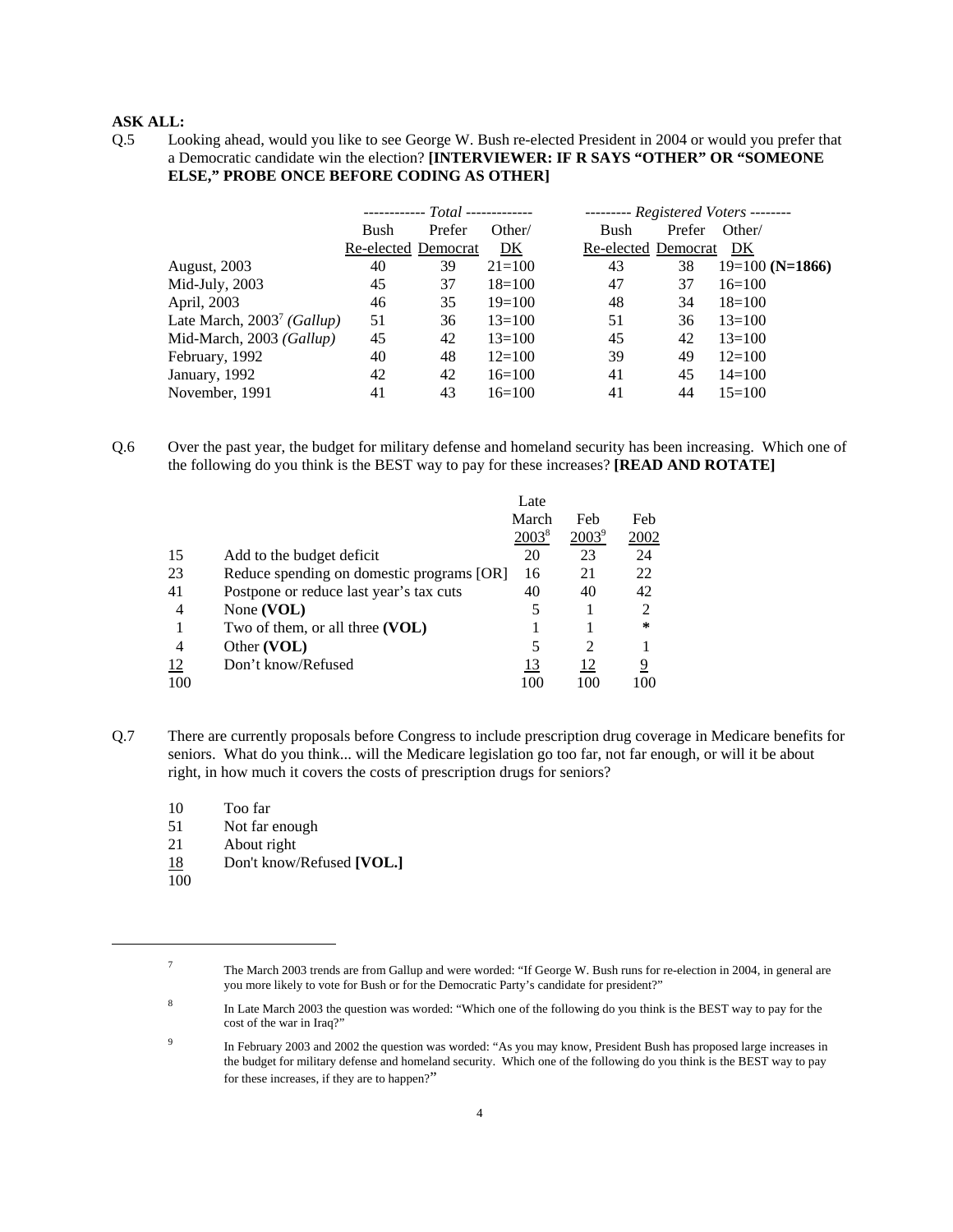Q.8 I'd like to read you a list of some programs and proposals that are being discussed in this country today. For each one, please tell me whether you strongly favor, favor, oppose, or strongly oppose it. The first one is... **[READ AND ROTATE; OBSERVE FORM SPLIT ON ITEMS d,e].**

|      |                                              | -------FAVOR------- |                | -------OPPOSE------- |    |                          |                          |           |
|------|----------------------------------------------|---------------------|----------------|----------------------|----|--------------------------|--------------------------|-----------|
|      |                                              |                     | Strongly       |                      |    | Strongly                 |                          | Don't     |
|      |                                              | Net                 |                | Favor Favor          |    |                          | Net Oppose Oppose        | know      |
| a.   | The U.S. government's policy of holding      |                     |                |                      |    |                          |                          |           |
|      | American citizens without formal charges     |                     |                |                      |    |                          |                          |           |
|      | or trial in cases of suspected terrorism     | 55                  | 20             | 35                   | 38 | 15                       | 23                       | $7 = 100$ |
|      | June, 2002                                   | 55                  |                | --                   | 36 | $\equiv$                 | $\overline{a}$           | $9=100$   |
| b.   | Changing the laws to make it more            |                     |                |                      |    |                          |                          |           |
|      | difficult for a woman to get an abortion     | 36                  | 17             | 19                   | 57 | 30                       | 27                       | $7 = 100$ |
|      | May, 1993                                    | 32                  | 15             | 17                   | 60 | 35                       | 25                       | $8=100$   |
|      | May, 1992                                    | 30                  | $\overline{a}$ | $-$                  | 62 | $\overline{\phantom{a}}$ | $\overline{\phantom{a}}$ | $8=100$   |
|      | May, 1990                                    | 38                  | 21             | 17                   | 55 | 29                       | 26                       | $7 = 100$ |
|      | May, 1987                                    | 41                  | 18             | 23                   | 51 | 33                       | 18                       | $8=100$   |
|      | May, 1985                                    | 47                  | $-$            | --                   | 49 | $\overline{a}$           | $-$                      | $4=100$   |
| c.   | Affirmative action programs designed to      |                     |                |                      |    |                          |                          |           |
|      | help blacks, women and other minorities      |                     |                |                      |    |                          |                          |           |
|      | get better jobs and education                | 64                  | 22             | 42                   | 31 | 9                        | 22                       | $5=100$   |
|      | May, 2003                                    | 63                  | $-$            |                      | 29 | $\overline{a}$           |                          | $8=100$   |
|      | August, 1995                                 | 58                  |                | $-$                  | 36 | $-$                      |                          | $3=100$   |
|      | ASK FORM 1 ONLY [N=1284]:                    |                     |                |                      |    |                          |                          |           |
| d.F1 | The U.S. government guaranteeing health      |                     |                |                      |    |                          |                          |           |
|      | insurance for all citizens, even if it means |                     |                |                      |    |                          |                          |           |
|      | repealing most of the recent tax cuts        | 67                  | 28             | 39                   | 26 | 8                        | 18                       | $7 = 100$ |
|      | ASK FORM 2 ONLY [N=1244]:                    |                     |                |                      |    |                          |                          |           |
| e.F2 | The U.S. government guaranteeing health      |                     |                |                      |    |                          |                          |           |
|      | insurance for all citizens, even if it means |                     |                |                      |    |                          |                          |           |
|      | raising taxes                                | 67                  | 23             | 44                   | 29 | 10                       | 19                       | $4=100$   |
|      |                                              |                     |                |                      |    |                          |                          |           |

### **ASK ALL:**

Q.9 How should the U.S. determine its policy with regard to the war on terrorism? Should it be based mostly on the national interests of the U.S., or should it strongly take into account the interests of its allies?

|     |                                | Late | Mid- | Early       |
|-----|--------------------------------|------|------|-------------|
|     |                                | Aug  | Oct  | Sept        |
|     |                                | 2002 | 2001 | $2001^{10}$ |
| 48  | National interests of the U.S. | 45   | 30   | 38          |
| 35  | Interests of its allies        | 35   | 59   | 48          |
|     | Both (VOL)                     | 10   |      |             |
|     | Neither (VO\L)                 |      | *    |             |
|     | Don't Know (VOL)               | 9    |      |             |
| 100 |                                |      | 100  | 100         |

<sup>&</sup>lt;sup>10</sup> In Early September 2001, the question was worded: "All in all, how should the U.S. determine its foreign policy? Should it be based mostly on the national interests of the U.S., or should it strongly take into account the interests of its allies?"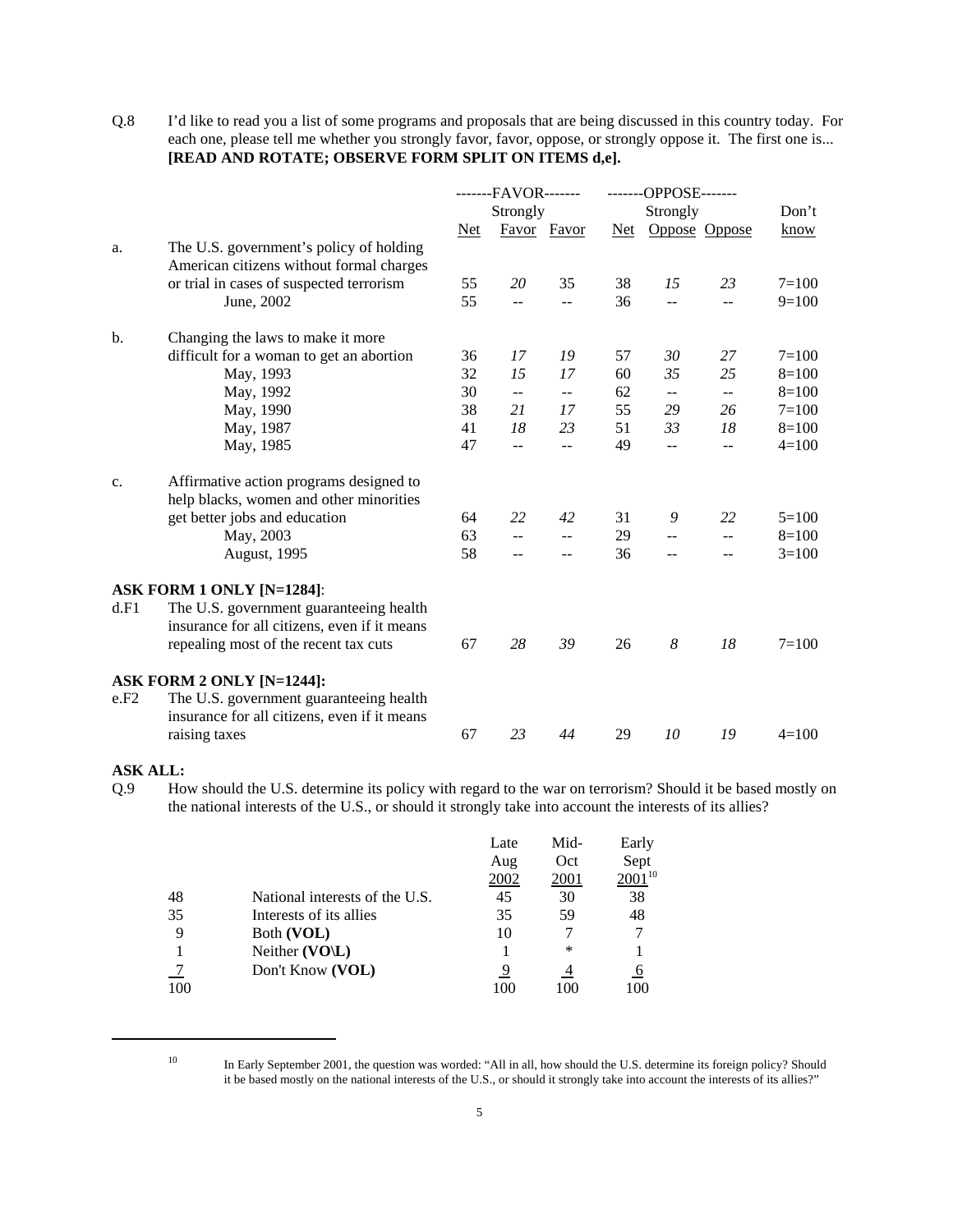Q.10 Do you think that using military force against countries that may seriously threaten our country, but have not attacked us, can often be justified, sometimes by justified, rarely be justified, or never be justified?

|               |                           | May  |
|---------------|---------------------------|------|
|               |                           | 2003 |
| 20            | Often Justified           | 22   |
| 43            | Sometimes Justified       | 45   |
| 19            | Rarely justified          | 17   |
| 13            | Never justified           | 13   |
| $\frac{5}{2}$ | Don't know/Refused (VOL.) | 3    |
|               |                           |      |

Q.11 Now I am going to read you a series of statements that will help us understand how you feel about a number of things. For each statement, please tell me if you completely agree with it, mostly agree with it, mostly DISagree with it or completely disagree with it. The first one is... **(READ ITEMS, IN ORDER. DO NOT ROTATE. OBSERVE FORM SPLITS WHERE NOTED)**

|               |                                                                            |       | --------AGREE-------- |               | -----DISAGREE---- |                  |               |             |  |
|---------------|----------------------------------------------------------------------------|-------|-----------------------|---------------|-------------------|------------------|---------------|-------------|--|
|               |                                                                            |       | Comp-                 |               |                   | Comp-            |               | Don't       |  |
|               |                                                                            | $Net$ |                       | letely Mostly | <u>Net</u>        |                  | letely Mostly | <b>Know</b> |  |
| a.            | People like me don't have any say                                          |       |                       |               |                   |                  |               |             |  |
|               | about what the government does                                             | 47    | 17                    | 30            | 51                | 16               | 35            | $2=100$     |  |
|               | August, 2002                                                               | 46    | 16                    | 30            | 51                | 18               | 33            | $3=100$     |  |
|               | Late September, 1999                                                       | 47    | 16                    | 31            | 52                | 17               | 35            | $1=100$     |  |
|               | November, 1997                                                             | 46    | 15                    | 31            | 53                | 18               | 35            | $1 = 100$   |  |
|               | July, 1994                                                                 | 54    | 22                    | 32            | 46                | 15               | 31            | $* = 100$   |  |
|               | May, 1993                                                                  | 52    | 15                    | 37            | 47                | 16               | 31            | $1 = 100$   |  |
|               | June, 1992                                                                 | 50    | 14                    | 36            | 49                | 17               | 32            | $1 = 100$   |  |
|               | Nov, 1991                                                                  | 50    | 22                    | $28\,$        | 49                | 21               | 28            | $1 = 100$   |  |
|               | May, 1990                                                                  | 57    | 19                    | 38            | 42                | 11               | 31            | $1=100$     |  |
|               | Feb, 1989                                                                  | 62    | 22                    | 40            | 37                | $\boldsymbol{8}$ | 29            | $1 = 100$   |  |
|               | May, 1988                                                                  | 55    | 16                    | 39            | 44                | 11               | 33            | $1 = 100$   |  |
|               | May, 1987                                                                  | 52    | 14                    | 38            | 46                | 12               | 34            | $2=100$     |  |
| $\mathbf b$ . | Generally speaking, elected officials in<br>Washington lose touch with the |       |                       |               |                   |                  |               |             |  |
|               | people pretty quickly                                                      | 75    | 33                    | 42            | 22                | $\overline{4}$   | 18            | $3=100$     |  |
|               | August, 2002                                                               | 74    | 28                    | 46            | 22                | $\overline{4}$   | 18            | $4=100$     |  |
|               | Late September, 1999                                                       | 77    | 28                    | 49            | 21                | 5                | 16            | $2=100$     |  |
|               | November, 1997                                                             | 76    | 32                    | 44            | 23                | 5                | 18            | $1 = 100$   |  |
|               | July, 1994                                                                 | 83    | 39                    | 44            | 16                | 3                | 13            | $1 = 100$   |  |
|               | May, 1993                                                                  | 82    | 29                    | 53            | 16                | 3                | 13            | $2=100$     |  |
|               | June, 1992                                                                 | 84    | 35                    | 49            | 15                | $\mathfrak{Z}$   | 12            | $1 = 100$   |  |
|               | Nov, 1991                                                                  | 84    | 41                    | 43            | 15                | $\overline{4}$   | 11            | $1 = 100$   |  |
|               | May, 1990                                                                  | 78    | 30                    | 48            | 19                | $\overline{c}$   | 17            | $3=100$     |  |
|               | Feb, 1989                                                                  | 80    | 30                    | 50            | 18                | $\overline{c}$   | 16            | $2=100$     |  |
|               | May, 1988                                                                  | 76    | 26                    | 50            | 22                | $\mathfrak{Z}$   | 19            | $2=100$     |  |
|               | May, 1987                                                                  | 73    | 22                    | 51            | 24                | $\mathfrak{Z}$   | 21            | $3=100$     |  |
|               |                                                                            |       |                       |               |                   |                  |               |             |  |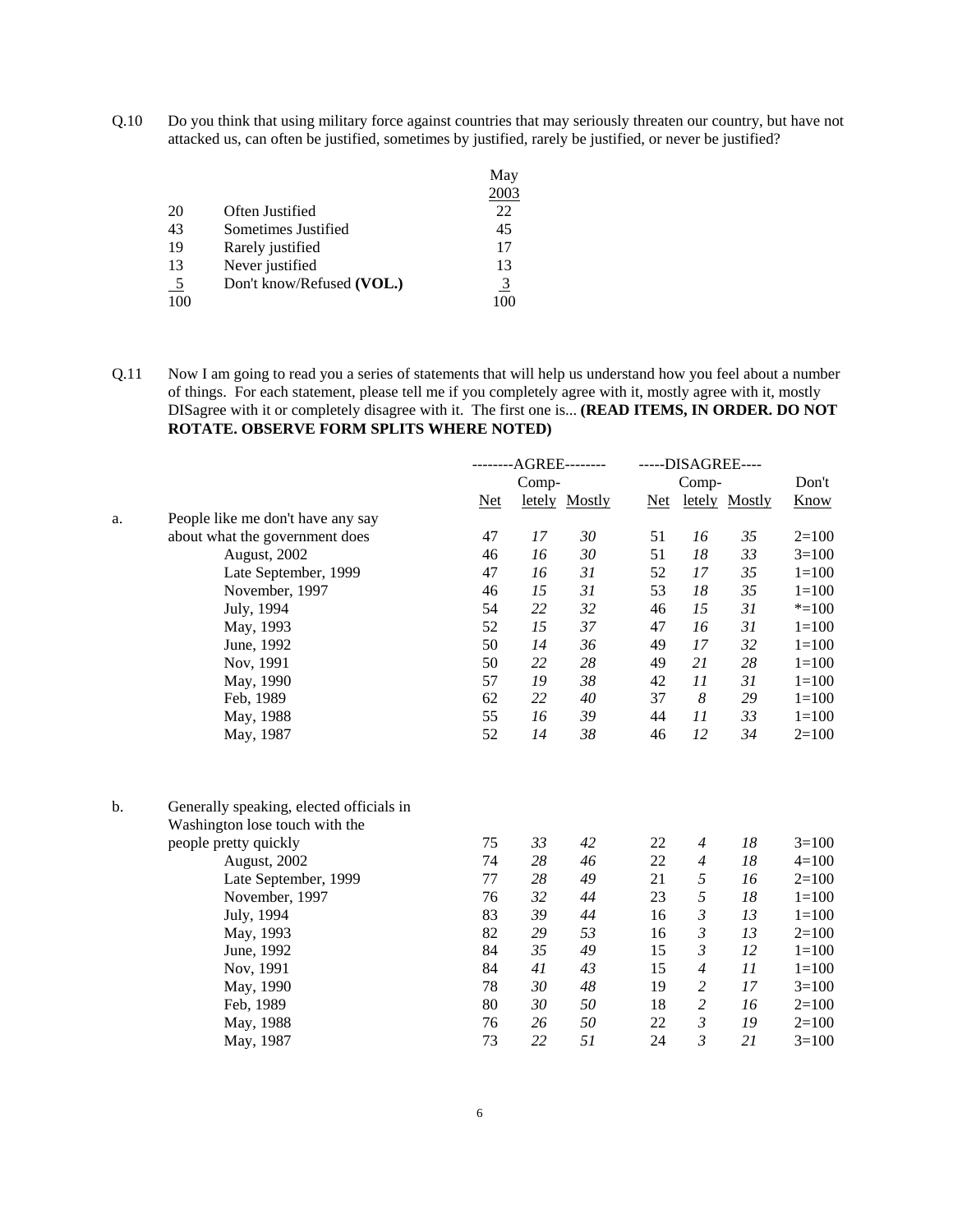| <b>Q.11 CONTINUED</b> |                                           |       |                  | --------AGREE-------- | -----DISAGREE---- |                  |               |             |
|-----------------------|-------------------------------------------|-------|------------------|-----------------------|-------------------|------------------|---------------|-------------|
|                       |                                           |       | Comp-            |                       |                   | Comp-            |               | Don't       |
|                       |                                           | $Net$ |                  | letely Mostly         | $Net$             |                  | letely Mostly | <b>Know</b> |
| c.                    | Most elected officials care what          |       |                  |                       |                   |                  |               |             |
|                       | people like me think                      | 39    | 6                | 33                    | 59                | 20               | 39            | $2=100$     |
|                       | August, 2002                              | 44    | $\boldsymbol{7}$ | 37                    | 52                | 17               | 35            | $4 = 100$   |
|                       | Late September, 1999                      | 39    | 5                | 34                    | 59                | 18               | 41            | $2=100$     |
|                       | November, 1997                            | 41    | 6                | 35                    | 57                | 19               | 38            | $2=100$     |
|                       | July, 1994                                | 33    | $\overline{4}$   | 29                    | 66                | 25               | 41            | $1 = 100$   |
|                       | May, 1993                                 | 40    | 5                | 35                    | 58                | 16               | 42            | $2=100$     |
|                       | June, 1992                                | 36    | 5                | 31                    | 62                | 16               | 46            | $2=100$     |
|                       | Nov, 1991                                 | 36    | $\boldsymbol{7}$ | 29                    | 62                | 23               | 39            | $2=100$     |
|                       | May, 1990                                 | 44    | $\boldsymbol{7}$ | 37                    | 53                | 14               | 39            | $3=100$     |
|                       | Feb, 1989                                 | 44    | 5                | 39                    | 54                | 12               | 42            | $2=100$     |
|                       | May, 1988                                 | 47    | 5                | 42                    | 51                | 11               | 40            | $2=100$     |
|                       | May, 1987                                 | 47    | 5                | 42                    | 49                | 9                | 40            | $4 = 100$   |
| d.                    | Voting gives people like me some say      |       |                  |                       |                   |                  |               |             |
|                       | about how government runs things          | 73    | 27               | 46                    | 24                | $\boldsymbol{8}$ | 16            | $3=100$     |
|                       | August, 2002                              | 72    | 28               | 44                    | 25                | $\boldsymbol{9}$ | 16            | $3=100$     |
|                       | Late September, 1999                      | 73    | $27\,$           | 46                    | 24                | $\overline{7}$   | 17            | $3=100$     |
|                       | November, 1997                            | 67    | 27               | 40                    | 32                | 9                | 23            | $1 = 100$   |
|                       | July, 1994                                | 66    | 24               | 42                    | 32                | 11               | 21            | $2=100$     |
|                       | Nov, 1991                                 | 74    | 32               | 42                    | 24                | $\mathfrak g$    | 15            | $2=100$     |
|                       | May, 1990                                 | 73    | 23               | 50                    | 25                | $\boldsymbol{7}$ | 18            | $2=100$     |
|                       | Feb, 1989                                 | 73    | 25               | 48                    | 25                | $\sqrt{2}$       | 20            | $2=100$     |
|                       | May, 1988                                 | 75    | 26               | 49                    | 23                | $\sqrt{5}$       | 18            | $2=100$     |
|                       | May, 1987                                 | 78    | 23               | 55                    | 19                | $\overline{4}$   | 15            | $3=100$     |
| e.                    | Success in life is pretty much determined |       |                  |                       |                   |                  |               |             |
|                       | by forces outside our control             | 30    | 11               | 19                    | 67                | 32               | 35            | $3=100$     |
|                       | August, 2002                              | 30    | $10\,$           | 20                    | 66                | 30               | 36            | $4 = 100$   |
|                       | Late September, 1999                      | 32    | 11               | 21                    | 67                | 29               | 38            | $1 = 100$   |
|                       | November, 1997                            | 33    | $10\,$           | 23                    | 65                | 28               | 37            | $2=100$     |
|                       | July, 1994                                | 39    | 14               | 25                    | 59                | 26               | 33            | $2=100$     |
|                       | May, 1993                                 | 41    | 11               | 30                    | 57                | 16               | 41            | $2=100$     |
|                       |                                           | 38    | 11               | 27                    | 59                | 21               | 38            |             |
|                       | June, 1992                                |       |                  |                       |                   |                  |               | $3=100$     |
|                       | May, 1990                                 | 40    | 11               | 29                    | 57                | 18               | 39            | $3=100$     |
|                       | May, 1988                                 | 41    | 13               | 28                    | 56                | 19               | 37            | $3=100$     |
|                       | May, 1987                                 | 38    | 8                | 30                    | 57                | 16               | 41            | $5=100$     |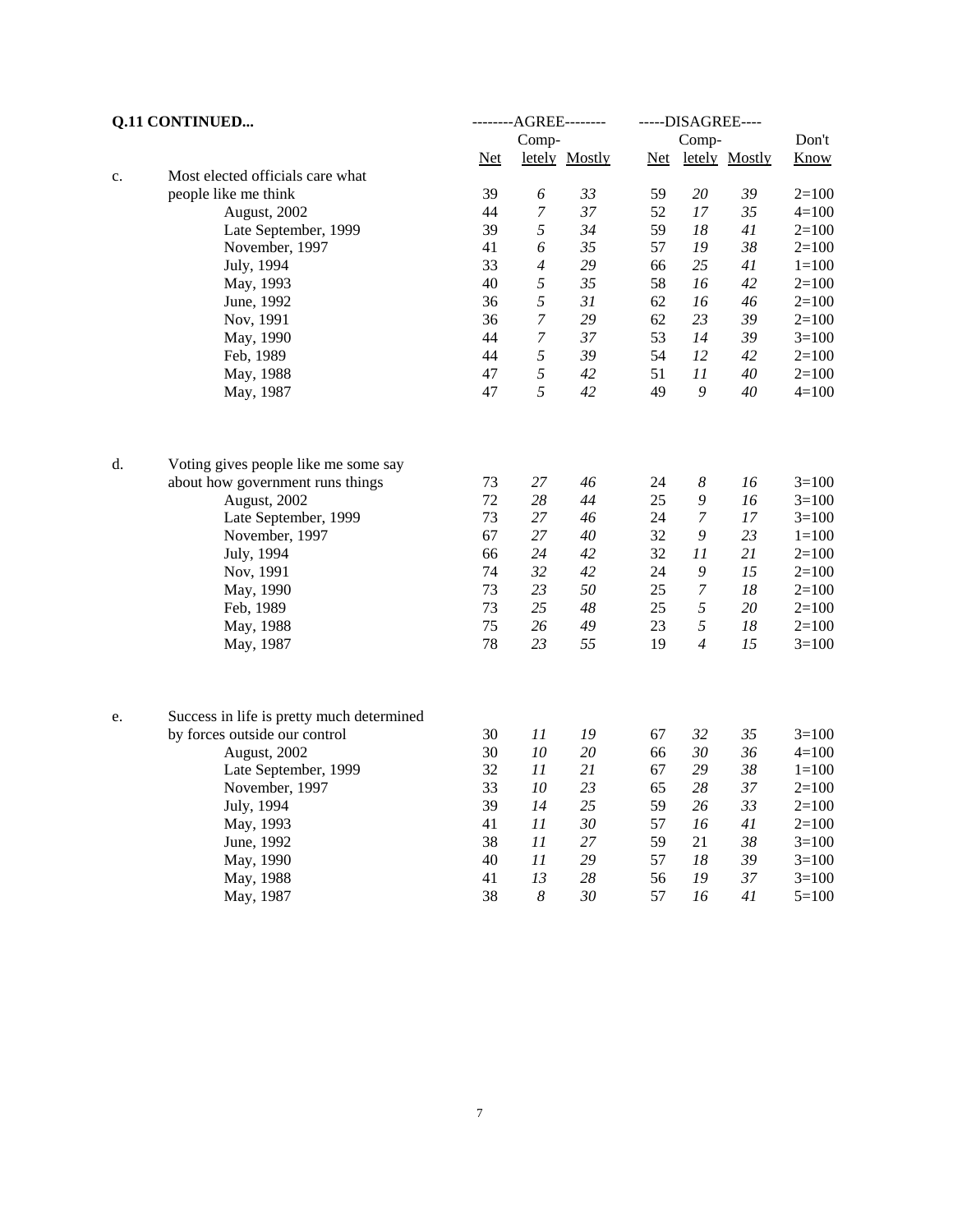| <b>Q.11 CONTINUED</b> |                                              |       | --------AGREE-------- |               | -----DISAGREE---- |                |                  |             |  |
|-----------------------|----------------------------------------------|-------|-----------------------|---------------|-------------------|----------------|------------------|-------------|--|
|                       |                                              |       | Comp-                 |               |                   | Comp-          |                  | Don't       |  |
|                       |                                              | $Net$ |                       | letely Mostly | Net               |                | letely Mostly    | <b>Know</b> |  |
| f.                    | Hard work offers little guarantee of success | 30    | 13                    | 17            | 68                | 32             | 36               | $2=100$     |  |
|                       | August, 2002                                 | 30    | 12                    | 18            | 68                | 33             | 35               | $2=100$     |  |
|                       | Late September, 1999                         | 29    | 11                    | 18            | 69                | 33             | 36               | $2=100$     |  |
|                       | November, 1997                               | 33    | 13                    | 20            | 66                | 32             | 34               | $1 = 100$   |  |
|                       | July, 1994                                   | 39    | 15                    | 24            | 60                | 28             | 32               | $1 = 100$   |  |
|                       | June, 1992                                   | 45    | 15                    | 30            | 52                | 22             | 30               | $3=100$     |  |
|                       | Nov, 1991                                    | 44    | 20                    | 24            | 54                | 25             | 29               | $2=100$     |  |
|                       | May, 1990                                    | 36    | 10                    | 26            | 63                | 23             | 40               | $1 = 100$   |  |
|                       | Feb, 1989                                    | 41    | 14                    | 27            | 57                | 21             | 36               | $2=100$     |  |
|                       | May, 1988                                    | 32    | 11                    | 21            | 66                | 26             | 40               | $1 = 100$   |  |
|                       | May, 1987                                    | 29    | $\overline{7}$        | 22            | 68                | 24             | 44               | $3=100$     |  |
|                       | ASK FORM 1 ONLY [N=1284]:                    |       |                       |               |                   |                |                  |             |  |
| g.F1                  | I admire people who get rich by working hard | 90    | 54                    | 36            | 9                 | 3              | 6                | $1 = 100$   |  |
|                       | August, 2002                                 | 89    | 53                    | 36            | 9                 | $\mathfrak{Z}$ | 6                | $2=100$     |  |
|                       | Late September, 1999                         | 87    | 52                    | 35            | 11                | 5              | 6                | $2=100$     |  |
|                       | November, 1997                               | 89    | 52                    | 37            | 10                | $\mathfrak{Z}$ | 7                | $1 = 100$   |  |
|                       | July, 1994                                   | 88    | 51                    | 37            | 11                | $\mathfrak{Z}$ | $\boldsymbol{8}$ | $1 = 100$   |  |
|                       | June, 1992                                   | 89    | 47                    | 42            | 10                | 3              | 7                | $1 = 100$   |  |
| h.F1                  | The strength of this country today is mostly |       |                       |               |                   |                |                  |             |  |
|                       | based on the success of American business    | 75    | 26                    | 49            | 21                | 6              | 15               | $4=100$     |  |
|                       | August, 2002                                 | 72    | 22                    | 50            | 24                | 6              | 18               | $4=100$     |  |
|                       | February, 2002                               | 76    | 25                    | 51            | 20                | $\overline{4}$ | 16               | $4=100$     |  |
|                       | Late September, 1999                         | 76    | 23                    | 53            | 19                | 5              | 14               | $5=100$     |  |
|                       | November, 1997                               | 76    | 22                    | 54            | 21                | $\sqrt{2}$     | 16               | $3=100$     |  |
|                       | July, 1994                                   | 78    | 26                    | 52            | 20                | 5              | 15               | $2=100$     |  |
|                       | June, 1992                                   | 78    | 24                    | 54            | 20                | 5              | 15               | $2=100$     |  |
|                       | Nov, 1991                                    | 76    | 29                    | 47            | 21                | 6              | 15               | $3=100$     |  |
|                       | May, 1990                                    | 77    | 20                    | 57            | 17                | $\mathfrak{Z}$ | 14               | $6=100$     |  |
|                       | Feb, 1989                                    | 77    | 23                    | 54            | 18                | $\overline{4}$ | 14               | $5=100$     |  |
|                       | May, 1988                                    | 79    | 25                    | 54            | 17                | $\mathfrak{Z}$ | 14               | $4=100$     |  |
|                       | May, 1987                                    | 76    | 16                    | 60            | 19                | $\mathfrak{Z}$ | 16               | $5=100$     |  |
| i.F1                  |                                              |       |                       |               |                   |                |                  |             |  |
|                       | Government regulation of business            |       |                       | 38            |                   |                |                  | $8=100$     |  |
|                       | usually does more harm than good             | 53    | 15                    |               | 39                | 9              | 30               |             |  |
|                       | August, 2002                                 | 48    | 16                    | 32            | 43                | 8              | 35               | $9=100$     |  |
|                       | Late September, 1999                         | 55    | 19                    | 36            | 37                | 6              | 31               | $8 = 100$   |  |
|                       | November, 1997                               | 57    | $20\,$                | 37            | 37                | 5              | 32               | $6 = 100$   |  |
|                       | July, 1994                                   | 63    | 27                    | 36            | 33                | 5              | 28               | $4 = 100$   |  |
|                       | June, 1992                                   | 61    | 19                    | 42            | 33                | 5              | 28               | $6 = 100$   |  |
|                       | May, 1990                                    | 58    | 16                    | 42            | 33                | 4              | 29               | $9=100$     |  |
|                       | May, 1988                                    | 57    | 17                    | 40            | 35                | 4              | 31               | $8 = 100$   |  |
|                       | May, 1987                                    | 55    | 12                    | 43            | 34                | 4              | 30               | $11 = 100$  |  |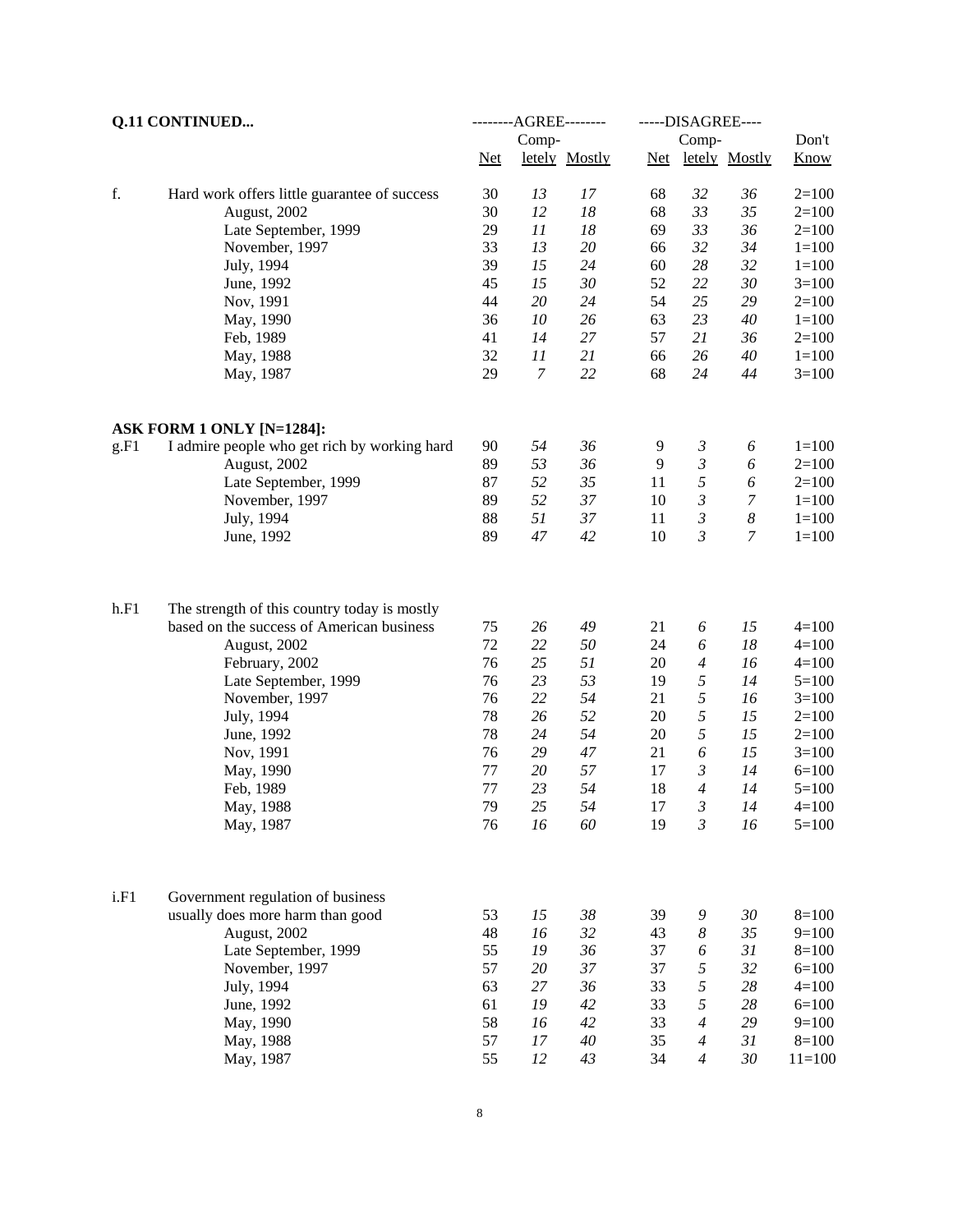|      | <b>Q.11 CONTINUED</b>                              |          | --------AGREE-------- |               |          | -----DISAGREE----          |               |                      |
|------|----------------------------------------------------|----------|-----------------------|---------------|----------|----------------------------|---------------|----------------------|
|      |                                                    |          | Comp-                 |               |          | Comp-                      |               | Don't                |
|      |                                                    | $Net$    |                       | letely Mostly | $Net$    |                            | letely Mostly | <b>Know</b>          |
| j.F1 | The federal government should run ONLY             |          |                       |               |          |                            |               |                      |
|      | those things that cannot be run at the local level | 71       | 29                    | 42            | 24       | 7                          | 17            | $5=100$              |
|      | August, 2002                                       | 69<br>74 | 29<br>32              | 40            | 26<br>22 | 6<br>$\sqrt{2}$            | 20<br>17      | $5=100$              |
|      | Late September, 1999                               | 74       | 33                    | 42            | 24       | $\boldsymbol{7}$           | 17            | $4 = 100$            |
|      | November, 1997                                     | 78       | 38                    | 41<br>40      | 19       | 5                          | 14            | $2=100$<br>$3=100$   |
|      | July, 1994<br>May, 1990                            | 77       | 26                    | 51            | 18       | $\mathfrak{2}$             | 16            | $5=100$              |
|      | May, 1987                                          | 75       | 22                    | 53            | 19       | $\mathfrak{Z}$             | 16            | $6=100$              |
|      |                                                    |          |                       |               |          |                            |               |                      |
| k.F1 | When something is run by the government,           |          |                       |               |          |                            |               |                      |
|      | it is usually inefficient and wasteful             | 57<br>53 | 23                    | 34<br>33      | 39       | 8                          | 31            | $4 = 100$            |
|      | August, 2002<br>Mid-November, 2001                 | 53       | 20<br>15              | 38            | 43<br>43 | $\boldsymbol{8}$<br>$10\,$ | 35<br>33      | $4 = 100$<br>$4=100$ |
|      | Late September, 1999                               | 59       | 23                    | 36            | 38       | $\boldsymbol{7}$           | 31            | $3=100$              |
|      | November, 1997                                     | 64       | 27                    | 37            | 34       | $\boldsymbol{7}$           | 27            | $2=100$              |
|      | July, 1994                                         | 69       | 33                    | 36            | 30       | $\sqrt{2}$                 | 25            | $1 = 100$            |
|      | May, 1993                                          | 69       | 24                    | 45            | 29       | $\sqrt{2}$                 | 24            | $2=100$              |
|      | June, 1992                                         | 70       | 29                    | 41            | 28       | $\overline{4}$             | 24            | $2=100$              |
|      | Nov, 1991                                          | 68       | 32                    | 36            | 30       | $\overline{7}$             | 23            | $2=100$              |
|      | May, 1990                                          | 67       | 22                    | 45            | 29       | $\overline{4}$             | 25            | $4 = 100$            |
|      | Feb, 1989                                          | 65       | 26                    | 39            | 31       | 5                          | 26            | $4 = 100$            |
|      | May, 1988                                          | 66       | 24                    | 42            | 29       | $\mathfrak{Z}$             | 26            | $5 = 100$            |
|      | May, 1987                                          | 63       | 19                    | 44            | 31       | $\overline{4}$             | 27            | $6=100$              |
|      |                                                    |          |                       |               |          |                            |               |                      |
| 1.F1 | The Federal Government controls too                |          |                       | 32            |          | $\boldsymbol{8}$           | 34            |                      |
|      | much of our daily lives<br>August, 2002            | 56<br>54 | 24<br>25              | 29            | 42<br>43 | 8                          | 35            | $2=100$<br>$3=100$   |
|      | Mid-November, 2001                                 | 53       | 20                    | 33            | 45       | $10\,$                     | 35            | $2=100$              |
|      | Late September, 1999                               | 60       | 30                    | 30            | 38       | 6                          | 32            | $2=100$              |
|      | November, 1997                                     | 64       | 29                    | 35            | 35       | 6                          | 29            | $1 = 100$            |
|      | July, 1994                                         | 69       | 37                    | 32            | 30       | 5                          | 25            | $1 = 100$            |
|      | May, 1993                                          | 65       | 26                    | 39            | 34       | $\overline{4}$             | 30            | $1 = 100$            |
|      | June, 1992                                         | 64       | 28                    | 36            | 34       | 5                          | 29            | $2=100$              |
|      | Nov, 1991                                          | 63       | 32                    | 31            | 35       | $\boldsymbol{7}$           | 28            | $2=100$              |
|      | May, 1990                                          | 62       | 22                    | 40            | 34       | 5                          | 29            | $4 = 100$            |
|      | Feb, 1989                                          | 57       | 22                    | 35            | 43       | 9                          | 34            | $3=100$              |
|      | May, 1988                                          | 61       | 25                    | 36            | 36       | 5                          | 31            | $3=100$              |
|      | May, 1987                                          | 58       | 18                    | $40\,$        | 37       | 5                          | 32            | $5 = 100$            |
|      |                                                    |          |                       |               |          |                            |               |                      |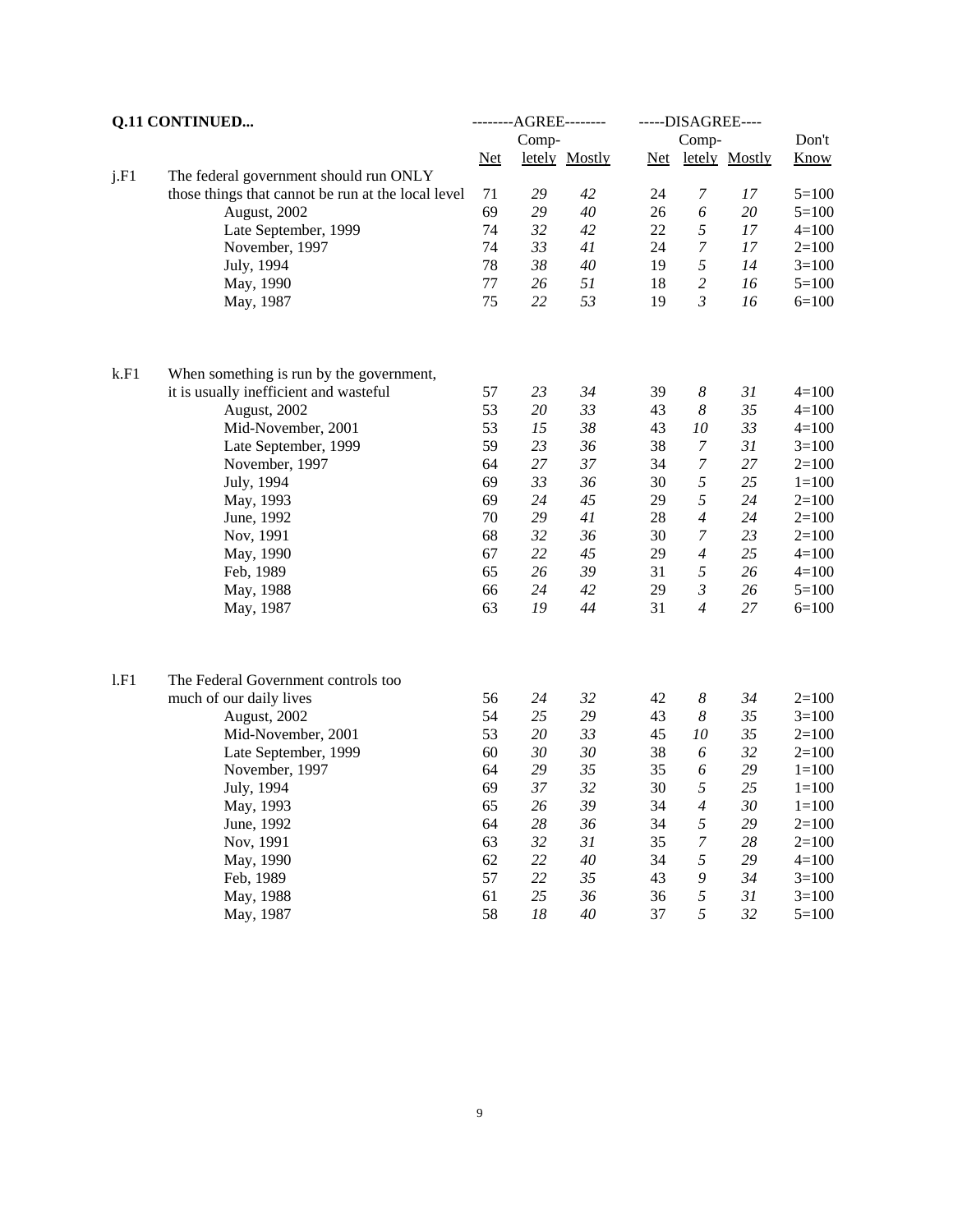| Comp-<br>Comp-<br>Know<br>$Net$<br>letely Mostly<br>Net letely Mostly<br><b>ASK ALL:</b><br>The government is really run for the<br>m.<br>benefit of all the people<br>52<br>13<br>39<br>15<br>31<br>$2=100$<br>46<br>55<br>13<br>29<br>August, 2002<br>42<br>43<br>14<br>$2=100$<br>49<br>11<br>38<br>Late September, 1999<br>48<br>14<br>34<br>$3=100$<br>$\mathfrak g$<br>39<br>48<br>50<br>15<br>35<br>November, 1997<br>$2=100$<br>32<br>19<br>38<br>42<br>$10\,$<br>57<br>July, 1994<br>$1 = 100$<br>44<br>$\boldsymbol{8}$<br>36<br>37<br>54<br>17<br>June, 1992<br>$2=100$<br>48<br>11<br>37<br>50<br>16<br>34<br>Nov, 1991<br>$2=100$<br>52<br>$10\,$<br>42<br>10<br>35<br>May, 1990<br>45<br>$3=100$<br>57<br>12<br>45<br>10<br>31<br>Feb, 1989<br>41<br>$2=100$<br>53<br>11<br>42<br>10<br>34<br>44<br>$3=100$<br>May, 1988<br>57<br>9<br>48<br>39<br>8<br>31<br>$4 = 100$<br>May, 1987<br>ASK FORM 2 ONLY [N=1244]:<br>Business corporations generally strike<br>n.F2<br>a fair balance between making profits<br>32<br>35<br>and serving the public interest<br>38<br>6<br>57<br>22<br>$5 = 100$<br>34<br>$\boldsymbol{7}$<br>55<br>17<br>38<br>41<br>$4 = 100$<br>August, 2002<br>$\boldsymbol{7}$<br>33<br>38<br>40<br>54<br>16<br>February, 2002<br>$6=100$<br>$\boldsymbol{7}$<br>38<br>13<br>45<br>50<br>37<br>Late September, 1999<br>$5 = 100$<br>$\boldsymbol{7}$<br>38<br>45<br>52<br>12<br>$40\,$<br>November, 1997<br>$3=100$<br>$\boldsymbol{7}$<br>15<br>45<br>38<br>53<br>38<br>July, 1994<br>$2=100$<br>5<br>40<br>35<br>June, 1992<br>56<br>14<br>42<br>$4=100$<br>$\boldsymbol{8}$<br>32<br>40<br>19<br>38<br>Nov, 1991<br>57<br>$3=100$<br>43<br>5<br>38<br>37<br>May, 1990<br>50<br>13<br>$7 = 100$<br>5<br>38<br>33<br>56<br>12<br>44<br>Feb, 1989<br>$6=100$<br>42<br>6<br>36<br>13<br>52<br>39<br>$6=100$<br>May, 1988<br>43<br>$\overline{4}$<br>39<br>10<br>38<br>48<br>$9=100$<br>May, 1987<br>o.F2<br>There is too much power concentrated<br>37<br>$\sqrt{2}$<br>15<br>in the hands of a few big companies<br>77<br>40<br>20<br>$3=100$<br>$77\,$<br>33<br>20<br>44<br>$\overline{4}$<br>16<br>$3=100$<br>August, 2002<br>74<br>31<br>43<br>$\mathfrak{Z}$<br>20<br>Late September, 1999<br>23<br>$3 = 100$<br>73<br>5<br>31<br>42<br>25<br>20<br>November, 1997<br>$2=100$<br>31<br>42<br>73<br>26<br>22<br>July, 1994<br>$\overline{4}$<br>$1 = 100$<br>72<br>$\mathfrak{Z}$<br>22<br>26<br>46<br>25<br>May, 1993<br>$3=100$<br>77<br>$\mathfrak{Z}$<br>$30\,$<br>$47\,$<br>21<br>18<br>June, 1992<br>$2=100$<br>80<br>39<br>41<br>17<br>3<br>14<br>Nov, 1991<br>$3 = 100$<br>77<br>29<br>$48\,$<br>18<br>3<br>15<br>May, 1990<br>$5 = 100$ | <b>Q.11 CONTINUED</b> |    | --------AGREE-------- |  |  |  | -----DISAGREE---- |       |  |  |
|---------------------------------------------------------------------------------------------------------------------------------------------------------------------------------------------------------------------------------------------------------------------------------------------------------------------------------------------------------------------------------------------------------------------------------------------------------------------------------------------------------------------------------------------------------------------------------------------------------------------------------------------------------------------------------------------------------------------------------------------------------------------------------------------------------------------------------------------------------------------------------------------------------------------------------------------------------------------------------------------------------------------------------------------------------------------------------------------------------------------------------------------------------------------------------------------------------------------------------------------------------------------------------------------------------------------------------------------------------------------------------------------------------------------------------------------------------------------------------------------------------------------------------------------------------------------------------------------------------------------------------------------------------------------------------------------------------------------------------------------------------------------------------------------------------------------------------------------------------------------------------------------------------------------------------------------------------------------------------------------------------------------------------------------------------------------------------------------------------------------------------------------------------------------------------------------------------------------------------------------------------------------------------------------------------------------------------------------------------------------------------------------------------------------------------------------------------------------------------------------------------------------------------------------------------------------------------------------------------------------------------------------------------------------------------------|-----------------------|----|-----------------------|--|--|--|-------------------|-------|--|--|
|                                                                                                                                                                                                                                                                                                                                                                                                                                                                                                                                                                                                                                                                                                                                                                                                                                                                                                                                                                                                                                                                                                                                                                                                                                                                                                                                                                                                                                                                                                                                                                                                                                                                                                                                                                                                                                                                                                                                                                                                                                                                                                                                                                                                                                                                                                                                                                                                                                                                                                                                                                                                                                                                                       |                       |    |                       |  |  |  |                   | Don't |  |  |
|                                                                                                                                                                                                                                                                                                                                                                                                                                                                                                                                                                                                                                                                                                                                                                                                                                                                                                                                                                                                                                                                                                                                                                                                                                                                                                                                                                                                                                                                                                                                                                                                                                                                                                                                                                                                                                                                                                                                                                                                                                                                                                                                                                                                                                                                                                                                                                                                                                                                                                                                                                                                                                                                                       |                       |    |                       |  |  |  |                   |       |  |  |
|                                                                                                                                                                                                                                                                                                                                                                                                                                                                                                                                                                                                                                                                                                                                                                                                                                                                                                                                                                                                                                                                                                                                                                                                                                                                                                                                                                                                                                                                                                                                                                                                                                                                                                                                                                                                                                                                                                                                                                                                                                                                                                                                                                                                                                                                                                                                                                                                                                                                                                                                                                                                                                                                                       |                       |    |                       |  |  |  |                   |       |  |  |
|                                                                                                                                                                                                                                                                                                                                                                                                                                                                                                                                                                                                                                                                                                                                                                                                                                                                                                                                                                                                                                                                                                                                                                                                                                                                                                                                                                                                                                                                                                                                                                                                                                                                                                                                                                                                                                                                                                                                                                                                                                                                                                                                                                                                                                                                                                                                                                                                                                                                                                                                                                                                                                                                                       |                       |    |                       |  |  |  |                   |       |  |  |
|                                                                                                                                                                                                                                                                                                                                                                                                                                                                                                                                                                                                                                                                                                                                                                                                                                                                                                                                                                                                                                                                                                                                                                                                                                                                                                                                                                                                                                                                                                                                                                                                                                                                                                                                                                                                                                                                                                                                                                                                                                                                                                                                                                                                                                                                                                                                                                                                                                                                                                                                                                                                                                                                                       |                       |    |                       |  |  |  |                   |       |  |  |
|                                                                                                                                                                                                                                                                                                                                                                                                                                                                                                                                                                                                                                                                                                                                                                                                                                                                                                                                                                                                                                                                                                                                                                                                                                                                                                                                                                                                                                                                                                                                                                                                                                                                                                                                                                                                                                                                                                                                                                                                                                                                                                                                                                                                                                                                                                                                                                                                                                                                                                                                                                                                                                                                                       |                       |    |                       |  |  |  |                   |       |  |  |
|                                                                                                                                                                                                                                                                                                                                                                                                                                                                                                                                                                                                                                                                                                                                                                                                                                                                                                                                                                                                                                                                                                                                                                                                                                                                                                                                                                                                                                                                                                                                                                                                                                                                                                                                                                                                                                                                                                                                                                                                                                                                                                                                                                                                                                                                                                                                                                                                                                                                                                                                                                                                                                                                                       |                       |    |                       |  |  |  |                   |       |  |  |
|                                                                                                                                                                                                                                                                                                                                                                                                                                                                                                                                                                                                                                                                                                                                                                                                                                                                                                                                                                                                                                                                                                                                                                                                                                                                                                                                                                                                                                                                                                                                                                                                                                                                                                                                                                                                                                                                                                                                                                                                                                                                                                                                                                                                                                                                                                                                                                                                                                                                                                                                                                                                                                                                                       |                       |    |                       |  |  |  |                   |       |  |  |
|                                                                                                                                                                                                                                                                                                                                                                                                                                                                                                                                                                                                                                                                                                                                                                                                                                                                                                                                                                                                                                                                                                                                                                                                                                                                                                                                                                                                                                                                                                                                                                                                                                                                                                                                                                                                                                                                                                                                                                                                                                                                                                                                                                                                                                                                                                                                                                                                                                                                                                                                                                                                                                                                                       |                       |    |                       |  |  |  |                   |       |  |  |
|                                                                                                                                                                                                                                                                                                                                                                                                                                                                                                                                                                                                                                                                                                                                                                                                                                                                                                                                                                                                                                                                                                                                                                                                                                                                                                                                                                                                                                                                                                                                                                                                                                                                                                                                                                                                                                                                                                                                                                                                                                                                                                                                                                                                                                                                                                                                                                                                                                                                                                                                                                                                                                                                                       |                       |    |                       |  |  |  |                   |       |  |  |
|                                                                                                                                                                                                                                                                                                                                                                                                                                                                                                                                                                                                                                                                                                                                                                                                                                                                                                                                                                                                                                                                                                                                                                                                                                                                                                                                                                                                                                                                                                                                                                                                                                                                                                                                                                                                                                                                                                                                                                                                                                                                                                                                                                                                                                                                                                                                                                                                                                                                                                                                                                                                                                                                                       |                       |    |                       |  |  |  |                   |       |  |  |
|                                                                                                                                                                                                                                                                                                                                                                                                                                                                                                                                                                                                                                                                                                                                                                                                                                                                                                                                                                                                                                                                                                                                                                                                                                                                                                                                                                                                                                                                                                                                                                                                                                                                                                                                                                                                                                                                                                                                                                                                                                                                                                                                                                                                                                                                                                                                                                                                                                                                                                                                                                                                                                                                                       |                       |    |                       |  |  |  |                   |       |  |  |
|                                                                                                                                                                                                                                                                                                                                                                                                                                                                                                                                                                                                                                                                                                                                                                                                                                                                                                                                                                                                                                                                                                                                                                                                                                                                                                                                                                                                                                                                                                                                                                                                                                                                                                                                                                                                                                                                                                                                                                                                                                                                                                                                                                                                                                                                                                                                                                                                                                                                                                                                                                                                                                                                                       |                       |    |                       |  |  |  |                   |       |  |  |
|                                                                                                                                                                                                                                                                                                                                                                                                                                                                                                                                                                                                                                                                                                                                                                                                                                                                                                                                                                                                                                                                                                                                                                                                                                                                                                                                                                                                                                                                                                                                                                                                                                                                                                                                                                                                                                                                                                                                                                                                                                                                                                                                                                                                                                                                                                                                                                                                                                                                                                                                                                                                                                                                                       |                       |    |                       |  |  |  |                   |       |  |  |
|                                                                                                                                                                                                                                                                                                                                                                                                                                                                                                                                                                                                                                                                                                                                                                                                                                                                                                                                                                                                                                                                                                                                                                                                                                                                                                                                                                                                                                                                                                                                                                                                                                                                                                                                                                                                                                                                                                                                                                                                                                                                                                                                                                                                                                                                                                                                                                                                                                                                                                                                                                                                                                                                                       |                       |    |                       |  |  |  |                   |       |  |  |
|                                                                                                                                                                                                                                                                                                                                                                                                                                                                                                                                                                                                                                                                                                                                                                                                                                                                                                                                                                                                                                                                                                                                                                                                                                                                                                                                                                                                                                                                                                                                                                                                                                                                                                                                                                                                                                                                                                                                                                                                                                                                                                                                                                                                                                                                                                                                                                                                                                                                                                                                                                                                                                                                                       |                       |    |                       |  |  |  |                   |       |  |  |
|                                                                                                                                                                                                                                                                                                                                                                                                                                                                                                                                                                                                                                                                                                                                                                                                                                                                                                                                                                                                                                                                                                                                                                                                                                                                                                                                                                                                                                                                                                                                                                                                                                                                                                                                                                                                                                                                                                                                                                                                                                                                                                                                                                                                                                                                                                                                                                                                                                                                                                                                                                                                                                                                                       |                       |    |                       |  |  |  |                   |       |  |  |
|                                                                                                                                                                                                                                                                                                                                                                                                                                                                                                                                                                                                                                                                                                                                                                                                                                                                                                                                                                                                                                                                                                                                                                                                                                                                                                                                                                                                                                                                                                                                                                                                                                                                                                                                                                                                                                                                                                                                                                                                                                                                                                                                                                                                                                                                                                                                                                                                                                                                                                                                                                                                                                                                                       |                       |    |                       |  |  |  |                   |       |  |  |
|                                                                                                                                                                                                                                                                                                                                                                                                                                                                                                                                                                                                                                                                                                                                                                                                                                                                                                                                                                                                                                                                                                                                                                                                                                                                                                                                                                                                                                                                                                                                                                                                                                                                                                                                                                                                                                                                                                                                                                                                                                                                                                                                                                                                                                                                                                                                                                                                                                                                                                                                                                                                                                                                                       |                       |    |                       |  |  |  |                   |       |  |  |
|                                                                                                                                                                                                                                                                                                                                                                                                                                                                                                                                                                                                                                                                                                                                                                                                                                                                                                                                                                                                                                                                                                                                                                                                                                                                                                                                                                                                                                                                                                                                                                                                                                                                                                                                                                                                                                                                                                                                                                                                                                                                                                                                                                                                                                                                                                                                                                                                                                                                                                                                                                                                                                                                                       |                       |    |                       |  |  |  |                   |       |  |  |
|                                                                                                                                                                                                                                                                                                                                                                                                                                                                                                                                                                                                                                                                                                                                                                                                                                                                                                                                                                                                                                                                                                                                                                                                                                                                                                                                                                                                                                                                                                                                                                                                                                                                                                                                                                                                                                                                                                                                                                                                                                                                                                                                                                                                                                                                                                                                                                                                                                                                                                                                                                                                                                                                                       |                       |    |                       |  |  |  |                   |       |  |  |
|                                                                                                                                                                                                                                                                                                                                                                                                                                                                                                                                                                                                                                                                                                                                                                                                                                                                                                                                                                                                                                                                                                                                                                                                                                                                                                                                                                                                                                                                                                                                                                                                                                                                                                                                                                                                                                                                                                                                                                                                                                                                                                                                                                                                                                                                                                                                                                                                                                                                                                                                                                                                                                                                                       |                       |    |                       |  |  |  |                   |       |  |  |
|                                                                                                                                                                                                                                                                                                                                                                                                                                                                                                                                                                                                                                                                                                                                                                                                                                                                                                                                                                                                                                                                                                                                                                                                                                                                                                                                                                                                                                                                                                                                                                                                                                                                                                                                                                                                                                                                                                                                                                                                                                                                                                                                                                                                                                                                                                                                                                                                                                                                                                                                                                                                                                                                                       |                       |    |                       |  |  |  |                   |       |  |  |
|                                                                                                                                                                                                                                                                                                                                                                                                                                                                                                                                                                                                                                                                                                                                                                                                                                                                                                                                                                                                                                                                                                                                                                                                                                                                                                                                                                                                                                                                                                                                                                                                                                                                                                                                                                                                                                                                                                                                                                                                                                                                                                                                                                                                                                                                                                                                                                                                                                                                                                                                                                                                                                                                                       |                       |    |                       |  |  |  |                   |       |  |  |
|                                                                                                                                                                                                                                                                                                                                                                                                                                                                                                                                                                                                                                                                                                                                                                                                                                                                                                                                                                                                                                                                                                                                                                                                                                                                                                                                                                                                                                                                                                                                                                                                                                                                                                                                                                                                                                                                                                                                                                                                                                                                                                                                                                                                                                                                                                                                                                                                                                                                                                                                                                                                                                                                                       |                       |    |                       |  |  |  |                   |       |  |  |
|                                                                                                                                                                                                                                                                                                                                                                                                                                                                                                                                                                                                                                                                                                                                                                                                                                                                                                                                                                                                                                                                                                                                                                                                                                                                                                                                                                                                                                                                                                                                                                                                                                                                                                                                                                                                                                                                                                                                                                                                                                                                                                                                                                                                                                                                                                                                                                                                                                                                                                                                                                                                                                                                                       |                       |    |                       |  |  |  |                   |       |  |  |
|                                                                                                                                                                                                                                                                                                                                                                                                                                                                                                                                                                                                                                                                                                                                                                                                                                                                                                                                                                                                                                                                                                                                                                                                                                                                                                                                                                                                                                                                                                                                                                                                                                                                                                                                                                                                                                                                                                                                                                                                                                                                                                                                                                                                                                                                                                                                                                                                                                                                                                                                                                                                                                                                                       |                       |    |                       |  |  |  |                   |       |  |  |
|                                                                                                                                                                                                                                                                                                                                                                                                                                                                                                                                                                                                                                                                                                                                                                                                                                                                                                                                                                                                                                                                                                                                                                                                                                                                                                                                                                                                                                                                                                                                                                                                                                                                                                                                                                                                                                                                                                                                                                                                                                                                                                                                                                                                                                                                                                                                                                                                                                                                                                                                                                                                                                                                                       |                       |    |                       |  |  |  |                   |       |  |  |
|                                                                                                                                                                                                                                                                                                                                                                                                                                                                                                                                                                                                                                                                                                                                                                                                                                                                                                                                                                                                                                                                                                                                                                                                                                                                                                                                                                                                                                                                                                                                                                                                                                                                                                                                                                                                                                                                                                                                                                                                                                                                                                                                                                                                                                                                                                                                                                                                                                                                                                                                                                                                                                                                                       |                       |    |                       |  |  |  |                   |       |  |  |
|                                                                                                                                                                                                                                                                                                                                                                                                                                                                                                                                                                                                                                                                                                                                                                                                                                                                                                                                                                                                                                                                                                                                                                                                                                                                                                                                                                                                                                                                                                                                                                                                                                                                                                                                                                                                                                                                                                                                                                                                                                                                                                                                                                                                                                                                                                                                                                                                                                                                                                                                                                                                                                                                                       |                       |    |                       |  |  |  |                   |       |  |  |
|                                                                                                                                                                                                                                                                                                                                                                                                                                                                                                                                                                                                                                                                                                                                                                                                                                                                                                                                                                                                                                                                                                                                                                                                                                                                                                                                                                                                                                                                                                                                                                                                                                                                                                                                                                                                                                                                                                                                                                                                                                                                                                                                                                                                                                                                                                                                                                                                                                                                                                                                                                                                                                                                                       |                       |    |                       |  |  |  |                   |       |  |  |
|                                                                                                                                                                                                                                                                                                                                                                                                                                                                                                                                                                                                                                                                                                                                                                                                                                                                                                                                                                                                                                                                                                                                                                                                                                                                                                                                                                                                                                                                                                                                                                                                                                                                                                                                                                                                                                                                                                                                                                                                                                                                                                                                                                                                                                                                                                                                                                                                                                                                                                                                                                                                                                                                                       |                       |    |                       |  |  |  |                   |       |  |  |
|                                                                                                                                                                                                                                                                                                                                                                                                                                                                                                                                                                                                                                                                                                                                                                                                                                                                                                                                                                                                                                                                                                                                                                                                                                                                                                                                                                                                                                                                                                                                                                                                                                                                                                                                                                                                                                                                                                                                                                                                                                                                                                                                                                                                                                                                                                                                                                                                                                                                                                                                                                                                                                                                                       |                       |    |                       |  |  |  |                   |       |  |  |
|                                                                                                                                                                                                                                                                                                                                                                                                                                                                                                                                                                                                                                                                                                                                                                                                                                                                                                                                                                                                                                                                                                                                                                                                                                                                                                                                                                                                                                                                                                                                                                                                                                                                                                                                                                                                                                                                                                                                                                                                                                                                                                                                                                                                                                                                                                                                                                                                                                                                                                                                                                                                                                                                                       |                       |    |                       |  |  |  |                   |       |  |  |
|                                                                                                                                                                                                                                                                                                                                                                                                                                                                                                                                                                                                                                                                                                                                                                                                                                                                                                                                                                                                                                                                                                                                                                                                                                                                                                                                                                                                                                                                                                                                                                                                                                                                                                                                                                                                                                                                                                                                                                                                                                                                                                                                                                                                                                                                                                                                                                                                                                                                                                                                                                                                                                                                                       |                       |    |                       |  |  |  |                   |       |  |  |
|                                                                                                                                                                                                                                                                                                                                                                                                                                                                                                                                                                                                                                                                                                                                                                                                                                                                                                                                                                                                                                                                                                                                                                                                                                                                                                                                                                                                                                                                                                                                                                                                                                                                                                                                                                                                                                                                                                                                                                                                                                                                                                                                                                                                                                                                                                                                                                                                                                                                                                                                                                                                                                                                                       |                       |    |                       |  |  |  |                   |       |  |  |
|                                                                                                                                                                                                                                                                                                                                                                                                                                                                                                                                                                                                                                                                                                                                                                                                                                                                                                                                                                                                                                                                                                                                                                                                                                                                                                                                                                                                                                                                                                                                                                                                                                                                                                                                                                                                                                                                                                                                                                                                                                                                                                                                                                                                                                                                                                                                                                                                                                                                                                                                                                                                                                                                                       |                       |    |                       |  |  |  |                   |       |  |  |
|                                                                                                                                                                                                                                                                                                                                                                                                                                                                                                                                                                                                                                                                                                                                                                                                                                                                                                                                                                                                                                                                                                                                                                                                                                                                                                                                                                                                                                                                                                                                                                                                                                                                                                                                                                                                                                                                                                                                                                                                                                                                                                                                                                                                                                                                                                                                                                                                                                                                                                                                                                                                                                                                                       |                       |    |                       |  |  |  |                   |       |  |  |
|                                                                                                                                                                                                                                                                                                                                                                                                                                                                                                                                                                                                                                                                                                                                                                                                                                                                                                                                                                                                                                                                                                                                                                                                                                                                                                                                                                                                                                                                                                                                                                                                                                                                                                                                                                                                                                                                                                                                                                                                                                                                                                                                                                                                                                                                                                                                                                                                                                                                                                                                                                                                                                                                                       |                       |    |                       |  |  |  |                   |       |  |  |
|                                                                                                                                                                                                                                                                                                                                                                                                                                                                                                                                                                                                                                                                                                                                                                                                                                                                                                                                                                                                                                                                                                                                                                                                                                                                                                                                                                                                                                                                                                                                                                                                                                                                                                                                                                                                                                                                                                                                                                                                                                                                                                                                                                                                                                                                                                                                                                                                                                                                                                                                                                                                                                                                                       |                       |    |                       |  |  |  |                   |       |  |  |
| 35<br>49<br>12<br>Feb, 1989<br>13<br>1<br>$3=100$                                                                                                                                                                                                                                                                                                                                                                                                                                                                                                                                                                                                                                                                                                                                                                                                                                                                                                                                                                                                                                                                                                                                                                                                                                                                                                                                                                                                                                                                                                                                                                                                                                                                                                                                                                                                                                                                                                                                                                                                                                                                                                                                                                                                                                                                                                                                                                                                                                                                                                                                                                                                                                     |                       | 84 |                       |  |  |  |                   |       |  |  |
| 79<br>35<br>44<br>$\mathfrak{2}$<br>15<br>May, 1988<br>17<br>$4 = 100$                                                                                                                                                                                                                                                                                                                                                                                                                                                                                                                                                                                                                                                                                                                                                                                                                                                                                                                                                                                                                                                                                                                                                                                                                                                                                                                                                                                                                                                                                                                                                                                                                                                                                                                                                                                                                                                                                                                                                                                                                                                                                                                                                                                                                                                                                                                                                                                                                                                                                                                                                                                                                |                       |    |                       |  |  |  |                   |       |  |  |
| 77<br>$27\,$<br>50<br>$\overline{c}$<br>18<br>16<br>$5 = 100$<br>May, 1987                                                                                                                                                                                                                                                                                                                                                                                                                                                                                                                                                                                                                                                                                                                                                                                                                                                                                                                                                                                                                                                                                                                                                                                                                                                                                                                                                                                                                                                                                                                                                                                                                                                                                                                                                                                                                                                                                                                                                                                                                                                                                                                                                                                                                                                                                                                                                                                                                                                                                                                                                                                                            |                       |    |                       |  |  |  |                   |       |  |  |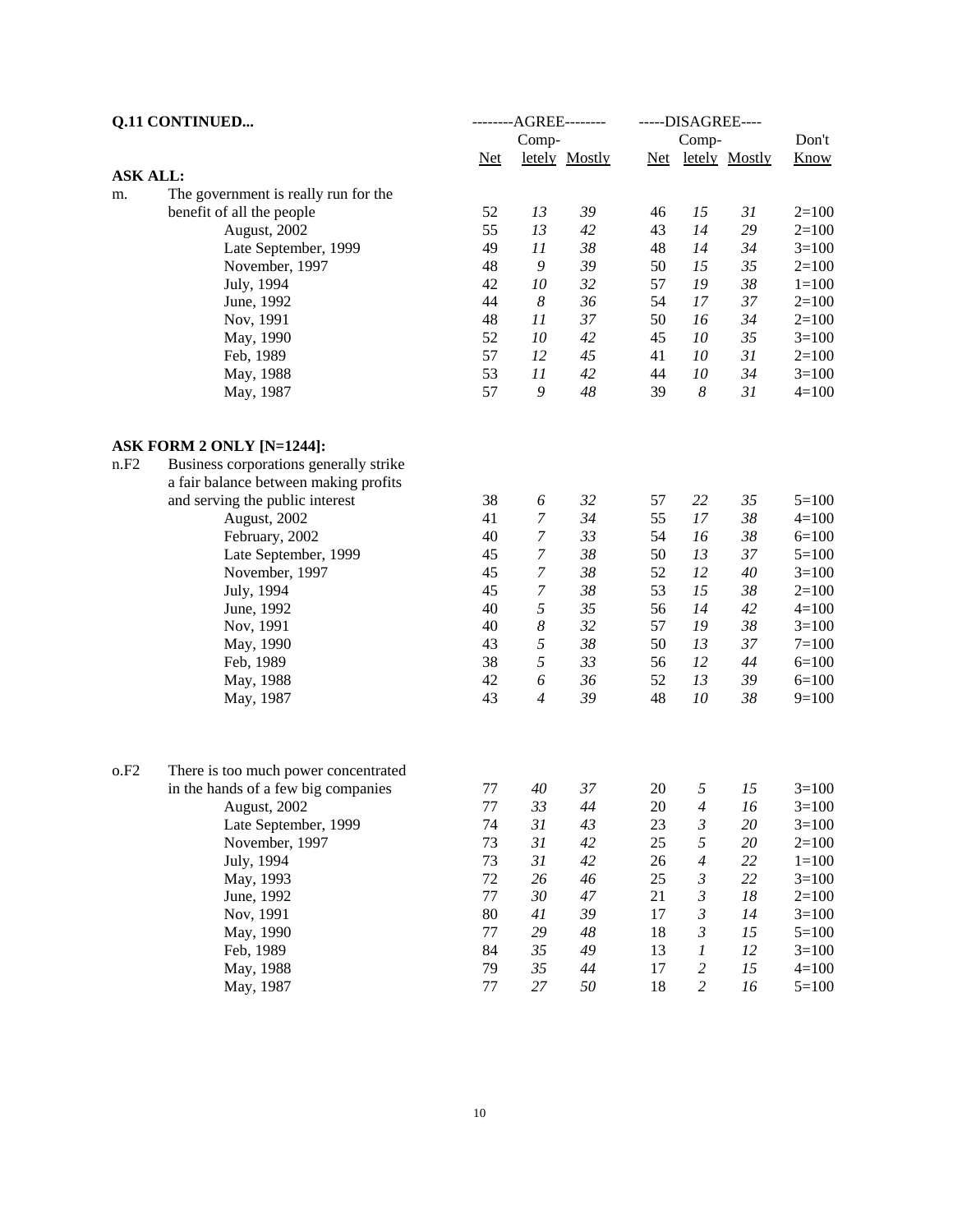|                  | <b>Q.11 CONTINUED</b>                       |            | --------AGREE-------- |               | -----DISAGREE---- |                  |               |             |
|------------------|---------------------------------------------|------------|-----------------------|---------------|-------------------|------------------|---------------|-------------|
|                  |                                             |            | Comp-                 |               |                   | Comp-            |               | Don't       |
|                  |                                             | <b>Net</b> |                       | letely Mostly | <b>Net</b>        |                  | letely Mostly | <b>Know</b> |
| p.F <sub>2</sub> | Business corporations make too much profit  | 62         | 29                    | 33            | 32                | $\boldsymbol{8}$ | 24            | $6=100$     |
|                  | August, 2002                                | 58         | 23                    | 35            | 36                | 7                | 29            | $6=100$     |
|                  | Late September, 1999                        | 56         | 23                    | 33            | 39                | $\boldsymbol{7}$ | 32            | $5 = 100$   |
|                  | November, 1997                              | 58         | 21                    | 37            | 38                | $\overline{7}$   | 31            | $4 = 100$   |
|                  | July, 1994                                  | 61         | 22                    | 39            | 35                | $\boldsymbol{7}$ | 28            | $4 = 100$   |
|                  | May, 1993                                   | 63         | 22                    | 41            | 32                | $\sqrt{2}$       | 27            | $5=100$     |
|                  | June, 1992                                  | 60         | 21                    | 39            | 34                | 5                | 29            | $6=100$     |
|                  | Nov, 1991                                   | 65         | 29                    | 36            | 30                | $\boldsymbol{7}$ | 23            | $5=100$     |
|                  | May, 1990                                   | 63         | 23                    | 40            | 30                | 6                | 24            | $7 = 100$   |
|                  | Feb, 1989                                   | 72         | $27\,$                | 45            | 23                | $\mathfrak{Z}$   | $20\,$        | $5=100$     |
|                  | May, 1988                                   | 65         | 25                    | 40            | 29                | $\overline{4}$   | 25            | $6=100$     |
|                  | May, 1987                                   | 65         | 21                    | 44            | 28                | $\overline{4}$   | 24            | $7 = 100$   |
| q.F2             | It is time for Washington politicians       |            |                       |               |                   |                  |               |             |
|                  | to step aside and make room for new leaders | 63         | 27                    | 36            | 30                | 5                | 25            | $7 = 100$   |
|                  | August, 2002                                | 58         | 22                    | 36            | 35                | 6                | 29            | $7 = 100$   |
|                  | Late September, 1999                        | 73         | 29                    | 44            | 22                | $\mathfrak{Z}$   | 19            | $5=100$     |
|                  | November, 1997                              | 68         | 27                    | 41            | 27                | $\overline{4}$   | 23            | $5=100$     |
|                  | July, 1994                                  | 79         | 34                    | 45            | 18                | $\overline{4}$   | 14            | $3=100$     |
|                  | June, 1992                                  | 84         | 38                    | 46            | 14                | $\overline{c}$   | 12            | $2=100$     |
|                  | Nov, 1991                                   | 77         | 32                    | 45            | 20                | $\overline{4}$   | 16            | $3=100$     |
|                  | May, 1990                                   | 61         | 21                    | 40            | 30                | $\overline{4}$   | 26            | $9=100$     |
|                  | Feb, 1989                                   | 58         | 20                    | $38\,$        | 34                | $\overline{4}$   | 30            | $8=100$     |
|                  | May, 1988                                   | 68         | 26                    | 42            | 25                | $\mathfrak{Z}$   | 22            | $7=100$     |
|                  | May, 1987                                   | 62         | 16                    | 46            | 29                | $\mathfrak{Z}$   | 26            | $9=100$     |
| r.F2             | Dealing with a federal government agency    |            |                       |               |                   |                  |               |             |
|                  | is often not worth the trouble              | 55         | 19                    | 36            | 37                | 7                | 30            | $8 = 100$   |
|                  | Late September, 1999                        | 59         | 21                    | $38\,$        | 35                | 6                | 29            | $6=100$     |
|                  | November, 1997                              | 65         | 21                    | 44            | 31                | $\overline{4}$   | 27            | $4=100$     |
|                  | July, 1994                                  | 69         | 26                    | 43            | 28                | 6                | 22            | $3 = 100$   |
|                  | June, 1992                                  | 64         | 21                    | 43            | 31                | $\overline{4}$   | 27            | $5=100$     |
|                  | May, 1990                                   | 65         | 21                    | 44            | 28                | $\overline{4}$   | 24            | $7 = 100$   |
|                  | May, 1988                                   | 63         | $20\,$                | 43            | 31                | $\overline{4}$   | 27            | $6=100$     |
|                  | May, 1987                                   | 58         | 14                    | 44            | 32                | $\mathfrak{Z}$   | 29            | $10=100$    |
|                  |                                             |            |                       |               |                   |                  |               |             |
| s.F2             | Many people today think they can get ahead  |            |                       |               |                   |                  |               |             |
|                  | without working hard and making sacrifices  | 60         | 20                    | 40            | 38                | 15               | 23            | $2=100$     |
|                  | Late September, 1999                        | 63         | $22\,$                | 41            | 36                | 12               | 24            | $1 = 100$   |
|                  | November, 1997                              | 62         | 25                    | 37            | 36                | 12               | 24            | $2=100$     |
|                  | July, 1994                                  | 65         | $27\,$                | $38\,$        | 34                | 12               | 22            | $1 = 100$   |
|                  | June, 1992                                  | 63         | 24                    | 39            | 35                | 13               | 22            | $2=100$     |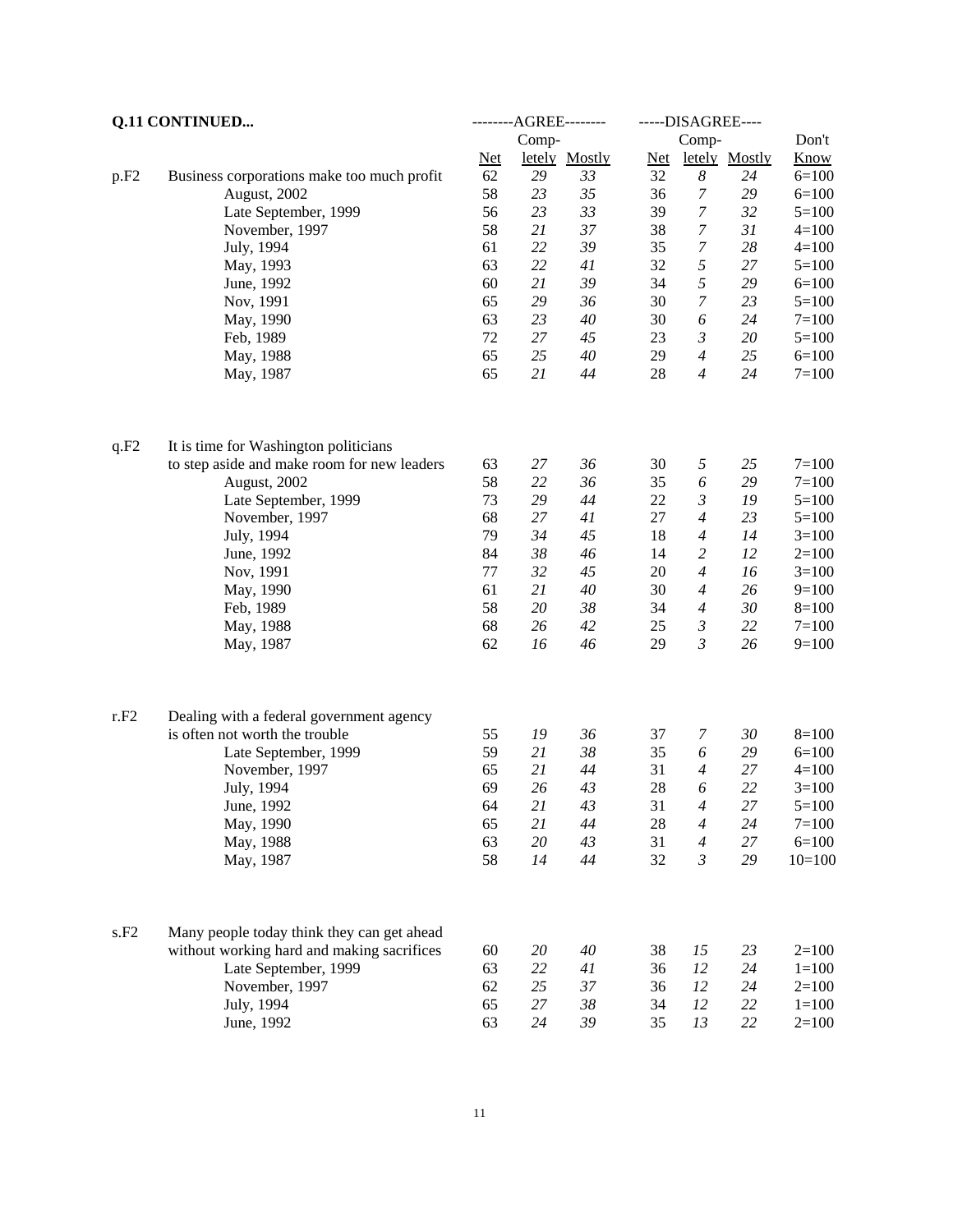|                 | Q.11 CONTINUED                                                                                                                                     |       | --------AGREE-------- | -----DISAGREE---- |    |                       |                   |             |
|-----------------|----------------------------------------------------------------------------------------------------------------------------------------------------|-------|-----------------------|-------------------|----|-----------------------|-------------------|-------------|
|                 |                                                                                                                                                    |       | Comp-                 |                   |    | Comp-                 |                   | Don't       |
|                 |                                                                                                                                                    | $Net$ |                       | letely Mostly     |    |                       | Net letely Mostly | <b>Know</b> |
| t.F2            | As Americans we can always find a way to                                                                                                           |       |                       |                   |    |                       |                   |             |
|                 | solve our problems and get what we want                                                                                                            | 66    | 17                    | 49                | 30 | 9                     | 21                | $4 = 100$   |
|                 | August, 2002                                                                                                                                       | 74    | 21                    | 53                | 23 | 6                     | 17                | $3=100$     |
|                 | Late September, 1999                                                                                                                               | 70    | 15                    | 55                | 27 | $\boldsymbol{7}$      | $20\,$            | $3=100$     |
|                 | November, 1997                                                                                                                                     | 71    | 19                    | 52                | 27 | 7                     | $20\,$            | $2=100$     |
|                 | July, 1994                                                                                                                                         | 68    | 20                    | 48                | 30 | 6                     | 24                | $2=100$     |
|                 | May, 1993                                                                                                                                          | 59    | 12                    | 47                | 38 | 7                     | 31                | $3=100$     |
|                 | June, 1992                                                                                                                                         | 66    | 16                    | 50                | 32 | 8                     | 24                | $2=100$     |
|                 | Nov, 1991                                                                                                                                          | 68    | 19                    | 49                | 30 | 8                     | 22                | $2=100$     |
|                 | May, 1990                                                                                                                                          | 65    | 13                    | 52                | 30 | 6                     | 24                | $5=100$     |
|                 | Feb, 1989                                                                                                                                          | 69    | 14                    | 55                | 28 | 5                     | 23                | $3=100$     |
|                 | May, 1988                                                                                                                                          | 66    | 15                    | 51                | 30 | $\boldsymbol{7}$      | 23                | $4 = 100$   |
|                 | May, 1987                                                                                                                                          | 68    | 12                    | 56                | 28 | $\overline{4}$        | 24                | $4 = 100$   |
| u.F2            | I don't believe that there are any real                                                                                                            |       |                       |                   |    |                       |                   |             |
|                 | limits to growth in this country today                                                                                                             | 58    | $18\,$                | 40                | 37 | 11                    | 26                | $5 = 100$   |
|                 | August, 2002                                                                                                                                       | 65    | 22                    | 43                | 31 | 8                     | 23                | $4 = 100$   |
|                 | Late September, 1999                                                                                                                               | 62    | $20\,$                | 42                | 34 | 8                     | 26                | $4 = 100$   |
|                 | November, 1997                                                                                                                                     | 56    | 17                    | 39                | 41 | 10                    | 31                | $3=100$     |
|                 | July, 1994                                                                                                                                         | 62    | 22                    | 40                | 36 | $\boldsymbol{8}$      | 28                | $2=100$     |
|                 | May, 1993                                                                                                                                          | 56    | 14                    | 42                | 41 | $\boldsymbol{7}$      | 34                | $3=100$     |
|                 | June, 1992                                                                                                                                         | 58    | 19                    | 39                | 38 | $\boldsymbol{8}$      | 30                | $4 = 100$   |
|                 | Nov, 1991                                                                                                                                          | 62    | 24                    | $38\,$            | 35 | 9                     | 26                | $3=100$     |
|                 | May, 1990                                                                                                                                          | 65    | 19                    | 46                | 30 | 5                     | 25                | $5=100$     |
|                 | Feb, 1989                                                                                                                                          | 68    | 22                    | 46                | 28 | 5                     | 23                | $4 = 100$   |
|                 | May, 1988                                                                                                                                          | 64    | 19                    | 45                | 32 | $\boldsymbol{\delta}$ | 26                | $4 = 100$   |
|                 | May, 1987                                                                                                                                          | 67    | 17                    | 50                | 28 | $\overline{4}$        | 24                | $5 = 100$   |
| v.F2            | We need new people in Washington even if they                                                                                                      |       |                       |                   |    |                       |                   |             |
|                 | are not as effective as experienced politicians                                                                                                    | 44    | 14                    | 30                | 52 | 15                    | 37                | $4 = 100$   |
|                 | August, 2002                                                                                                                                       | 46    | 14                    | 32                | 49 | 14                    | 35                | $5=100$     |
|                 | Late September, 1999                                                                                                                               | 49    | 15                    | 34                | 47 | 13                    | 34                | $4 = 100$   |
|                 | November, 1997                                                                                                                                     | 50    | 16                    | 34                | 47 | 14                    | 33                | $3 = 100$   |
|                 | July, 1994                                                                                                                                         | 60    | $20\,$                | 40                | 38 | 10                    | 28                | $2=100$     |
|                 | June, 1992                                                                                                                                         | 56    | 20                    | 36                | 41 | 11                    | 30                | $3=100$     |
|                 | May, 1990                                                                                                                                          | 47    | 13                    | 34                | 47 | 10                    | 37                | $6=100$     |
|                 | May, 1988                                                                                                                                          | 51    | 16                    | 35                | 43 | 10                    | 33                | $6=100$     |
|                 | May, 1987                                                                                                                                          | 44    | 9                     | 35                | 48 | 10                    | 38                | $8=100$     |
|                 | Item aa.F2 is presented with item c.F1 in Q.28                                                                                                     |       |                       |                   |    |                       |                   |             |
|                 | Item bb.F2 is presented with item j.F1 in Q.28<br>Item cc.F2 is presented with item m.F1 in Q.28<br>Item dd.F2 is presented with item v.F1 in Q.28 |       |                       |                   |    |                       |                   |             |
|                 | Item ee.F1 is presented with item s.F2 in Q.29<br>Items ff.F1 and gg.F1 are presented with items h.F2 and i.F2 in Q.29                             |       |                       |                   |    |                       |                   |             |
| <b>ASK ALL:</b> |                                                                                                                                                    |       |                       |                   |    |                       |                   |             |
| hh.             | Occasional acts of terrorism in the U.S.                                                                                                           |       |                       |                   |    |                       |                   |             |
|                 | will be part of life in the future                                                                                                                 | 74    | 25                    | 49                | 22 | 7                     | 15                | $4 = 100$   |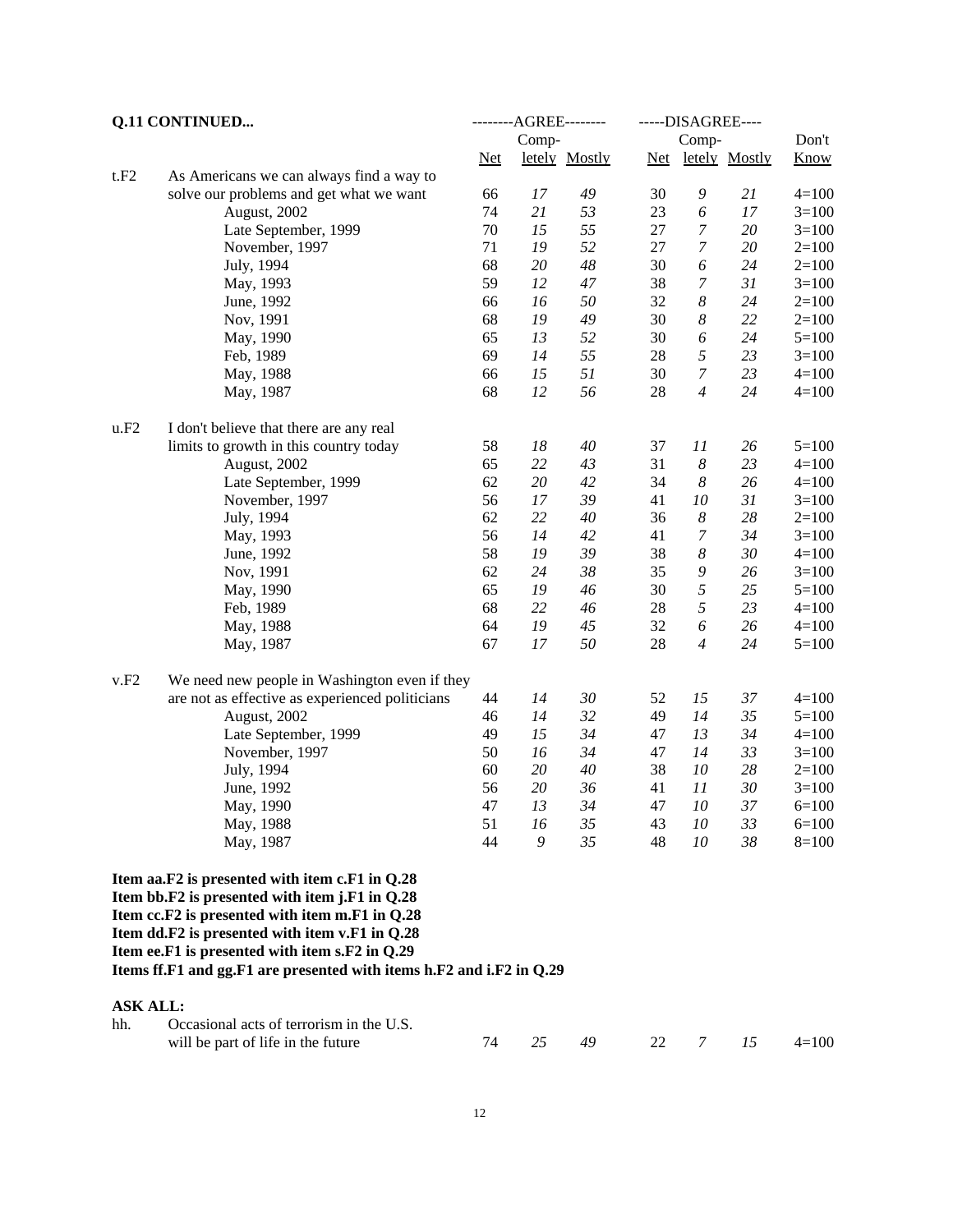### **NO QUESTIONS 12 OR 13**

On a different subject...

- Q.14 In recent years, President Bush and Congress have made two major cuts in federal income tax rates. Do you approve or disapprove of these tax cuts?
	- 54 Approve
	-
	- 37 Disapprove<br>9 Don't know 9 Don't know/Refused **(VOL.)**

 $\overline{100}$ 

Q.15 Do you think the U.S. made the right decision or the wrong decision in using military force against Iraq?

|     |                    | Early |                        |         |     |     |                          |     |              |
|-----|--------------------|-------|------------------------|---------|-----|-----|--------------------------|-----|--------------|
|     |                    | July  | ---- <i>April</i> ---- |         |     |     | ------ March 2003 ------ |     | Late Jan     |
|     |                    | 2003  | $10-168-9$             | $2 - 7$ |     |     | 28-4/1 25-27 23-24 20-22 |     | <u> 1991</u> |
| 63  | Right decision     | 67    | 74                     |         | 69  | 74  | 74                       |     | 77           |
| 30  | Wrong decision     | 24    | 19<br>19               | 20      | 25  | 21  |                          | 22  | 15           |
|     | Don't know/Refused | 9     |                        |         |     |     |                          |     | 9            |
| 100 |                    | 100   | 100                    | 100     | 100 | 100 | 100                      | 100 | 100          |

### Q.16 How well is the U.S. military effort in Iraq going? **[READ]**

|                           |                    | Early          |     |     |     |                                                               |     |     | Late           |     |                | $--- 2001$ $---$ |                |
|---------------------------|--------------------|----------------|-----|-----|-----|---------------------------------------------------------------|-----|-----|----------------|-----|----------------|------------------|----------------|
|                           |                    | July           |     |     |     | ---- April ---- --- March 2003 --- Aug                        |     |     |                |     | Jan Early Oct  |                  | Oct            |
|                           |                    |                |     |     |     | 2003 10-16 8-9 2-7 25-4/1 23-24 20-22 2002 <sup>11</sup> 2002 |     |     |                |     |                | Nov 15-21 10-14  |                |
| 19                        | Very well          | 23             | 61  | 60  | 55  | 39                                                            | 45  | 65  | 22             | 38  | 30             | 38               | 45             |
| 43                        | Fairly well        | 52             | 32  | 32  | 37  | 46                                                            | 41  | 25  | 43             | 51  | 45             | 45               | 35             |
| 24                        | Not too well       | 16             |     |     |     | 8                                                             | 6   |     | 18             | 6   | 12             | 9                | 6              |
| 11                        | Not at all well    |                |     |     |     | 2                                                             | 2   |     | $\overline{4}$ | 3   | $\overline{4}$ |                  | $\overline{4}$ |
| $\overline{\phantom{0}3}$ | Don't know/Refused | $\overline{4}$ |     |     | 3   |                                                               | 6   |     | 13             |     | 9              | 6                | 10             |
| 100                       |                    | 100            | 100 | 100 | 100 | 100                                                           | 100 | 100 | 100            | 100 | 100            | 100              | 100            |

<sup>&</sup>lt;sup>11</sup> In Late August 2002 and earlier the question was worded "How well is the MILITARY effort to destroy the terrorist groups going?"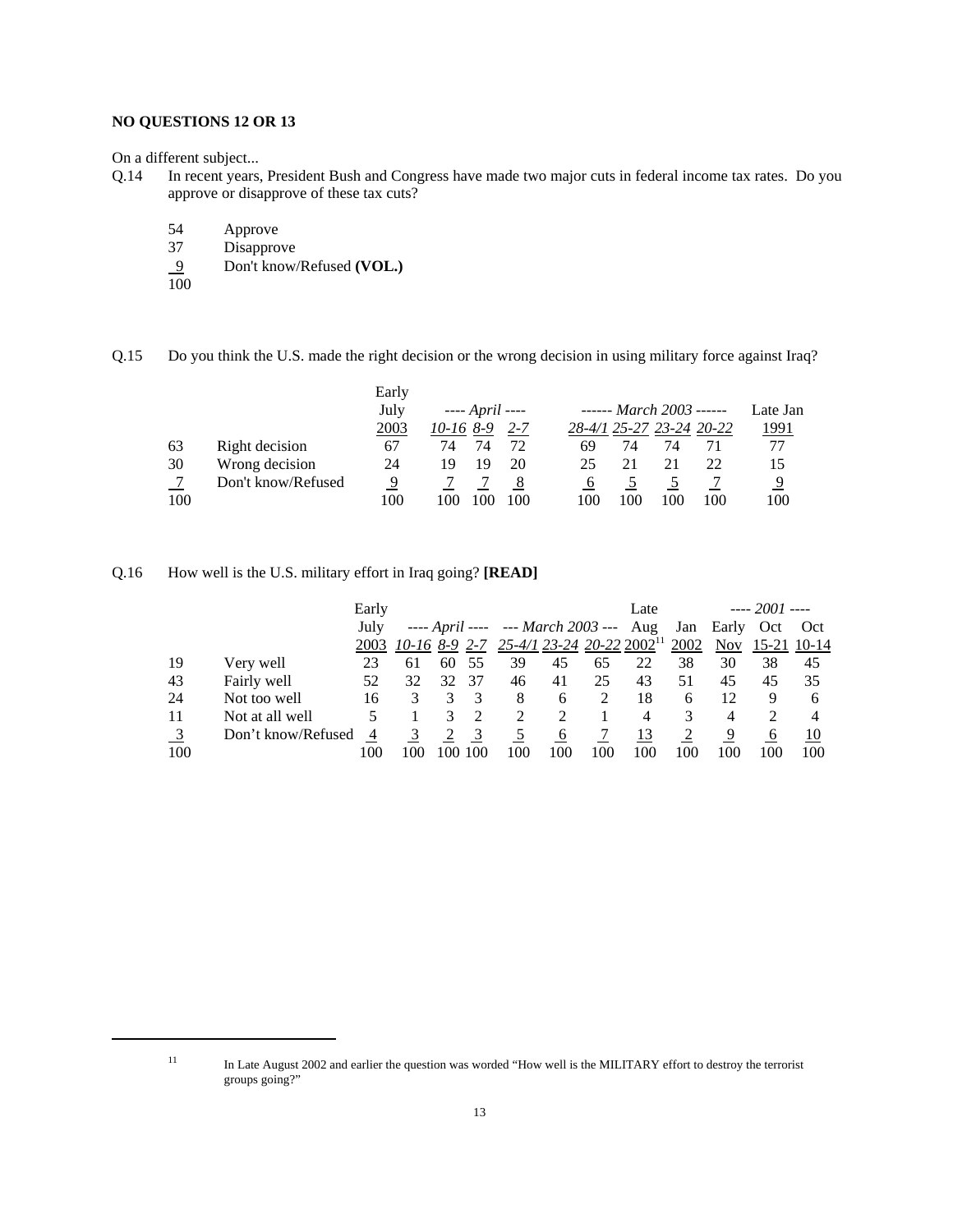Now a different kind of question...

Q.17 Using a scale from 1 to 4, where "4" represents something you LIKE VERY MUCH, and "1" represents something you DISLIKE VERY MUCH, where on this scale from 4 to 1 would you rate **[INSERT ITEM a. FIRST; ROTATE REMAINING ITEMS b. THRU n.]**? How about… **[NEXT ITEM]**.

|    |                                | Dislike      |                |                | Like           | Can't Rate/ |
|----|--------------------------------|--------------|----------------|----------------|----------------|-------------|
|    |                                | $\mathbf{1}$ | $\overline{2}$ | $\overline{3}$ | $\overline{4}$ | Refused     |
| a. | Going to a mall                | 24           | 30             | 22             | 22             | $2=100$     |
|    | August, 2002                   | 20           | 32             | 27             | 20             | $1=100$     |
| b. | Places like McDonald's         |              |                |                |                |             |
|    | or Burger King                 | 26           | 35             | 23             | 15             | $1=100$     |
|    | August, 2002                   | 25           | 37             | 25             | 12             | $1 = 100$   |
| c. | Reality TV Shows like          |              |                |                |                |             |
|    | "Survivor" or "Fear Factor"    | 52           | 20             | 13             | 12             | $3=100$     |
|    | August, 2002                   | 46           | 20             | 15             | 14             | $5=100$     |
| d. | <b>Britney Spears</b>          | 49           | 25             | 11             | 8              | $7 = 100$   |
|    | August, 2002                   | 45           | 27             | 13             | 8              | $7=100$     |
| e. | Scientific shows and magazines | 15           | 21             | 32             | 31             | $1=100$     |
|    | August, 2002                   | 15           | 24             | 31             | 28             | $2=100$     |
| f. | Thai or Vietnamese food        | 32           | 21             | 18             | 16             | $13=100$    |
|    | August, 2002                   | 35           | 24             | 18             | 12             | $11 = 100$  |
| g. | Reading books                  | 7            | 10             | 24             | 58             | $1=100$     |
|    | August, 2002                   | 6            | 12             | 26             | 56             | $* = 100$   |
| h. | Mozart                         | 20           | 22             | 27             | 25             | $6=100$     |
|    | August, 2002                   | 19           | 21             | 27             | 25             | $8=100$     |
| i. | Tattoos                        | 62           | 15             | 10             | 11             | $2=100$     |
|    | August, 2002                   | 63           | 18             | 8              | 9              | $2=100$     |
| j. | The rap artist "Eminem"        | 54           | 17             | 12             | 11             | $6=100$     |
|    | August, 2002                   | 60           | 15             | 9              | 7              | $9=100$     |
| k. | Professional wrestling         | 72           | 14             | 6              | 7              | $1=100$     |
|    | August, 2002                   | 71           | 13             | 6              | 7              | $3=100$     |
| 1. | Chris Rock                     | 29           | 23             | 19             | 12             | $17 = 100$  |
|    | August, 2002                   | 30           | 22             | 19             | 11             | $8=100$     |
| m. | <b>NASCAR Racing</b>           | 43           | 24             | 14             | 16             | $3=100$     |
|    | August, 2002                   | 39           | 26             | 15             | 16             | $4=100$     |
| n. | Buying items on E-Bay          | 41           | 21             | 14             | 9              | $15=100$    |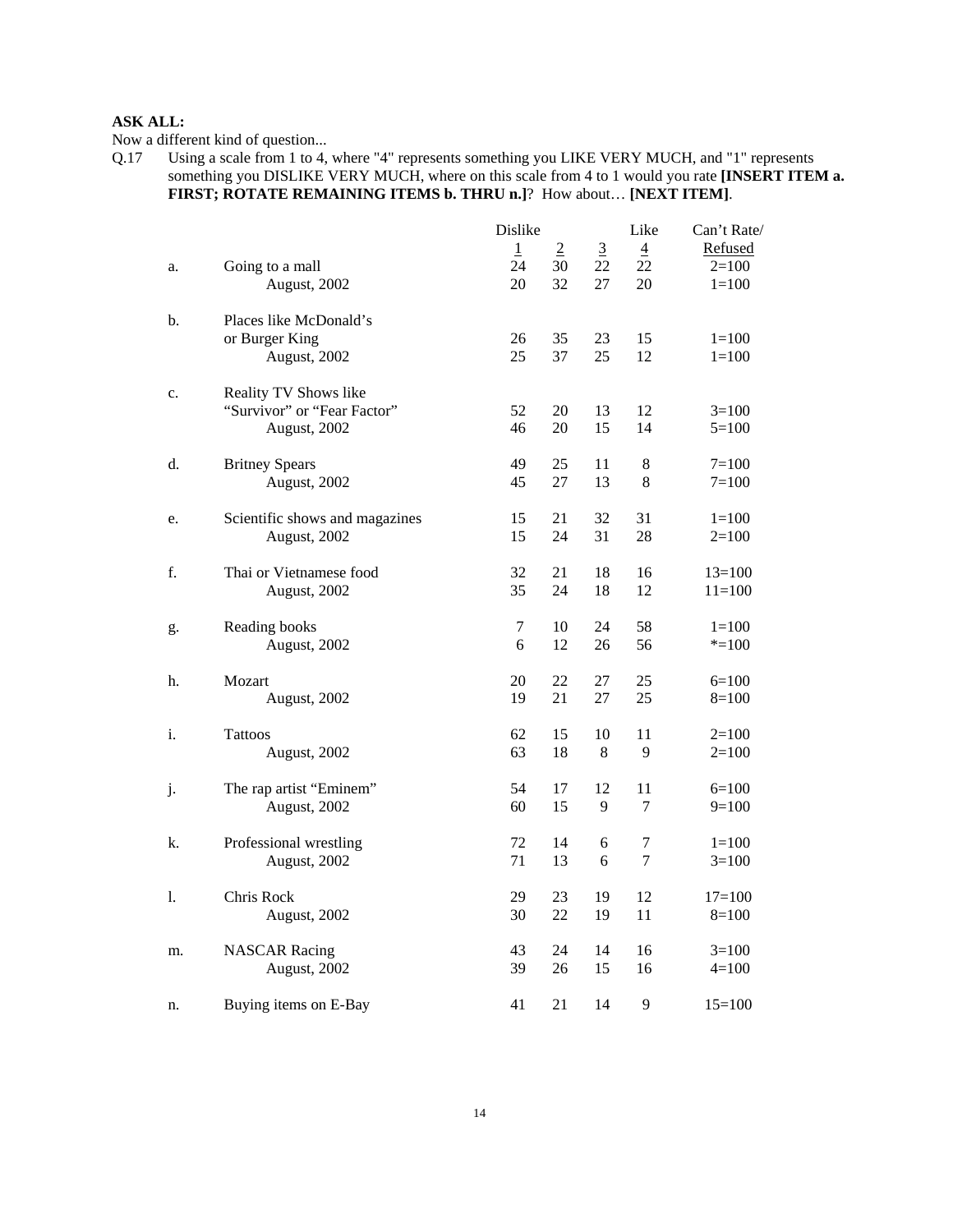Q.18 In politics TODAY, do you consider yourself a Republican, Democrat, or Independent?

|                                    |            |          |                | (VOL)          | (VOL)            |            |
|------------------------------------|------------|----------|----------------|----------------|------------------|------------|
|                                    |            |          |                | No             | Other            |            |
| 2003 Trend                         | Republican | Democrat | Independent    | Preference     | Party            | Don't know |
| October, 2003                      | 29         | 33       | 30             | 5              | 1                | $2=100$    |
| September, 2003                    | 29         | 33       | 31             | $\overline{4}$ | $\ast$           | $3=100$    |
| Mid-August, 2003                   | 32         | 30       | 25             | 8              | *                | $5=100$    |
| August, 2003                       | 27         | 31       | 36             | $\overline{4}$ | *                | $2=100$    |
| Mid-July, 2003                     | 29         | 31       | 32             | $\overline{4}$ | $\mathbf{1}$     | $3=100$    |
| Early July, 2003                   | 30         | 32       | 32             | $\overline{4}$ | $\ast$           | $2=100$    |
| June, 2003                         | 32         | 31       | 30             | $\overline{4}$ | $\mathbf{1}$     | $2=100$    |
| May, 2003                          | 29         | 32       | 31             | $\overline{4}$ | $\mathbf{1}$     | $3=100$    |
| April 8-16, 2003                   | 29         | 30       | 34             | 5              | $\ast$           | $2=100$    |
| March 20-April 7, 2003             | 33         | 31       | 29             | $\overline{4}$ | $\ast$           | $3=100$    |
| March 13-16, 2003                  | 30         | 32       | 31             | 5              | $\ast$           | $2=100$    |
| February, 2003                     | 30         | 33       | 31             | 5              | $\ast$           | $1 = 100$  |
| January, 2003                      | 30         | 32       | 30             | 6              | $\ast$           | $2=100$    |
| 2000-2003 Key Periods              |            |          |                |                |                  |            |
| Iraq war to present $(3/03-10/03)$ | 30         | 31       | 31             | $\overline{4}$ | $\mathbf{1}$     | $3=100$    |
| Post-9-11 $(9/01 - 3/03)$          | 30         | 31       | 30             | 5              | $\mathbf{1}$     | $3=100$    |
| Post-election (11/00 - 9/01)       | 27         | 34       | 29             | 6              | $\ast$           | $4 = 100$  |
| Election period $(1/00 - 11/00)$   | 28         | 33       | 31             | 5              | $\ast$           | $3=100$    |
| <b>Yearly Totals</b>               |            |          |                |                |                  |            |
| 2003 (to date)                     | 30         | 31       | 31             | 5              | $\ast$           | $3=100$    |
| 2002                               | 30         | 31       | 30             | 5              | $\mathbf{1}$     | $3=100$    |
| 2001                               | 29         | 34       | 29             | 5              | $\ast$           | $3=100$    |
| 2001 Post-Sept 11                  | 31         | 32       | 28             | 5              | $\boldsymbol{l}$ | $3 = 100$  |
| 2001 Pre-Sept 11                   | 28         | 35       | 30             | 5              | $\ast$           | $2 = 100$  |
| 2000                               | 28         | 33       | 29             | 6              | $\ast$           | $4 = 100$  |
| 1999                               | 27         | 33       | 34             | $\overline{4}$ | $\ast$           | $2=100$    |
| 1998                               | 28         | 33       | 32             | 5              | $\ast$           | $2=100$    |
| 1997                               | 28         | 33       | 32             | $\overline{4}$ | $\mathbf{1}$     | $2=100$    |
|                                    |            |          |                | No Preference/ |                  |            |
|                                    |            |          |                | Other/DK       |                  |            |
| 1996                               | 29         | 33       | 33             | $5 = 100$      |                  |            |
| 1995                               | 32         | 30       | 34             | $4 = 100$      |                  |            |
| 1994                               | 30         | 32       | 34             | $4 = 100$      |                  |            |
| 1993                               | 27         | 34       | 34             | $5 = 100$      |                  |            |
| 1992                               | 28         | 33       | 35             | $4 = 100$      |                  |            |
| 1991                               | 31         | 32       | 33             | $4 = 100$      |                  |            |
| 1990                               | 31         | 33       | 30             | $6=100$        |                  |            |
|                                    |            |          | Independent/   |                |                  |            |
|                                    |            |          | No Pref/Oth/DK |                |                  |            |
| 1989                               | 33         | 33       | $34=100$       |                |                  |            |
| 1987                               | 26         | 35       | $39=100$       |                |                  |            |

# **IF ANSWERED REPUBLICAN, ASK [N=634]:**

Q.19 Do you consider yourself a STRONG Republican, or NOT a strong Republican?

|                                   |      | Late |    |      |      |      |    |       |      |    |      |      |                                                                  |     |
|-----------------------------------|------|------|----|------|------|------|----|-------|------|----|------|------|------------------------------------------------------------------|-----|
|                                   |      |      |    |      |      |      |    |       |      |    |      |      | Sept Sept Aug Nov Oct April Oct July June May Feb May Jan May    |     |
|                                   | 2000 |      |    |      |      |      |    |       |      |    |      |      | 1999 1999 1997 1995 1995 1994 1994 1992 1990 1989 1988 1988 1987 |     |
| 14 Strong                         | 14   | 10   |    | -11  | - 11 | 15   |    | 16 13 | 11   | 13 | - 15 |      |                                                                  | -11 |
| 13 Not strong                     | -13  | -14  | 14 | - 14 | - 19 | - 15 | 15 | 16    | - 17 | 15 | -16  | - 15 | 15                                                               | -14 |
| 2.7%                              |      |      |    |      |      |      |    |       |      |    |      |      | 27% 24% 25% 25% 30% 30% 31% 29% 28% 28% 31% 28% 27% 25%          |     |
| IF ANSWERED DEMOCRAT ASK IN-8971. |      |      |    |      |      |      |    |       |      |    |      |      |                                                                  |     |

**IF ANSWERED DEMOCRAT, ASK [N=897]:**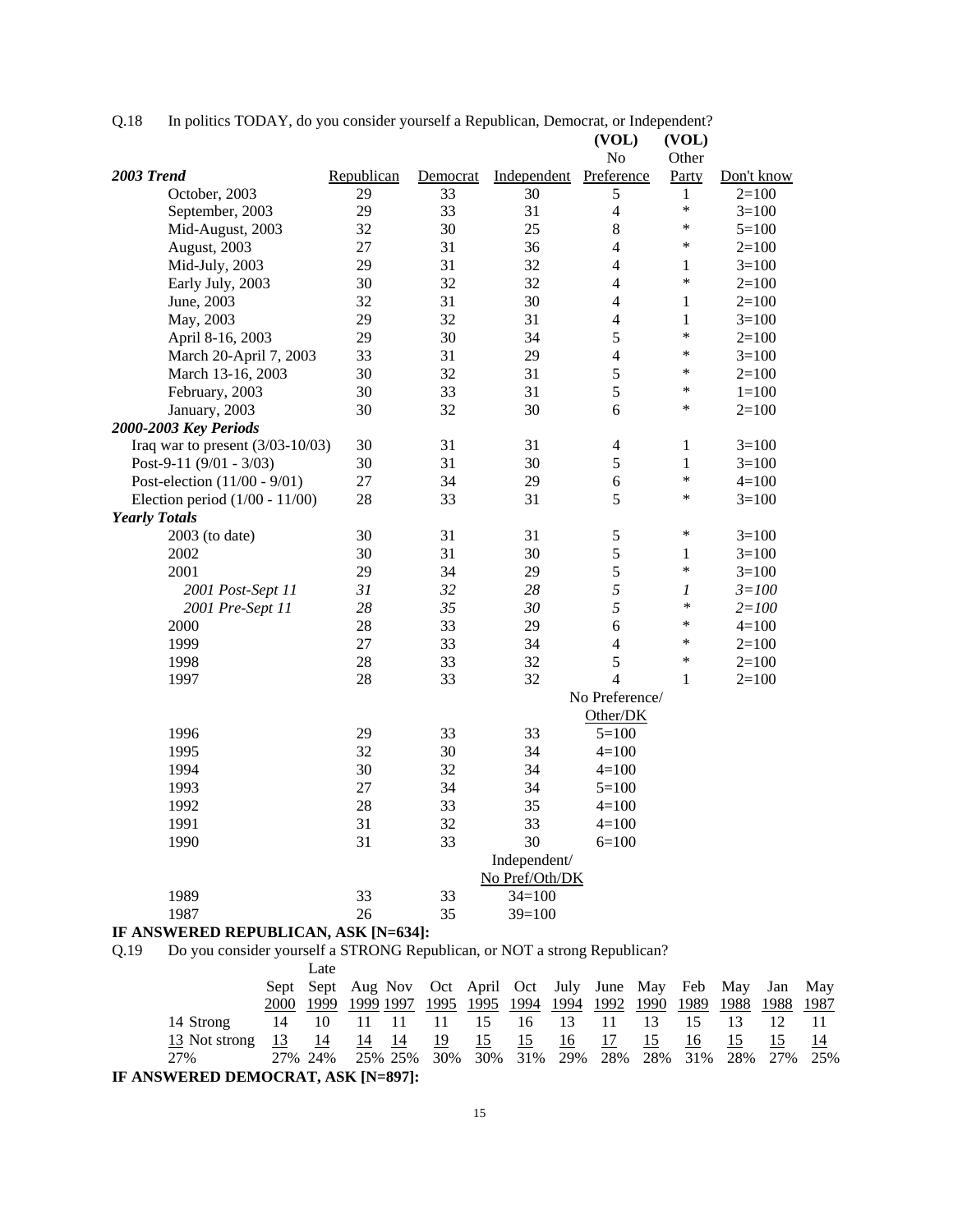#### Q.20 Do you consider yourself a STRONG Democrat, or NOT a strong Democrat?

|               |       | Late |                |      |     |                                                                  |             |    |    |         |     |    |         |     |
|---------------|-------|------|----------------|------|-----|------------------------------------------------------------------|-------------|----|----|---------|-----|----|---------|-----|
|               |       |      |                |      |     | Sept Sept Aug Nov Oct April Oct July June May Feb May Jan May    |             |    |    |         |     |    |         |     |
|               | 2000- |      |                |      |     | 1999 1999 1997 1995 1995 1994 1994 1992 1990 1989 1988 1988 1987 |             |    |    |         |     |    |         |     |
| 15 Strong     | 19    | 15   | 15             | - 14 | 14  | 14                                                               | 18          | 15 | 14 | 16      |     | 19 |         |     |
| 16 Not strong | -15   | 16   | 18             | - 18 | 16  | 15                                                               | -14         | 18 | 18 | 17      | 21  | 19 | 20      | 19  |
| 31%           | 34%   |      | 31\% 33\% 32\% |      | 30% |                                                                  | 29% 32% 33% |    |    | 32% 33% | 38% |    | 38% 39% | 37% |

#### **IF ANSWERED INDEPENDENT/NO PREFERENCE/OTHER/DON'T KNOW (Q18=3,4,5,9), ASK [N=997]:**

Q.21 As of TODAY, do you LEAN more to the Republican Party or the Democratic Party? **(VOL.)**

|                      |                   |          | $\mathbf{V}$  |
|----------------------|-------------------|----------|---------------|
|                      | <u>Republican</u> | Democrat | Other/DK/Ref. |
| <b>August, 2003</b>  | 29                | 39       | $32=100$      |
| August, 2002         | 32                | 34       | $34=100$      |
| September, 2000      | 28                | 33       | $39=100$      |
| Late September, 1999 | 31                | 34       | $35=100$      |
| <b>August, 1999</b>  | 34                | 36       | $30=100$      |
|                      |                   |          |               |

### **ASK REPUBLICANS AND REPUBLICAN LEANERS ONLY (Q.18=1 OR Q.21=1) [N=928]:**

Q.22 How good a job is the Republican Party doing these days in standing up for its traditional positions on such things as reducing the size of government, cutting taxes and promoting conservative social values — would you say the Party is doing an excellent job, a good job, only a fair job or a poor job?

|     |                    | $Rep$ /  | $Rep$ /  | $Rep$ /        |
|-----|--------------------|----------|----------|----------------|
|     |                    | Lean Rep | Lean Rep | Lean Rep (RV)  |
|     |                    | May 2002 | May 2001 | Sept 2000      |
| 6   | Excellent          | 6        | 10       |                |
| 51  | Good               | 49       | 50       | 43             |
| 37  | Only fair          | 38       | 32       | 44             |
|     | Poor               | 5        |          | 5              |
|     | Don't know/Refused |          |          | $\overline{2}$ |
| 100 |                    | 100      | 100      | 100            |

#### **ASK DEMOCRATS AND DEMOCRATIC LEANERS ONLY (Q.18=2 OR Q.21=2) [N=1298]:**

Q.23 How good a job is the Democratic Party doing these days in standing up for its traditional positions on such things as protecting the interests of minorities, helping the poor and needy, and representing working people — would you say the Party is doing an excellent job, a good job, only a fair job or a poor job?

|               |                    | Dem/     | Dem/            | Dem/                   |
|---------------|--------------------|----------|-----------------|------------------------|
|               |                    | Lean Dem |                 | Lean Dem Lean Dem (RV) |
|               |                    | May 2002 | <b>May 2001</b> | Sept 2000              |
| 5             | Excellent          |          |                 |                        |
| 33            | Good               | 39       | 39              | 52                     |
| 51            | Only fair          | 43       | 40              | 32                     |
| 9             | Poor               | 10       |                 | 4                      |
| $\frac{2}{2}$ | Don't know/Refused | <u>3</u> |                 |                        |
| 100           |                    | 100      | 100             | 100                    |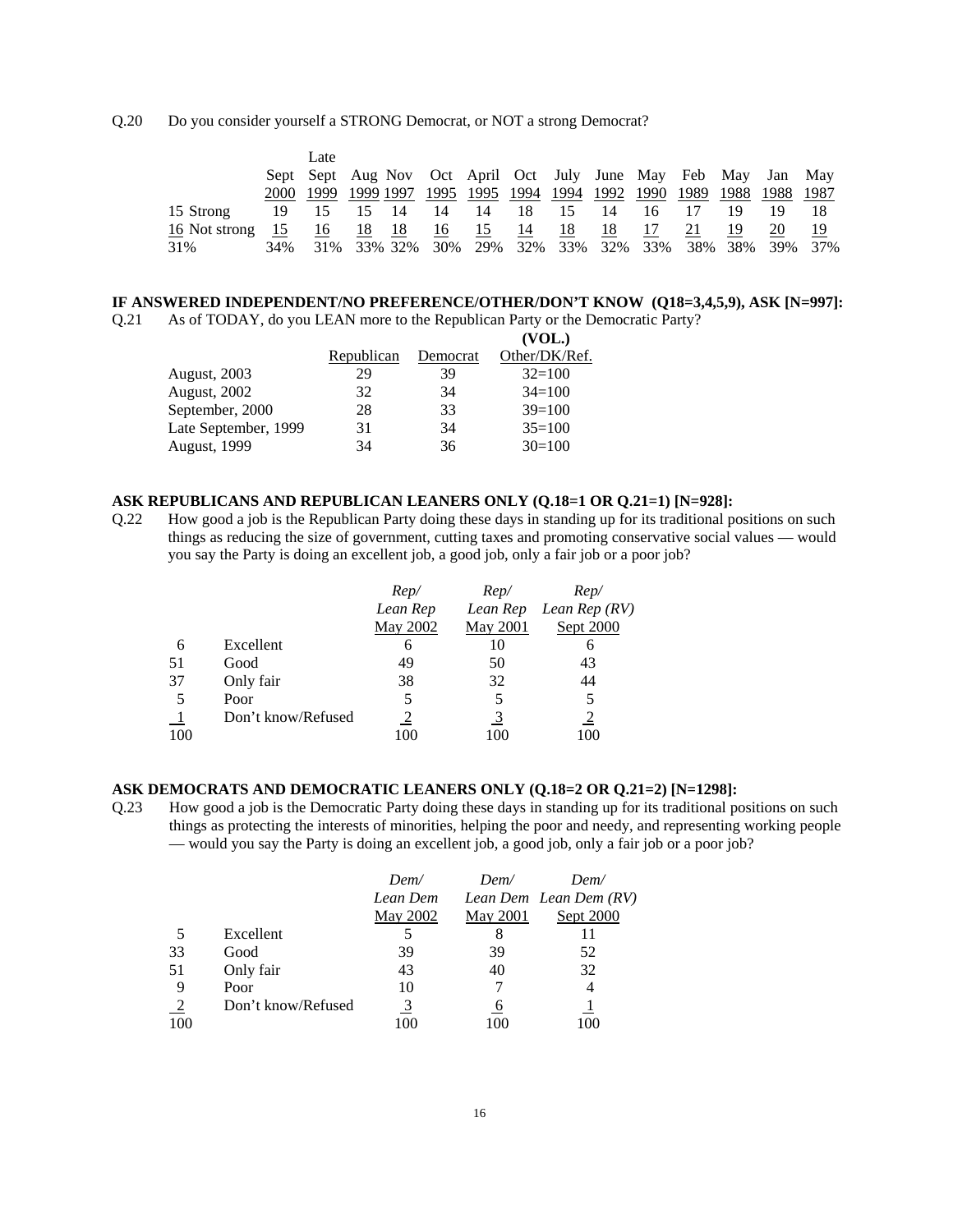Q.24 In the 2000 presidential election, did things come up which kept you from voting, or did you happen to vote? [**IF VOTED, ASK:]** Did you vote for Gore, Bush, Nader or Buchanan?

|                |                                            | August 2002    |
|----------------|--------------------------------------------|----------------|
| 26             | Yes, Gore                                  | 28             |
| 34             | Yes, Bush                                  | 37             |
| $\overline{2}$ | Yes, Nader                                 | $\overline{2}$ |
| *              | Yes, Buchanan                              | *              |
| *              | Yes, other candidate (VOL.)                |                |
| 2              | Yes, don't remember which candidate (VOL.) |                |
| 32             | No, didn't vote/Too young (VOL.)           | 27             |
|                | Don't remember if voted (VOL.)             |                |
| $\overline{3}$ | Refused (VOL.)                             | $\overline{3}$ |
| 100            |                                            | 1 ( ) ( )      |

Q.25 How often would you say you vote… always, nearly always, part of the time or seldom?

|                       |        |        |          |         | (VOL.)         |                |           |
|-----------------------|--------|--------|----------|---------|----------------|----------------|-----------|
|                       |        | Nearly | Part of  |         | Never          | (VOL.)         |           |
|                       | Always | Always | The time | Seldom  | Vote           | Other          | DK/Ref.   |
| August, 2003          | 41     | 27     | 13       | 12      | 6              | 1              | $* = 100$ |
| June, 2003            | 36     | 29     | 14       | 11      | 8              | 1              | $1 = 100$ |
| Early September, 2002 | 47     | 23     | 14       | 10      | 6              | $\ast$         | $* = 100$ |
| August, 2002          | 42     | 29     | 12       | 12      | 4              | 1              | $* = 100$ |
| June, 2000            | 46     | 24     | 11       | 11      | $\overline{7}$ | 1              | $* = 100$ |
| Late September, 1999  | 28     | 41     | 15       | 9       | 5              | 1              | $1 = 100$ |
| August, 1999          | 41     | 27     | 14       | 10      | $\overline{7}$ | 1              | $* = 100$ |
| Early September, 1998 | 43     | 29     | 13       | 11      | --             | 3              | $1 = 100$ |
| Late August, 1998     | 38     | 30     | 16       | 14      | 6              | $\ast$         | $* = 100$ |
| June, 1998            | 40     | 29     | 15       | 12      | --             | 4              | $* = 100$ |
| November, 1997        | 33     | 38     | 15       | 9       | 5              | $\ast$         | $* = 100$ |
| October, 1997         | 51     | 23     | 11       | 10      | 5              | *              | $* = 100$ |
| June, 1997            | 42     | 25     | 12       | 13      | 6              | $\mathbf{1}$   | $1=100$   |
| June, 1996            | 41     | 30     | 12       | 12      | 4              | 1              | $* = 100$ |
| February, 1996        | 32     | 34     | 15       | 11      | 6              | 1              | $1 = 100$ |
| October, 1995         | 41     | 32     | 12       | 11      | 3              | $\ast$         | $1 = 100$ |
| April, 1995           | 42     | 29     | 12       | 11      | 6              | $\ast$         | $* = 100$ |
| November, 1994        | 43     | 24     | 11       | 13      | 8              | 1              | $* = 100$ |
| October, 1994         | 43     | 28     | 13       | 10      | 5              | 1              | $* = 100$ |
| July, 1994            | 40     | 30     | 14       | 11      | 5              | $\ast$         | $* = 100$ |
| June, 1992            | 47     | 26     | 10       | 11      | 5              | 1              | $* = 100$ |
| May, 1992             | 41     | 32     | 13       | 11      | 3              | $\ast$         | $* = 100$ |
| November, 1991        | 38     | 37     | 13       | 9       | 3              | $\overline{0}$ | $* = 100$ |
| May, 1990             | 33     | 35     | 12       | 10      | 8              | 1              | $1 = 100$ |
| February, 1989        | 45     | 30     | 10       | $\,8\,$ | 6              | $\mathbf 1$    | $* = 100$ |
| January, 1988         | 39     | 33     | 12       | $\,8\,$ | 6              | 1              | $1 = 100$ |
| May, 1987             | 34     | 37     | 11       | 6       | 9              | $\overline{c}$ | $1 = 100$ |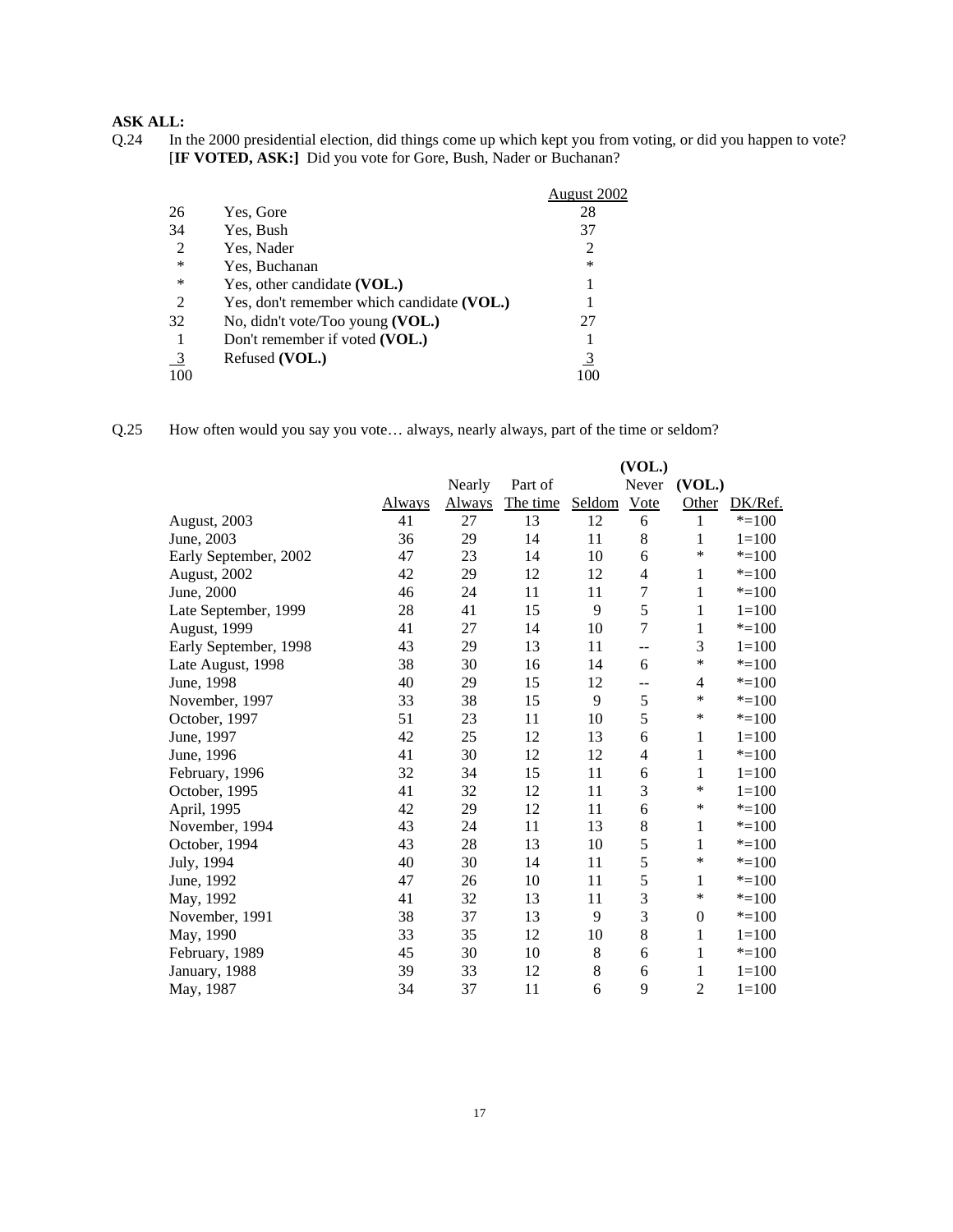Q.26 Some people seem to follow what's going on in government and public affairs most of the time, whether there's an election or not. Others aren't that interested. Would you say you follow what's going on in government and public affairs... **(READ. IN ORDER)**

|                            | Most of  | Some of  | <b>Only Now</b> | Hardly         | (VOL.)    |
|----------------------------|----------|----------|-----------------|----------------|-----------|
|                            | The Time | the Time | and Then        | at All         | DK/Ref    |
| August, 2003               | 48       | 33       | 12              | 6              | $1 = 100$ |
| November, 2002             | 49       | 27       | 14              | 9              | $1 = 100$ |
| August, 2002               | 54       | 30       | 11              | 5              | $* = 100$ |
| March, 2001                | 49       | 27       | 13              | 10             | $1 = 100$ |
| Early November, 2000 (RVs) | 51       | 32       | 12              | 5              | $* = 100$ |
| September, 2000 (RVs)      | 51       | 34       | 10              | $\overline{4}$ | $1 = 100$ |
| June, 2000                 | 38       | 32       | 19              | 11             | $* = 100$ |
| Late September, 1999       | 39       | 32       | 20              | 9              | $* = 100$ |
| August, 1999               | 40       | 35       | 17              | $\,8\,$        | $* = 100$ |
| November, 1998             | 46       | 27       | 14              | 13             | $* = 100$ |
| Late October, 1998 (RVs)   | 57       | 29       | 10              | $\overline{4}$ | $* = 100$ |
| Early October, 1998 (RVs)  | 51       | 33       | 11              | 5              | $* = 100$ |
| May, 1988                  | 37       | 37       | 17              | 6              | $3=100$   |
| January, 1988              | 37       | 35       | 18              | $8\,$          | $2=100$   |
| November, 1987             | 49       | 32       | 14              | $\overline{4}$ | $1 = 100$ |
| May, 1987                  | 41       | 35       | 15              | $\overline{7}$ | $2=100$   |
| July, 1985                 | 36       | 33       | 18              | 12             | $1 = 100$ |
| Early September, 1998      | 45       | 34       | 15              | $\sqrt{6}$     | $* = 100$ |
| June, 1998                 | 36       | 34       | 21              | 9              | $* = 100$ |
| November, 1997             | 41       | 36       | 16              | 7              | $* = 100$ |
| November, 1996 $(RVs)$     | 52       | 32       | 12              | $\overline{4}$ | $* = 100$ |
| October, 1996 $(RVs)$      | 43       | 37       | 13              | 6              | $1 = 100$ |
| June, 1996                 | 41       | 34       | 17              | 8              | $* = 100$ |
| October, 1995              | 46       | 35       | 14              | 5              | $* = 100$ |
| April, 1995                | 43       | 35       | 16              | 6              | $* = 100$ |
| November, 1994             | 49       | 30       | 13              | $\overline{7}$ | $1 = 100$ |
| October, 1994              | 45       | 35       | 14              | 6              | $* = 100$ |
| July, 1994                 | 46       | 33       | 15              | 6              | $* = 100$ |
| May, 1990                  | 39       | 34       | 18              | 9              | $* = 100$ |
| February, 1989             | 47       | 34       | 14              | $\overline{4}$ | $1 = 100$ |
| October, 1988              | 52       | 33       | 11              | $\overline{4}$ | $* = 100$ |
| September, 1988            | 58       | 32       | $8\,$           | $\overline{2}$ | $* = 100$ |
| May, 1988                  | 37       | 37       | 17              | 6              | $3=100$   |
| January, 1988              | 37       | 35       | 18              | 8              | $2=100$   |
| November, 1987             | 49       | 32       | 14              | $\overline{4}$ | $1 = 100$ |
| May, 1987                  | 41       | 35       | 15              | $\overline{7}$ | $2=100$   |
| July, 1985                 | 36       | 33       | 18              | 12             | $1 = 100$ |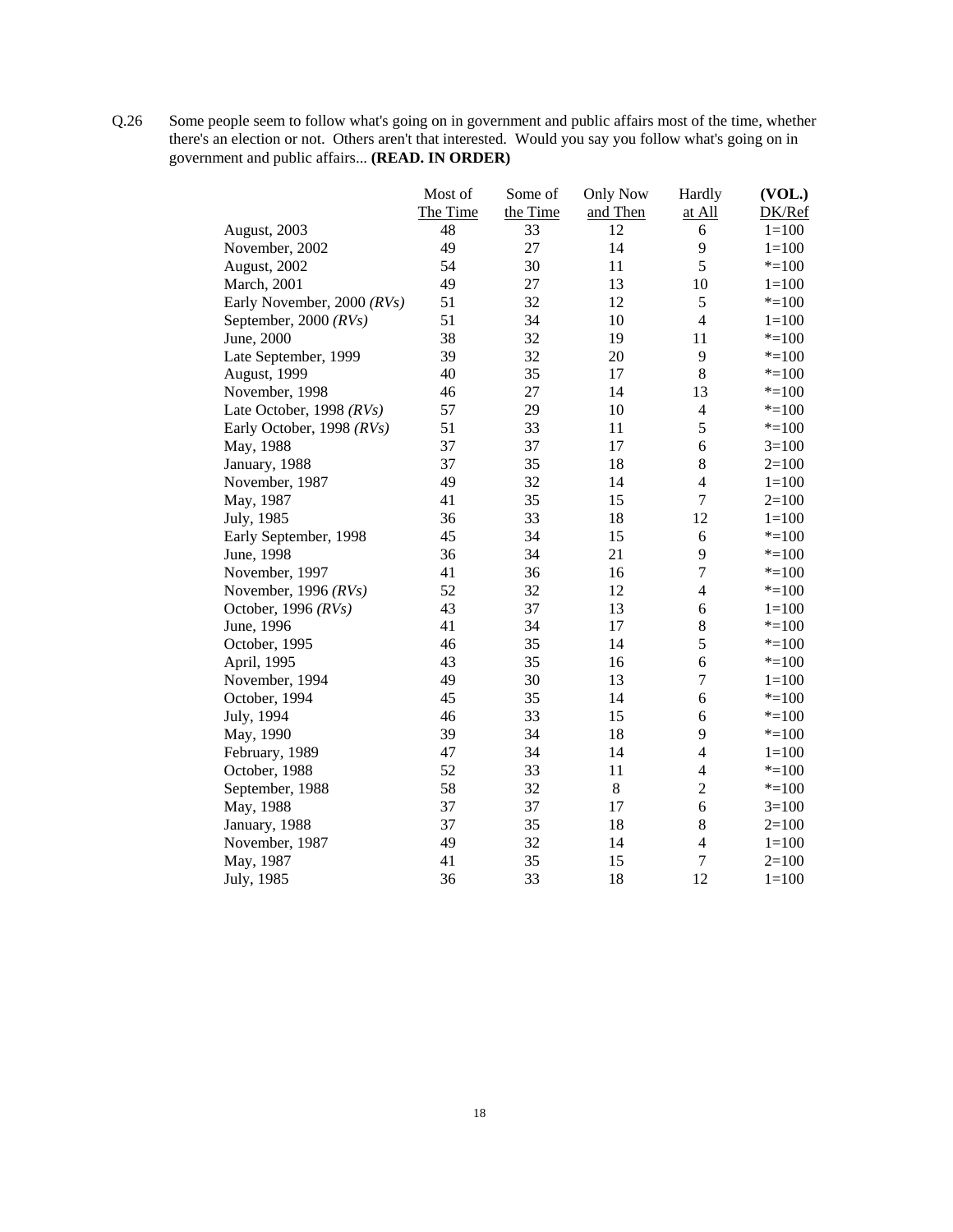Q.27 Next, I'm going to read you a list of some people who have been in the news lately. Not everyone will have heard of them. For each one that I name, please tell me whether or not you have heard of this person. (First,) **(INSERT NAME; RANDOMIZE NAMES)**, have you heard of this person or not? **(IF HAVE HEARD, ASK)**

How much of a chance is there that you would vote for **(INSERT NAME)** if (he/she) is a candidate for president in 2004 — is there a good chance, some chance, or no chance? Have you heard of **(NEXT NAME)** or not?

|    | <b>BASED ON REGISTERED VOTERS [N=1866]:</b> |       |                                                                  |           | Based on Those Who Have Heard |                      |                |                |                  |
|----|---------------------------------------------|-------|------------------------------------------------------------------|-----------|-------------------------------|----------------------|----------------|----------------|------------------|
|    |                                             |       | Have Have not                                                    | DK/       | Good                          | Some                 | N <sub>o</sub> | DK/            |                  |
|    |                                             | Heard | Heard                                                            | Ref.      |                               | Chance Chance Chance |                | Ref.           | (N)              |
| a. | George W. Bush                              | 99    | $\ast$                                                           | $1 = 100$ | 43                            | 17                   | 38             |                | $2=100(1853)$    |
|    | Early July, 2003                            | 99    | ∗                                                                | $1 = 100$ | 44                            | 19                   | 35             | $2 = 100$      |                  |
|    | August, 1999                                | 98    | $\mathfrak{2}% _{T}=\mathfrak{2}_{T}\!\left( T_{T_{1}}\right) ,$ | $* = 100$ | 40                            | 30                   | 27             | $3=100$        |                  |
|    | June, 1999                                  | 96    | $\overline{4}$                                                   | $* = 100$ | 34                            | 35                   | 27             | $4 = 100$      |                  |
|    | May, 1999                                   | 95    | $\overline{4}$                                                   | $1 = 100$ | 34                            | 34                   | 28             | $4 = 100$      |                  |
|    | February, 1999                              | 95    | 5                                                                | $* = 100$ | 32                            | 36                   | 27             | $5=100$        |                  |
| b. | John Kerry                                  | 62    | 37                                                               | $1 = 100$ | 13                            | 34                   | 43             | $10=100(1150)$ |                  |
|    | Early July, 2003                            | 58    | 42                                                               | $* = 100$ | 13                            | 29                   | 46             | $12=100$       |                  |
|    | May, 1999 <sup>12</sup>                     | 52    | 46                                                               | $2=100$   | $\,8\,$                       | 37                   | 44             | $11=100$       |                  |
|    | February, 1999                              | 38    | 61                                                               | $1=100$   | $8\,$                         | 37                   | 48             | $7 = 100$      |                  |
| c. | Dick Gephardt                               | 77    | 22                                                               | $1 = 100$ | 12                            | 33                   | 46             |                | $9=100(1422)$    |
|    | Early July, 2003                            | 75    | 25                                                               | $*=100$   | 9                             | 36                   | 46             | $9=100$        |                  |
| d. | Howard Dean                                 | 46    | 54                                                               | $* = 100$ | 13                            | 28                   | 46             | $13=100(866)$  |                  |
|    | Early July, 2003                            | 37    | 63                                                               | $* = 100$ | 9                             | 23                   | 57             | $11 = 100$     |                  |
| e. | John Edwards                                | 45    | 54                                                               | $1 = 100$ | $\,8\,$                       | 33                   | 47             | $12=100(877)$  |                  |
|    | Early July, 2003                            | 39    | 60                                                               | $1 = 100$ | $\tau$                        | 29                   | 53             | $11=100$       |                  |
| f. | Carol Moseley Braun                         | 41    | 59                                                               | $* = 100$ | 9                             | 24                   | 57             | $10=100(799)$  |                  |
|    | Early July, 2003                            | 36    | 64                                                               | $* = 100$ | 10                            | 19                   | 63             | $8=100$        |                  |
| g. | Dennis Kucinich                             | 23    | 77                                                               | $*=100$   | $8\,$                         | 20                   | 57             | $15=100(440)$  |                  |
|    | Early July, 2003                            | 18    | 82                                                               | $* = 100$ | $\boldsymbol{7}$              | 20                   | 60             | $13=100$       |                  |
| h. | <b>Bob Graham</b>                           | 60    | 39                                                               | $1 = 100$ | 9                             | 29                   | 51             | $11=100(1137)$ |                  |
|    | Early July, 2003                            | 56    | 43                                                               | $1 = 100$ | 8                             | 25                   | 57             | $10=100$       |                  |
| i. | Joe Lieberman                               | 86    | 13                                                               | $1 = 100$ | 13                            | 37                   | 43             |                | $7=100(1590)$    |
|    | Early July, 2003                            | 83    | 16                                                               | $1 = 100$ | 13                            | 32                   | 47             | $8=100$        |                  |
| j. | Al Sharpton                                 | 68    | 32                                                               | $* = 100$ | $\mathfrak s$                 | 14                   | 75             |                | $6=100$ $(1367)$ |
|    | Early July, 2003                            | 66    | 34                                                               | $* = 100$ | 5                             | 12                   | 77             | $6=100$        |                  |

<sup>12</sup> In May, 1999 he was identified as "Senator John Kerry of Massachusetts."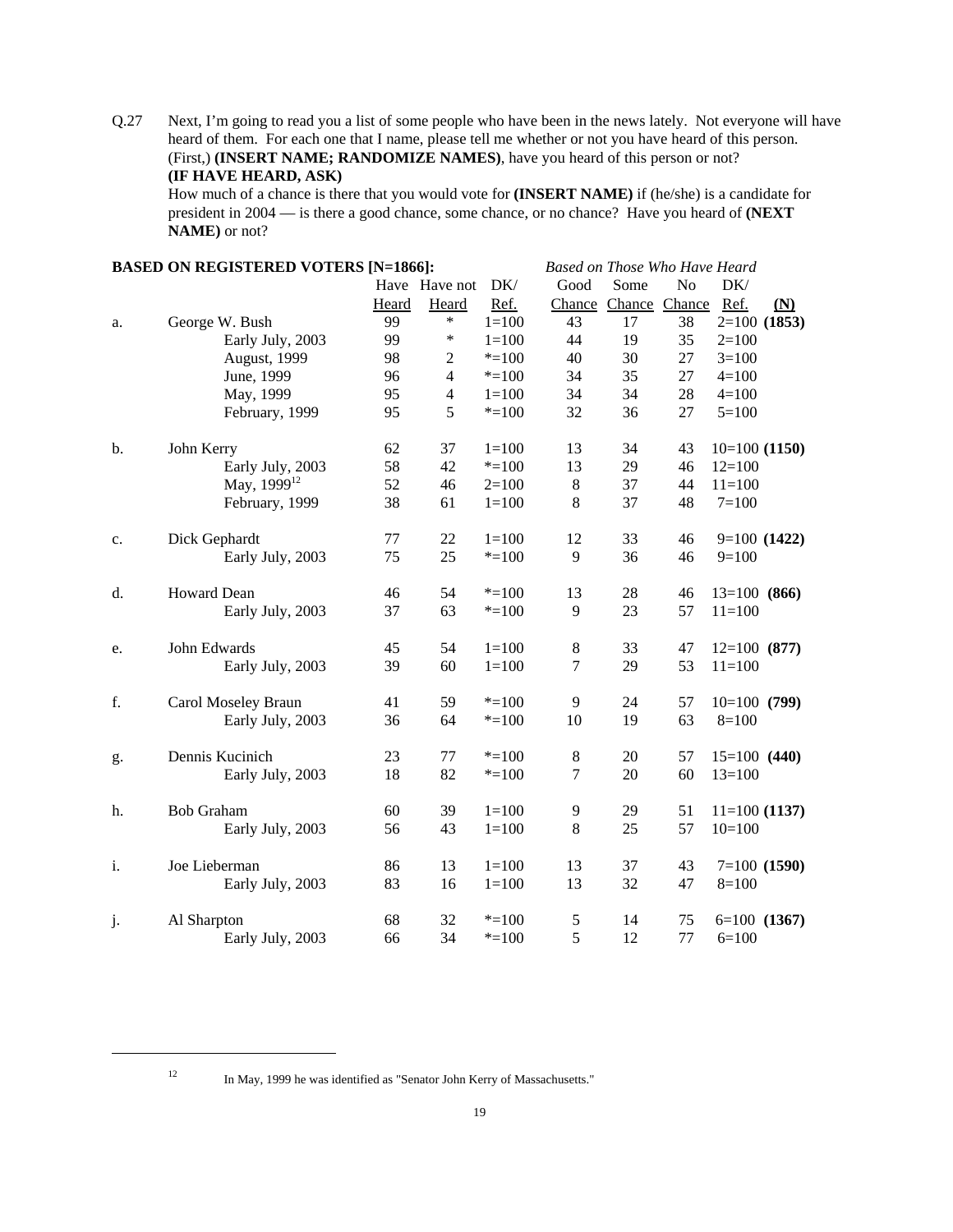# **ASK FORM 1 ONLY [N=1284]:**

Q.28F1 Now I am going to read you another series of statements on some different topics. For each statement, please tell me if you completely agree with it, mostly agree with it, mostly DISagree with it or completely disagree with it. The first one is... **[READ ITEMS, IN ORDER. DO NOT ROTATE. OBSERVE FROM SPLIT ON ITEM S. (1/4 SAMPLE EACH).]**

|       |                                            |            | --------AGREE-------- |               |            | -----DISAGREE---- |                   |             |
|-------|--------------------------------------------|------------|-----------------------|---------------|------------|-------------------|-------------------|-------------|
|       |                                            |            | Comp-                 |               |            | Comp-             |                   | Don't       |
|       |                                            | <b>Net</b> |                       | letely Mostly |            |                   | Net letely Mostly | <b>Know</b> |
| a.F1  | There needs to be stricter laws and        |            |                       |               |            |                   |                   |             |
|       | regulations to protect the environment     | 86         | 46                    | 40            | 13         | 3                 | 10                | $1 = 100$   |
|       | August, 2002                               | 83         | 42                    | 41            | 16         | $\overline{4}$    | 12                | $1 = 100$   |
|       | Late September, 1999                       | 83         | 41                    | 42            | 16         | $\overline{4}$    | 12                | $1 = 100$   |
|       | November, 1997                             | 81         | 41                    | 40            | 18         | 5                 | 13                | $1 = 100$   |
|       | July, 1994                                 | 82         | 46                    | 36            | 17         | $\overline{4}$    | 13                | $1 = 100$   |
|       | June, 1992                                 | 90         | 55                    | 35            | 9          | $\overline{c}$    | $\boldsymbol{7}$  | $1 = 100$   |
| b.F1  | People should be willing to pay higher     |            |                       |               |            |                   |                   |             |
|       | prices in order to protect the environment | 65         | 22                    | 43            | 34         | 10                | 24                | $1 = 100$   |
|       | August, 2002                               | 62         | 18                    | 44            | 36         | 12                | 24                | $2=100$     |
|       | Late September, 1999                       | 56         | 15                    | 41            | 42         | 13                | 29                | $2=100$     |
|       | November, 1997                             | 55         | 17                    | 38            | 43         | 14                | 29                | $2=100$     |
|       | July, 1994                                 | 57         | 17                    | 40            | 42         | 14                | 28                | $1 = 100$   |
|       | May, 1993                                  | 57         | 12                    | 45            | 41         | 10                | 31                | $2=100$     |
|       | June, 1992                                 | 67         | 26                    | 41            | 32         | 10                | 22                | $1 = 100$   |
| c.F1/ | Our society should do what is necessary to |            |                       |               |            |                   |                   |             |
| aa.F2 | make sure that everyone has an equal       |            |                       |               |            |                   |                   |             |
|       | opportunity to succeed                     | 91         | 53                    | 38            | 8          | $\overline{c}$    | 6                 | $1 = 100$   |
|       | August, 2002                               | 89         | 52                    | 37            | 9          | $\mathfrak{Z}$    | 6                 | $2=100$     |
|       | Late September, 1999                       | 90         | 50                    | 40            | 9          | $\overline{c}$    | $\boldsymbol{7}$  | $1 = 100$   |
|       | November, 1997                             | 90         | 52                    | 38            | 9          | $\mathfrak{Z}$    | 6                 | $1 = 100$   |
|       | July, 1994                                 | 91         | 52                    | 39            | $\,8\,$    | $\overline{c}$    | 6                 | $1 = 100$   |
|       | June, 1992                                 | 93         | 59                    | 34            | $\sqrt{6}$ | $\overline{c}$    | $\overline{4}$    | $1 = 100$   |
|       | Nov, 1991                                  | 94         | 64                    | 30            | 5          | $\overline{c}$    | $\mathfrak{Z}$    | $1 = 100$   |
|       | May, 1990                                  | 91         | 45                    | 46            | 7          | $\boldsymbol{l}$  | 6                 | $2=100$     |
|       | Feb, 1989                                  | 91         | 49                    | 42            | 8          | $\overline{c}$    | 6                 | $1 = 100$   |
|       | May, 1988                                  | 91         | 48                    | 43            | $\tau$     | $\mathfrak{1}$    | 6                 | $2=100$     |
|       | May, 1987                                  | 90         | 37                    | 53            | 8          | 1                 | 7                 | $2=100$     |
| d.F1  | We have gone too far in pushing equal      |            |                       |               |            |                   |                   |             |
|       | rights in this country                     | 43         | 17                    | 26            | 54         | 26                | 28                | $3=100$     |
|       | August, 2002                               | 49         | 20                    | 29            | 48         | 21                | 27                | $3=100$     |
|       | Late September, 1999                       | 48         | 20                    | 28            | 50         | 21                | 29                | $2=100$     |
|       | November, 1997                             | 45         | 17                    | 28            | 53         | 21                | 32                | $2=100$     |
|       | July, 1994                                 | 48         | $21\,$                | 27            | 50         | 22                | 28                | $2=100$     |
|       | May, 1993                                  | 43         | 14                    | 29            | 54         | 20                | 34                | $3=100$     |
|       | June, 1992                                 | 40         | 16                    | $24\,$        | 57         | 27                | $30\,$            | $3=100$     |
|       | Nov, 1991                                  | 38         | 16                    | 22            | 59         | 27                | 32                | $3=100$     |
|       | May, 1990                                  | 43         | 15                    | $28\,$        | 53         | 21                | 32                | $4 = 100$   |
|       | Feb, 1989                                  | 41         | 17                    | $24\,$        | 56         | 22                | 34                | $3=100$     |
|       | May, 1988                                  | 45         | $17\,$                | $28\,$        | 52         | $20\,$            | 32                | $3=100$     |
|       | May, 1987                                  | 42         | 11                    | 31            | 53         | 16                | $37\,$            | $5 = 100$   |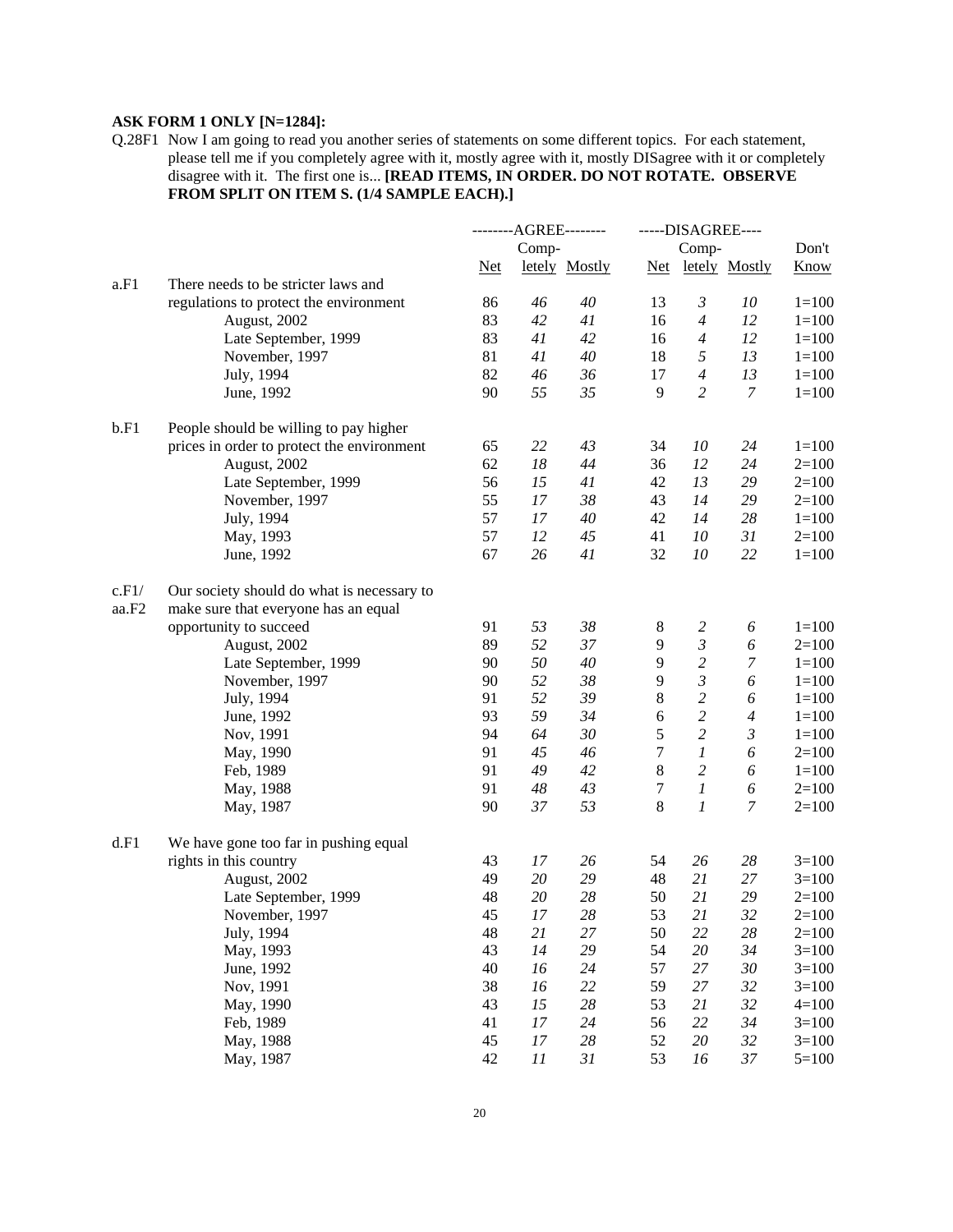| Don't<br>Comp-<br>Comp-<br><b>Know</b><br>letely Mostly<br>Net letely Mostly<br>$Net$<br>e.F1<br>It is the responsibility of the government to take<br>care of people who can't take care of themselves<br>66<br>25<br>41<br>31<br>11<br>20<br>$3 = 100$<br>22<br>61<br>39<br>35<br>11<br>24<br>August, 2002<br>$4 = 100$<br>62<br>20<br>42<br>35<br>14<br>21<br>Late September, 1999<br>$3=100$<br>61<br>38<br>23<br>37<br>11<br>26<br>November, 1997<br>$2=100$<br>57<br>$20\,$<br>37<br>15<br>July, 1994<br>41<br>26<br>$2=100$<br>62<br>19<br>43<br>$\boldsymbol{9}$<br>35<br>26<br>May, 1993<br>$3=100$<br>69<br>28<br>41<br>$\boldsymbol{8}$<br>June, 1992<br>28<br>20<br>$3=100$<br>67<br>23<br>44<br>23<br>29<br>6<br>$4 = 100$<br>May, 1990<br>74<br>26<br>48<br>23<br>17<br>6<br>$3=100$<br>May, 1988<br>71<br>21<br>50<br>24<br>$\overline{4}$<br>$20\,$<br>$5 = 100$<br>May, 1987<br>f.F1<br>The government should help more needy<br>people even if it means going deeper in debt<br>54<br>17<br>37<br>42<br>12<br>30<br>$4 = 100$<br>32<br>15<br>48<br>16<br>32<br>August, 2002<br>47<br>$5 = 100$<br>34<br>33<br>49<br>15<br>14<br>Late September, 1999<br>47<br>$4 = 100$<br>44<br>14<br>30<br>53<br>16<br>37<br>November, 1997<br>$3 = 100$<br>41<br>13<br>28<br>19<br>37<br>July, 1994<br>56<br>$3=100$<br>43<br>34<br>52<br>12<br>$40\,$<br>May, 1993<br>9<br>$5=100$<br>53<br>35<br>12<br>31<br>June, 1992<br>18<br>43<br>$4 = 100$<br>51<br>20<br>31<br>15<br>31<br>46<br>Nov, 1991<br>$3=100$<br>51<br>15<br>36<br>10<br>44<br>34<br>May, 1990<br>$5=100$<br>52<br>35<br>12<br>30<br>17<br>42<br>May, 1988<br>$6=100$<br>53<br>$\boldsymbol{7}$<br>13<br>33<br>40<br>40<br>$7 = 100$<br>May, 1987<br>g.F1<br>The government should guarantee every<br>23<br>65<br>30<br>35<br>33<br>10<br>$2=100$<br>citizen enough to eat and a place to sleep<br>35<br>63<br>28<br>11<br>23<br>August, 2002<br>34<br>$3 = 100$<br>64<br>29<br>35<br>11<br>22<br>33<br>Late September, 1999<br>$3=100$<br>62<br>29<br>33<br>11<br>25<br>36<br>November, 1997<br>$2=100$<br>59<br>27<br>32<br>14<br>25<br>July, 1994<br>39<br>$2=100$<br>65<br>22<br>32<br>33<br>10<br>June, 1992<br>32<br>$3=100$<br>73<br>32<br>25<br>$\boldsymbol{9}$<br>41<br>16<br>Nov, 1991<br>$2=100$<br>62<br>27<br>35<br>34<br>$\mathfrak g$<br>25<br>May, 1990<br>$4 = 100$<br>Feb, 1989<br>65<br>35<br>30<br>32<br>10<br>22<br>$3 = 100$<br>28<br>38<br>9<br>22<br>66<br>31<br>$3=100$<br>May, 1988<br>62<br>22<br>$40\,$<br>7<br>26<br>33<br>$5 = 100$<br>May, 1987<br>h.F1<br>I like political leaders who are willing to make<br>compromises in order to get the job done<br>77<br>28<br>49<br>19<br>13<br>$4 = 100$<br>6<br>78<br>30<br>48<br>6<br>12<br>August, 2002<br>18<br>$4 = 100$<br>15<br>77<br>32<br>45<br>Late September, 1999<br>19<br>$\overline{4}$<br>$4 = 100$<br>78<br>32<br>46<br>5<br>14<br>November, 1997<br>19<br>$3 = 100$<br>May, 1990<br>71<br>23<br>23<br>6<br>48<br>17<br>$6 = 100$<br>72<br>23<br>5<br>May, 1988<br>49<br>22<br>17<br>$6=100$<br>72<br>$\overline{4}$<br>May, 1987<br>16<br>56<br>20<br>16<br>$8 = 100$ | Q.28F1 CONTINUED | ---------AGREE--------- |  | -----DISAGREE---- |  |
|----------------------------------------------------------------------------------------------------------------------------------------------------------------------------------------------------------------------------------------------------------------------------------------------------------------------------------------------------------------------------------------------------------------------------------------------------------------------------------------------------------------------------------------------------------------------------------------------------------------------------------------------------------------------------------------------------------------------------------------------------------------------------------------------------------------------------------------------------------------------------------------------------------------------------------------------------------------------------------------------------------------------------------------------------------------------------------------------------------------------------------------------------------------------------------------------------------------------------------------------------------------------------------------------------------------------------------------------------------------------------------------------------------------------------------------------------------------------------------------------------------------------------------------------------------------------------------------------------------------------------------------------------------------------------------------------------------------------------------------------------------------------------------------------------------------------------------------------------------------------------------------------------------------------------------------------------------------------------------------------------------------------------------------------------------------------------------------------------------------------------------------------------------------------------------------------------------------------------------------------------------------------------------------------------------------------------------------------------------------------------------------------------------------------------------------------------------------------------------------------------------------------------------------------------------------------------------------------------------------------------------------------------------------------------------------------------------------------------------------------------------------------------------------------------------------------------------------------------------------------------------------------------------------------------------------------------------------------------------------------------------------------------------------------------------------------------------------------------------------------------------------|------------------|-------------------------|--|-------------------|--|
|                                                                                                                                                                                                                                                                                                                                                                                                                                                                                                                                                                                                                                                                                                                                                                                                                                                                                                                                                                                                                                                                                                                                                                                                                                                                                                                                                                                                                                                                                                                                                                                                                                                                                                                                                                                                                                                                                                                                                                                                                                                                                                                                                                                                                                                                                                                                                                                                                                                                                                                                                                                                                                                                                                                                                                                                                                                                                                                                                                                                                                                                                                                                        |                  |                         |  |                   |  |
|                                                                                                                                                                                                                                                                                                                                                                                                                                                                                                                                                                                                                                                                                                                                                                                                                                                                                                                                                                                                                                                                                                                                                                                                                                                                                                                                                                                                                                                                                                                                                                                                                                                                                                                                                                                                                                                                                                                                                                                                                                                                                                                                                                                                                                                                                                                                                                                                                                                                                                                                                                                                                                                                                                                                                                                                                                                                                                                                                                                                                                                                                                                                        |                  |                         |  |                   |  |
|                                                                                                                                                                                                                                                                                                                                                                                                                                                                                                                                                                                                                                                                                                                                                                                                                                                                                                                                                                                                                                                                                                                                                                                                                                                                                                                                                                                                                                                                                                                                                                                                                                                                                                                                                                                                                                                                                                                                                                                                                                                                                                                                                                                                                                                                                                                                                                                                                                                                                                                                                                                                                                                                                                                                                                                                                                                                                                                                                                                                                                                                                                                                        |                  |                         |  |                   |  |
|                                                                                                                                                                                                                                                                                                                                                                                                                                                                                                                                                                                                                                                                                                                                                                                                                                                                                                                                                                                                                                                                                                                                                                                                                                                                                                                                                                                                                                                                                                                                                                                                                                                                                                                                                                                                                                                                                                                                                                                                                                                                                                                                                                                                                                                                                                                                                                                                                                                                                                                                                                                                                                                                                                                                                                                                                                                                                                                                                                                                                                                                                                                                        |                  |                         |  |                   |  |
|                                                                                                                                                                                                                                                                                                                                                                                                                                                                                                                                                                                                                                                                                                                                                                                                                                                                                                                                                                                                                                                                                                                                                                                                                                                                                                                                                                                                                                                                                                                                                                                                                                                                                                                                                                                                                                                                                                                                                                                                                                                                                                                                                                                                                                                                                                                                                                                                                                                                                                                                                                                                                                                                                                                                                                                                                                                                                                                                                                                                                                                                                                                                        |                  |                         |  |                   |  |
|                                                                                                                                                                                                                                                                                                                                                                                                                                                                                                                                                                                                                                                                                                                                                                                                                                                                                                                                                                                                                                                                                                                                                                                                                                                                                                                                                                                                                                                                                                                                                                                                                                                                                                                                                                                                                                                                                                                                                                                                                                                                                                                                                                                                                                                                                                                                                                                                                                                                                                                                                                                                                                                                                                                                                                                                                                                                                                                                                                                                                                                                                                                                        |                  |                         |  |                   |  |
|                                                                                                                                                                                                                                                                                                                                                                                                                                                                                                                                                                                                                                                                                                                                                                                                                                                                                                                                                                                                                                                                                                                                                                                                                                                                                                                                                                                                                                                                                                                                                                                                                                                                                                                                                                                                                                                                                                                                                                                                                                                                                                                                                                                                                                                                                                                                                                                                                                                                                                                                                                                                                                                                                                                                                                                                                                                                                                                                                                                                                                                                                                                                        |                  |                         |  |                   |  |
|                                                                                                                                                                                                                                                                                                                                                                                                                                                                                                                                                                                                                                                                                                                                                                                                                                                                                                                                                                                                                                                                                                                                                                                                                                                                                                                                                                                                                                                                                                                                                                                                                                                                                                                                                                                                                                                                                                                                                                                                                                                                                                                                                                                                                                                                                                                                                                                                                                                                                                                                                                                                                                                                                                                                                                                                                                                                                                                                                                                                                                                                                                                                        |                  |                         |  |                   |  |
|                                                                                                                                                                                                                                                                                                                                                                                                                                                                                                                                                                                                                                                                                                                                                                                                                                                                                                                                                                                                                                                                                                                                                                                                                                                                                                                                                                                                                                                                                                                                                                                                                                                                                                                                                                                                                                                                                                                                                                                                                                                                                                                                                                                                                                                                                                                                                                                                                                                                                                                                                                                                                                                                                                                                                                                                                                                                                                                                                                                                                                                                                                                                        |                  |                         |  |                   |  |
|                                                                                                                                                                                                                                                                                                                                                                                                                                                                                                                                                                                                                                                                                                                                                                                                                                                                                                                                                                                                                                                                                                                                                                                                                                                                                                                                                                                                                                                                                                                                                                                                                                                                                                                                                                                                                                                                                                                                                                                                                                                                                                                                                                                                                                                                                                                                                                                                                                                                                                                                                                                                                                                                                                                                                                                                                                                                                                                                                                                                                                                                                                                                        |                  |                         |  |                   |  |
|                                                                                                                                                                                                                                                                                                                                                                                                                                                                                                                                                                                                                                                                                                                                                                                                                                                                                                                                                                                                                                                                                                                                                                                                                                                                                                                                                                                                                                                                                                                                                                                                                                                                                                                                                                                                                                                                                                                                                                                                                                                                                                                                                                                                                                                                                                                                                                                                                                                                                                                                                                                                                                                                                                                                                                                                                                                                                                                                                                                                                                                                                                                                        |                  |                         |  |                   |  |
|                                                                                                                                                                                                                                                                                                                                                                                                                                                                                                                                                                                                                                                                                                                                                                                                                                                                                                                                                                                                                                                                                                                                                                                                                                                                                                                                                                                                                                                                                                                                                                                                                                                                                                                                                                                                                                                                                                                                                                                                                                                                                                                                                                                                                                                                                                                                                                                                                                                                                                                                                                                                                                                                                                                                                                                                                                                                                                                                                                                                                                                                                                                                        |                  |                         |  |                   |  |
|                                                                                                                                                                                                                                                                                                                                                                                                                                                                                                                                                                                                                                                                                                                                                                                                                                                                                                                                                                                                                                                                                                                                                                                                                                                                                                                                                                                                                                                                                                                                                                                                                                                                                                                                                                                                                                                                                                                                                                                                                                                                                                                                                                                                                                                                                                                                                                                                                                                                                                                                                                                                                                                                                                                                                                                                                                                                                                                                                                                                                                                                                                                                        |                  |                         |  |                   |  |
|                                                                                                                                                                                                                                                                                                                                                                                                                                                                                                                                                                                                                                                                                                                                                                                                                                                                                                                                                                                                                                                                                                                                                                                                                                                                                                                                                                                                                                                                                                                                                                                                                                                                                                                                                                                                                                                                                                                                                                                                                                                                                                                                                                                                                                                                                                                                                                                                                                                                                                                                                                                                                                                                                                                                                                                                                                                                                                                                                                                                                                                                                                                                        |                  |                         |  |                   |  |
|                                                                                                                                                                                                                                                                                                                                                                                                                                                                                                                                                                                                                                                                                                                                                                                                                                                                                                                                                                                                                                                                                                                                                                                                                                                                                                                                                                                                                                                                                                                                                                                                                                                                                                                                                                                                                                                                                                                                                                                                                                                                                                                                                                                                                                                                                                                                                                                                                                                                                                                                                                                                                                                                                                                                                                                                                                                                                                                                                                                                                                                                                                                                        |                  |                         |  |                   |  |
|                                                                                                                                                                                                                                                                                                                                                                                                                                                                                                                                                                                                                                                                                                                                                                                                                                                                                                                                                                                                                                                                                                                                                                                                                                                                                                                                                                                                                                                                                                                                                                                                                                                                                                                                                                                                                                                                                                                                                                                                                                                                                                                                                                                                                                                                                                                                                                                                                                                                                                                                                                                                                                                                                                                                                                                                                                                                                                                                                                                                                                                                                                                                        |                  |                         |  |                   |  |
|                                                                                                                                                                                                                                                                                                                                                                                                                                                                                                                                                                                                                                                                                                                                                                                                                                                                                                                                                                                                                                                                                                                                                                                                                                                                                                                                                                                                                                                                                                                                                                                                                                                                                                                                                                                                                                                                                                                                                                                                                                                                                                                                                                                                                                                                                                                                                                                                                                                                                                                                                                                                                                                                                                                                                                                                                                                                                                                                                                                                                                                                                                                                        |                  |                         |  |                   |  |
|                                                                                                                                                                                                                                                                                                                                                                                                                                                                                                                                                                                                                                                                                                                                                                                                                                                                                                                                                                                                                                                                                                                                                                                                                                                                                                                                                                                                                                                                                                                                                                                                                                                                                                                                                                                                                                                                                                                                                                                                                                                                                                                                                                                                                                                                                                                                                                                                                                                                                                                                                                                                                                                                                                                                                                                                                                                                                                                                                                                                                                                                                                                                        |                  |                         |  |                   |  |
|                                                                                                                                                                                                                                                                                                                                                                                                                                                                                                                                                                                                                                                                                                                                                                                                                                                                                                                                                                                                                                                                                                                                                                                                                                                                                                                                                                                                                                                                                                                                                                                                                                                                                                                                                                                                                                                                                                                                                                                                                                                                                                                                                                                                                                                                                                                                                                                                                                                                                                                                                                                                                                                                                                                                                                                                                                                                                                                                                                                                                                                                                                                                        |                  |                         |  |                   |  |
|                                                                                                                                                                                                                                                                                                                                                                                                                                                                                                                                                                                                                                                                                                                                                                                                                                                                                                                                                                                                                                                                                                                                                                                                                                                                                                                                                                                                                                                                                                                                                                                                                                                                                                                                                                                                                                                                                                                                                                                                                                                                                                                                                                                                                                                                                                                                                                                                                                                                                                                                                                                                                                                                                                                                                                                                                                                                                                                                                                                                                                                                                                                                        |                  |                         |  |                   |  |
|                                                                                                                                                                                                                                                                                                                                                                                                                                                                                                                                                                                                                                                                                                                                                                                                                                                                                                                                                                                                                                                                                                                                                                                                                                                                                                                                                                                                                                                                                                                                                                                                                                                                                                                                                                                                                                                                                                                                                                                                                                                                                                                                                                                                                                                                                                                                                                                                                                                                                                                                                                                                                                                                                                                                                                                                                                                                                                                                                                                                                                                                                                                                        |                  |                         |  |                   |  |
|                                                                                                                                                                                                                                                                                                                                                                                                                                                                                                                                                                                                                                                                                                                                                                                                                                                                                                                                                                                                                                                                                                                                                                                                                                                                                                                                                                                                                                                                                                                                                                                                                                                                                                                                                                                                                                                                                                                                                                                                                                                                                                                                                                                                                                                                                                                                                                                                                                                                                                                                                                                                                                                                                                                                                                                                                                                                                                                                                                                                                                                                                                                                        |                  |                         |  |                   |  |
|                                                                                                                                                                                                                                                                                                                                                                                                                                                                                                                                                                                                                                                                                                                                                                                                                                                                                                                                                                                                                                                                                                                                                                                                                                                                                                                                                                                                                                                                                                                                                                                                                                                                                                                                                                                                                                                                                                                                                                                                                                                                                                                                                                                                                                                                                                                                                                                                                                                                                                                                                                                                                                                                                                                                                                                                                                                                                                                                                                                                                                                                                                                                        |                  |                         |  |                   |  |
|                                                                                                                                                                                                                                                                                                                                                                                                                                                                                                                                                                                                                                                                                                                                                                                                                                                                                                                                                                                                                                                                                                                                                                                                                                                                                                                                                                                                                                                                                                                                                                                                                                                                                                                                                                                                                                                                                                                                                                                                                                                                                                                                                                                                                                                                                                                                                                                                                                                                                                                                                                                                                                                                                                                                                                                                                                                                                                                                                                                                                                                                                                                                        |                  |                         |  |                   |  |
|                                                                                                                                                                                                                                                                                                                                                                                                                                                                                                                                                                                                                                                                                                                                                                                                                                                                                                                                                                                                                                                                                                                                                                                                                                                                                                                                                                                                                                                                                                                                                                                                                                                                                                                                                                                                                                                                                                                                                                                                                                                                                                                                                                                                                                                                                                                                                                                                                                                                                                                                                                                                                                                                                                                                                                                                                                                                                                                                                                                                                                                                                                                                        |                  |                         |  |                   |  |
|                                                                                                                                                                                                                                                                                                                                                                                                                                                                                                                                                                                                                                                                                                                                                                                                                                                                                                                                                                                                                                                                                                                                                                                                                                                                                                                                                                                                                                                                                                                                                                                                                                                                                                                                                                                                                                                                                                                                                                                                                                                                                                                                                                                                                                                                                                                                                                                                                                                                                                                                                                                                                                                                                                                                                                                                                                                                                                                                                                                                                                                                                                                                        |                  |                         |  |                   |  |
|                                                                                                                                                                                                                                                                                                                                                                                                                                                                                                                                                                                                                                                                                                                                                                                                                                                                                                                                                                                                                                                                                                                                                                                                                                                                                                                                                                                                                                                                                                                                                                                                                                                                                                                                                                                                                                                                                                                                                                                                                                                                                                                                                                                                                                                                                                                                                                                                                                                                                                                                                                                                                                                                                                                                                                                                                                                                                                                                                                                                                                                                                                                                        |                  |                         |  |                   |  |
|                                                                                                                                                                                                                                                                                                                                                                                                                                                                                                                                                                                                                                                                                                                                                                                                                                                                                                                                                                                                                                                                                                                                                                                                                                                                                                                                                                                                                                                                                                                                                                                                                                                                                                                                                                                                                                                                                                                                                                                                                                                                                                                                                                                                                                                                                                                                                                                                                                                                                                                                                                                                                                                                                                                                                                                                                                                                                                                                                                                                                                                                                                                                        |                  |                         |  |                   |  |
|                                                                                                                                                                                                                                                                                                                                                                                                                                                                                                                                                                                                                                                                                                                                                                                                                                                                                                                                                                                                                                                                                                                                                                                                                                                                                                                                                                                                                                                                                                                                                                                                                                                                                                                                                                                                                                                                                                                                                                                                                                                                                                                                                                                                                                                                                                                                                                                                                                                                                                                                                                                                                                                                                                                                                                                                                                                                                                                                                                                                                                                                                                                                        |                  |                         |  |                   |  |
|                                                                                                                                                                                                                                                                                                                                                                                                                                                                                                                                                                                                                                                                                                                                                                                                                                                                                                                                                                                                                                                                                                                                                                                                                                                                                                                                                                                                                                                                                                                                                                                                                                                                                                                                                                                                                                                                                                                                                                                                                                                                                                                                                                                                                                                                                                                                                                                                                                                                                                                                                                                                                                                                                                                                                                                                                                                                                                                                                                                                                                                                                                                                        |                  |                         |  |                   |  |
|                                                                                                                                                                                                                                                                                                                                                                                                                                                                                                                                                                                                                                                                                                                                                                                                                                                                                                                                                                                                                                                                                                                                                                                                                                                                                                                                                                                                                                                                                                                                                                                                                                                                                                                                                                                                                                                                                                                                                                                                                                                                                                                                                                                                                                                                                                                                                                                                                                                                                                                                                                                                                                                                                                                                                                                                                                                                                                                                                                                                                                                                                                                                        |                  |                         |  |                   |  |
|                                                                                                                                                                                                                                                                                                                                                                                                                                                                                                                                                                                                                                                                                                                                                                                                                                                                                                                                                                                                                                                                                                                                                                                                                                                                                                                                                                                                                                                                                                                                                                                                                                                                                                                                                                                                                                                                                                                                                                                                                                                                                                                                                                                                                                                                                                                                                                                                                                                                                                                                                                                                                                                                                                                                                                                                                                                                                                                                                                                                                                                                                                                                        |                  |                         |  |                   |  |
|                                                                                                                                                                                                                                                                                                                                                                                                                                                                                                                                                                                                                                                                                                                                                                                                                                                                                                                                                                                                                                                                                                                                                                                                                                                                                                                                                                                                                                                                                                                                                                                                                                                                                                                                                                                                                                                                                                                                                                                                                                                                                                                                                                                                                                                                                                                                                                                                                                                                                                                                                                                                                                                                                                                                                                                                                                                                                                                                                                                                                                                                                                                                        |                  |                         |  |                   |  |
|                                                                                                                                                                                                                                                                                                                                                                                                                                                                                                                                                                                                                                                                                                                                                                                                                                                                                                                                                                                                                                                                                                                                                                                                                                                                                                                                                                                                                                                                                                                                                                                                                                                                                                                                                                                                                                                                                                                                                                                                                                                                                                                                                                                                                                                                                                                                                                                                                                                                                                                                                                                                                                                                                                                                                                                                                                                                                                                                                                                                                                                                                                                                        |                  |                         |  |                   |  |
|                                                                                                                                                                                                                                                                                                                                                                                                                                                                                                                                                                                                                                                                                                                                                                                                                                                                                                                                                                                                                                                                                                                                                                                                                                                                                                                                                                                                                                                                                                                                                                                                                                                                                                                                                                                                                                                                                                                                                                                                                                                                                                                                                                                                                                                                                                                                                                                                                                                                                                                                                                                                                                                                                                                                                                                                                                                                                                                                                                                                                                                                                                                                        |                  |                         |  |                   |  |
|                                                                                                                                                                                                                                                                                                                                                                                                                                                                                                                                                                                                                                                                                                                                                                                                                                                                                                                                                                                                                                                                                                                                                                                                                                                                                                                                                                                                                                                                                                                                                                                                                                                                                                                                                                                                                                                                                                                                                                                                                                                                                                                                                                                                                                                                                                                                                                                                                                                                                                                                                                                                                                                                                                                                                                                                                                                                                                                                                                                                                                                                                                                                        |                  |                         |  |                   |  |
|                                                                                                                                                                                                                                                                                                                                                                                                                                                                                                                                                                                                                                                                                                                                                                                                                                                                                                                                                                                                                                                                                                                                                                                                                                                                                                                                                                                                                                                                                                                                                                                                                                                                                                                                                                                                                                                                                                                                                                                                                                                                                                                                                                                                                                                                                                                                                                                                                                                                                                                                                                                                                                                                                                                                                                                                                                                                                                                                                                                                                                                                                                                                        |                  |                         |  |                   |  |
|                                                                                                                                                                                                                                                                                                                                                                                                                                                                                                                                                                                                                                                                                                                                                                                                                                                                                                                                                                                                                                                                                                                                                                                                                                                                                                                                                                                                                                                                                                                                                                                                                                                                                                                                                                                                                                                                                                                                                                                                                                                                                                                                                                                                                                                                                                                                                                                                                                                                                                                                                                                                                                                                                                                                                                                                                                                                                                                                                                                                                                                                                                                                        |                  |                         |  |                   |  |
|                                                                                                                                                                                                                                                                                                                                                                                                                                                                                                                                                                                                                                                                                                                                                                                                                                                                                                                                                                                                                                                                                                                                                                                                                                                                                                                                                                                                                                                                                                                                                                                                                                                                                                                                                                                                                                                                                                                                                                                                                                                                                                                                                                                                                                                                                                                                                                                                                                                                                                                                                                                                                                                                                                                                                                                                                                                                                                                                                                                                                                                                                                                                        |                  |                         |  |                   |  |
|                                                                                                                                                                                                                                                                                                                                                                                                                                                                                                                                                                                                                                                                                                                                                                                                                                                                                                                                                                                                                                                                                                                                                                                                                                                                                                                                                                                                                                                                                                                                                                                                                                                                                                                                                                                                                                                                                                                                                                                                                                                                                                                                                                                                                                                                                                                                                                                                                                                                                                                                                                                                                                                                                                                                                                                                                                                                                                                                                                                                                                                                                                                                        |                  |                         |  |                   |  |
|                                                                                                                                                                                                                                                                                                                                                                                                                                                                                                                                                                                                                                                                                                                                                                                                                                                                                                                                                                                                                                                                                                                                                                                                                                                                                                                                                                                                                                                                                                                                                                                                                                                                                                                                                                                                                                                                                                                                                                                                                                                                                                                                                                                                                                                                                                                                                                                                                                                                                                                                                                                                                                                                                                                                                                                                                                                                                                                                                                                                                                                                                                                                        |                  |                         |  |                   |  |
|                                                                                                                                                                                                                                                                                                                                                                                                                                                                                                                                                                                                                                                                                                                                                                                                                                                                                                                                                                                                                                                                                                                                                                                                                                                                                                                                                                                                                                                                                                                                                                                                                                                                                                                                                                                                                                                                                                                                                                                                                                                                                                                                                                                                                                                                                                                                                                                                                                                                                                                                                                                                                                                                                                                                                                                                                                                                                                                                                                                                                                                                                                                                        |                  |                         |  |                   |  |
|                                                                                                                                                                                                                                                                                                                                                                                                                                                                                                                                                                                                                                                                                                                                                                                                                                                                                                                                                                                                                                                                                                                                                                                                                                                                                                                                                                                                                                                                                                                                                                                                                                                                                                                                                                                                                                                                                                                                                                                                                                                                                                                                                                                                                                                                                                                                                                                                                                                                                                                                                                                                                                                                                                                                                                                                                                                                                                                                                                                                                                                                                                                                        |                  |                         |  |                   |  |
|                                                                                                                                                                                                                                                                                                                                                                                                                                                                                                                                                                                                                                                                                                                                                                                                                                                                                                                                                                                                                                                                                                                                                                                                                                                                                                                                                                                                                                                                                                                                                                                                                                                                                                                                                                                                                                                                                                                                                                                                                                                                                                                                                                                                                                                                                                                                                                                                                                                                                                                                                                                                                                                                                                                                                                                                                                                                                                                                                                                                                                                                                                                                        |                  |                         |  |                   |  |
|                                                                                                                                                                                                                                                                                                                                                                                                                                                                                                                                                                                                                                                                                                                                                                                                                                                                                                                                                                                                                                                                                                                                                                                                                                                                                                                                                                                                                                                                                                                                                                                                                                                                                                                                                                                                                                                                                                                                                                                                                                                                                                                                                                                                                                                                                                                                                                                                                                                                                                                                                                                                                                                                                                                                                                                                                                                                                                                                                                                                                                                                                                                                        |                  |                         |  |                   |  |
|                                                                                                                                                                                                                                                                                                                                                                                                                                                                                                                                                                                                                                                                                                                                                                                                                                                                                                                                                                                                                                                                                                                                                                                                                                                                                                                                                                                                                                                                                                                                                                                                                                                                                                                                                                                                                                                                                                                                                                                                                                                                                                                                                                                                                                                                                                                                                                                                                                                                                                                                                                                                                                                                                                                                                                                                                                                                                                                                                                                                                                                                                                                                        |                  |                         |  |                   |  |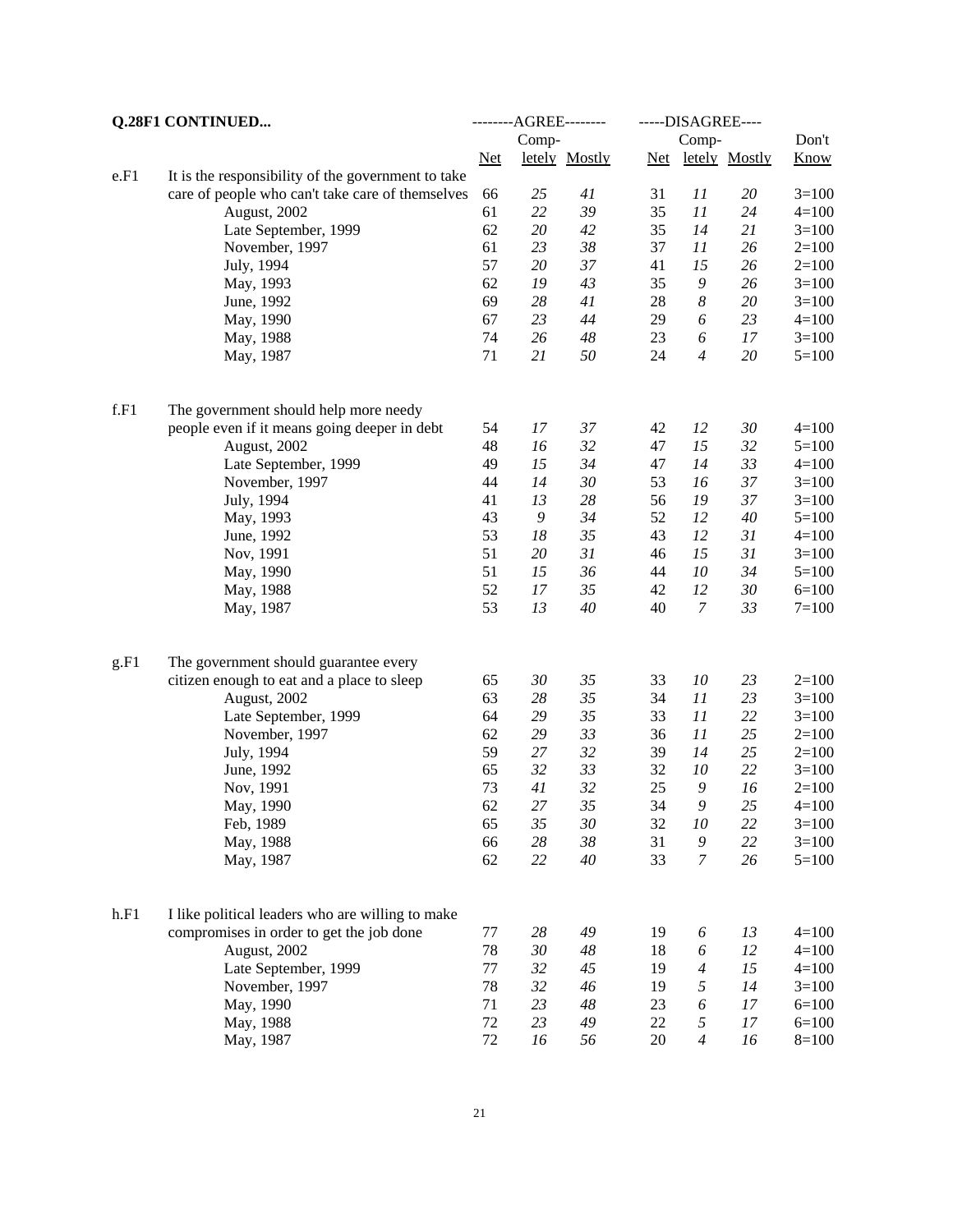| Q.28F1 CONTINUED |                                         | --------AGREE-------- |                  |               | -----DISAGREE---- |                      |                  |             |
|------------------|-----------------------------------------|-----------------------|------------------|---------------|-------------------|----------------------|------------------|-------------|
|                  |                                         |                       | Comp-            |               |                   | Comp-                |                  | Don't       |
|                  |                                         | <b>Net</b>            |                  | letely Mostly | $Net$             |                      | letely Mostly    | <b>Know</b> |
| i.F1             | I am very patriotic                     | 91                    | 56               | 35            | 7                 | $\overline{c}$       | 5                | $2=100$     |
|                  | August, 2002                            | 92                    | 54               | $38\,$        | $\sqrt{6}$        | $\boldsymbol{2}$     | $\boldsymbol{4}$ | $2=100$     |
|                  | Late September, 1999                    | 87                    | 49               | $38\,$        | 11                | $\boldsymbol{\beta}$ | $\boldsymbol{8}$ | $2=100$     |
|                  | November, 1997                          | 90                    | 48               | 42            | $8\,$             | $\boldsymbol{2}$     | 6                | $2=100$     |
|                  | July, 1994                              | 91                    | 51               | 40            | $\,8\,$           | $\sqrt{2}$           | 6                | $1 = 100$   |
|                  | June, 1992                              | 91                    | 52               | 39            | $\boldsymbol{7}$  | $\boldsymbol{2}$     | $\sqrt{2}$       | $2=100$     |
|                  | Nov, 1991                               | 91                    | 58               | 33            | $\tau$            | $\sqrt{2}$           | $\sqrt{2}$       | $2=100$     |
|                  | May, 1990                               | 88                    | 48               | 40            | 10                | $\boldsymbol{2}$     | $\boldsymbol{8}$ | $2=100$     |
|                  | Feb, 1989                               | 91                    | 51               | 40            | $\tau$            | $\boldsymbol{l}$     | 6                | $2=100$     |
|                  | May, 1988                               | 89                    | 51               | $38\,$        | $8\,$             | $\boldsymbol{2}$     | 6                | $3=100$     |
|                  | May, 1987                               | 89                    | 43               | 46            | $8\,$             | $\boldsymbol{l}$     | $\overline{7}$   | $3=100$     |
| j.F1/            | In the past few years there hasn't been |                       |                  |               |                   |                      |                  |             |
| bb.F2            | much real improvement in the position   |                       |                  |               |                   |                      |                  |             |
|                  | of black people in this country         | 35                    | 11               | 24            | 57                | 18                   | 39               | $8=100$     |
|                  | August, 2002                            | 33                    | 10               | 23            | 61                | 20                   | 41               | $6=100$     |
|                  | Late September, 1999                    | 38                    | 10               | 28            | 53                | 16                   | 37               | $9=100$     |
|                  | November, 1997                          | 40                    | 13               | 27            | 53                | 14                   | 39               | $7 = 100$   |
|                  | July, 1994                              | 47                    | 14               | 33            | 49                | 14                   | 35               | $4=100$     |
|                  | May, 1993                               | 51                    | 14               | 37            | 46                | 9                    | 37               | $3=100$     |
|                  | June, 1992                              | 57                    | 21               | 36            | 39                | 9                    | 30               | $4 = 100$   |
|                  | Nov, 1991                               | 45                    | 17               | 28            | 49                | 16                   | 33               | $6=100$     |
|                  | May, 1990                               | 38                    | 10               | 28            | 58                | 16                   | 42               | $4=100$     |
|                  | Feb, 1989                               | 42                    | 13               | 29            | 55                | 16                   | 39               | $3=100$     |
|                  | May, 1988                               | 37                    | 12               | 25            | 59                | 18                   | 41               | $4 = 100$   |
|                  | May, 1987                               | 36                    | $\boldsymbol{8}$ | 28            | 59                | 14                   | 45               | $5=100$     |
| k.F1             | I think it's all right for blacks and   |                       |                  |               |                   |                      |                  |             |
|                  | whites to date each other               | 77                    | 47               | $30\,$        | 20                | 10                   | 10               | $3=100$     |
|                  | August, 2002                            | 75                    | 43               | 32            | 21                | 10                   | 11               | $4=100$     |
|                  | Late September, 1999                    | 73                    | 43               | $30\,$        | 23                | 11                   | 12               | $4=100$     |
|                  | November, 1997                          | 70                    | 37               | 33            | 26                | 13                   | 13               | $4=100$     |
|                  | July, 1994                              | 68                    | 35               | 33            | 29                | 16                   | 13               | $3=100$     |
|                  | June, 1992                              | 64                    | 33               | 31            | 32                | 18                   | 14               | $4=100$     |
|                  | Nov, 1991                               | 66                    | 35               | 31            | 30                | 18                   | 12               | $4 = 100$   |
|                  | May, 1990                               | 49                    | 19               | 30            | 44                | 26                   | 18               | $7 = 100$   |
|                  | Feb, 1989                               | 50                    | 21               | 29            | 45                | 25                   | 20               | $5 = 100$   |
|                  | May, 1988                               | 49                    | 21               | $28\,$        | 46                | 28                   | 18               | $5 = 100$   |
|                  | May, 1987                               | 48                    | 13               | 35            | 46                | 24                   | 22               | $6=100$     |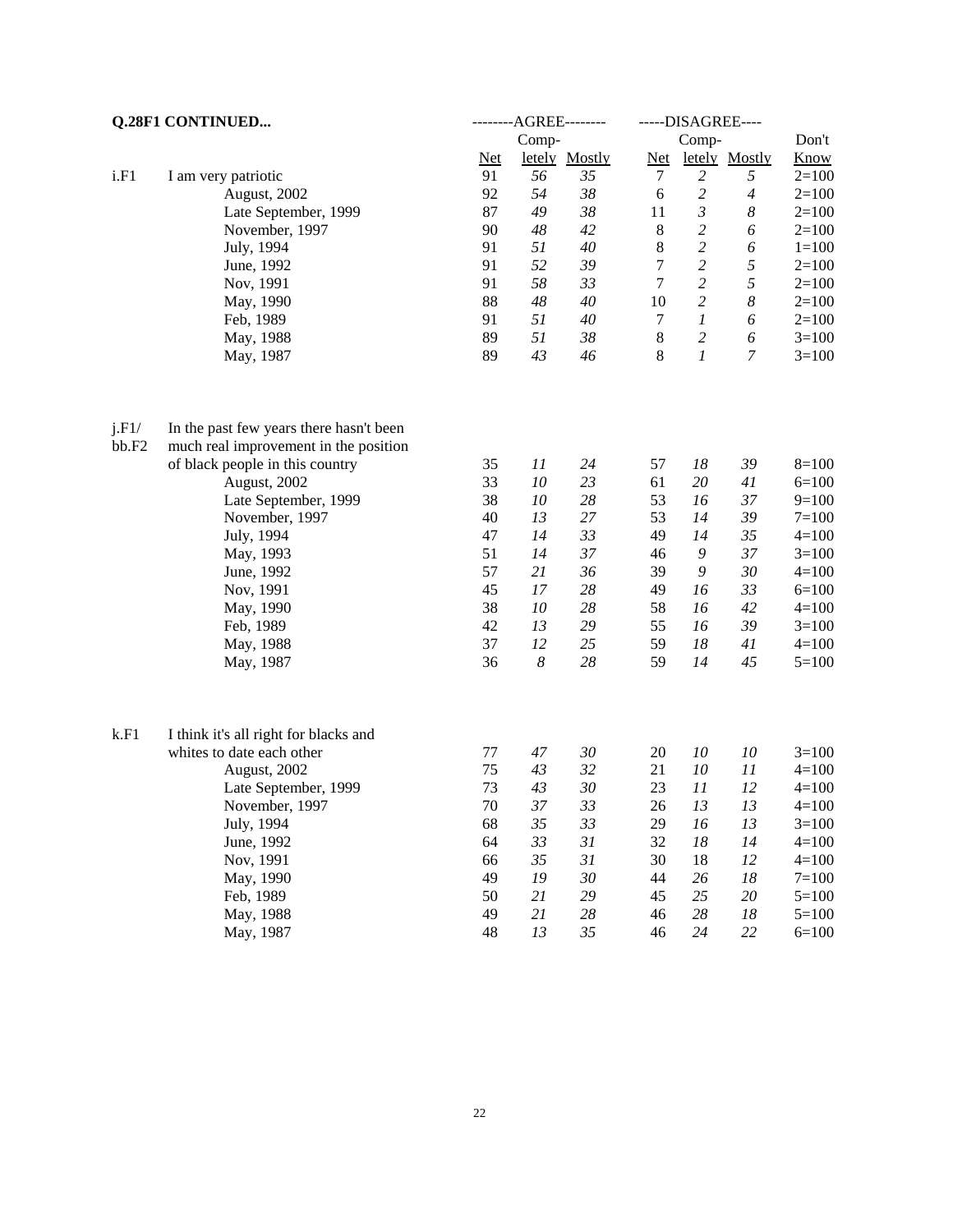| Q.28F1 CONTINUED |                                                   | --------AGREE-------- |                  |               | -----DISAGREE---- |          |                   |           |
|------------------|---------------------------------------------------|-----------------------|------------------|---------------|-------------------|----------|-------------------|-----------|
|                  |                                                   |                       | Comp-            |               |                   | Comp-    |                   | Don't     |
|                  |                                                   | $Net$                 |                  | letely Mostly |                   |          | Net letely Mostly | Know      |
| 1.F1             | We should make every possible effort to           |                       |                  |               |                   |          |                   |           |
|                  | improve the position of blacks and other          |                       |                  |               |                   |          |                   |           |
|                  | minorities, even if it means giving               |                       |                  |               |                   |          |                   |           |
|                  | them preferential treatment                       | 30                    | $10\,$           | 20            | 67                | 33       | 34                | $3=100$   |
|                  | August, 2002                                      | 24                    | $\boldsymbol{7}$ | $17\,$        | 72                | 35       | 37                | $4 = 100$ |
|                  | Late September, 1999                              | 31                    | 12               | 19            | 65                | 31       | 34                | $4=100$   |
|                  | November, 1997                                    | 31                    | 10               | 21            | 65                | 31       | 34                | $4 = 100$ |
|                  | July, 1994                                        | 29                    | $10\,$           | 19            | 69                | 34       | 35                | $2=100$   |
|                  | May, 1993                                         | 34                    | $\boldsymbol{8}$ | 26            | 63                | 22       | 41                | $3=100$   |
|                  | June, 1992                                        | 34                    | 11               | 23            | 63                | 27       | 36                | $3=100$   |
|                  | Nov, 1991                                         | 30                    | ${\it 10}$       | 20            | 67                | 34       | 33                | $3=100$   |
|                  | May, 1990                                         | 24                    | $\boldsymbol{8}$ | 16            | 72                | 33       | 39                | $4 = 100$ |
|                  | Feb, 1989                                         | 28                    | $\boldsymbol{8}$ | $20\,$        | 68                | 32       | 36                | $4 = 100$ |
|                  | May, 1988                                         | 26                    | $\boldsymbol{7}$ | 19            | 71                | 35       | 36                | $3=100$   |
|                  | May, 1987                                         | 24                    | 6                | 18            | 71                | 28       | 43                | $5 = 100$ |
|                  |                                                   |                       |                  |               |                   |          |                   |           |
| m.F1/            | Discrimination against blacks is rare today       | 31                    | 9                | 22            | 64                | 21       | 43                | $5=100$   |
| cc.F2            | August, 2002                                      | 30                    | $\boldsymbol{8}$ | 22            | 65                | 22       | 43                | $5 = 100$ |
|                  | Late September, 1999                              | 22                    | 5                | 17            | 73                | 26       | 47                | $5=100$   |
|                  | November, 1997                                    | 24                    | $\boldsymbol{7}$ | 17            | 74                | 27       | $47\,$            | $2=100$   |
|                  | July, 1994                                        | 24                    | 6                | $18\,$        | 73                | 28       | 45                | $3=100$   |
|                  | June, 1992                                        | 19                    | 6                | 13            | 78                | 35       | 43                | $3=100$   |
|                  | May, 1990                                         | 31                    | 5                | 26            | 65                | 23       | 42                | $4 = 100$ |
|                  | May, 1988                                         | 32                    | $\boldsymbol{7}$ | 25            | 65                | 24       | 41                | $3=100$   |
|                  | May, 1987                                         | 34                    | 6                | 28            | 61                | 18       | 43                | $5=100$   |
|                  |                                                   |                       |                  |               |                   |          |                   |           |
| n.F1             | We should restrict and control people coming into |                       |                  |               |                   |          |                   |           |
|                  | our country to live more than we do now           | 77                    | 46               | 31            | 19                | 6        | 13                | $4 = 100$ |
|                  | August, 2002                                      | 80                    | 49               | 31            | 17                | 5        | 12                | $3=100$   |
|                  | Late September, 1999                              | 72                    | 38               | 34            | 24                | 6        | 18                | $4 = 100$ |
|                  | November, 1997                                    | 73                    | 39               | 34            | 24                | 6        | 18                | $3=100$   |
|                  | July, 1994                                        | 82                    | 47               | 35            | 17                | 5        | 12                | $1 = 100$ |
|                  | June, 1992                                        | 76                    | 42               | 34            | 21                | 6        | 15                | $3=100$   |
| o.F1             | It is my belief that we should get even           |                       |                  |               |                   |          |                   |           |
|                  | with any country that tries to take               |                       |                  |               |                   |          |                   |           |
|                  | advantage of the United States                    | 48                    | $20\,$           | 28            | 46                | 14       | 32                | $6=100$   |
|                  | August, 2002                                      | 61                    | 29               | 32            | 32                | 9        | 23                | $7 = 100$ |
|                  | Late September, 1999                              | 42                    | 17               | 25            | 51                | 16       | 35                | $7 = 100$ |
|                  | November, 1997                                    | 49                    | 17               | 32            | 46                | 14       | 32                | $5=100$   |
|                  | July, 1994                                        | 43                    | 19               | 24            | 54                | 19       | 35                | $3=100$   |
|                  |                                                   | 46                    | 19               | 27            | 49                | 15       | 34                | $5=100$   |
|                  | June, 1992                                        | 45                    |                  | 24            |                   |          |                   |           |
|                  | Nov, 1991                                         |                       | 21               |               | 51                | 20       | 31                | $4 = 100$ |
|                  | May, 1990                                         | 47                    | 14               | 33            | 46                | 13       | 33                | $7 = 100$ |
|                  | Feb, 1989                                         | 54<br>53              | 20               | 34<br>34      | 42<br>40          | 12<br>11 | 30                | $4=100$   |
|                  | May, 1988                                         | 44                    | 19               |               | 47                |          | 29                | $7 = 100$ |
|                  | May, 1987                                         |                       | 11               | 33            |                   | $10\,$   | 37                | $9=100$   |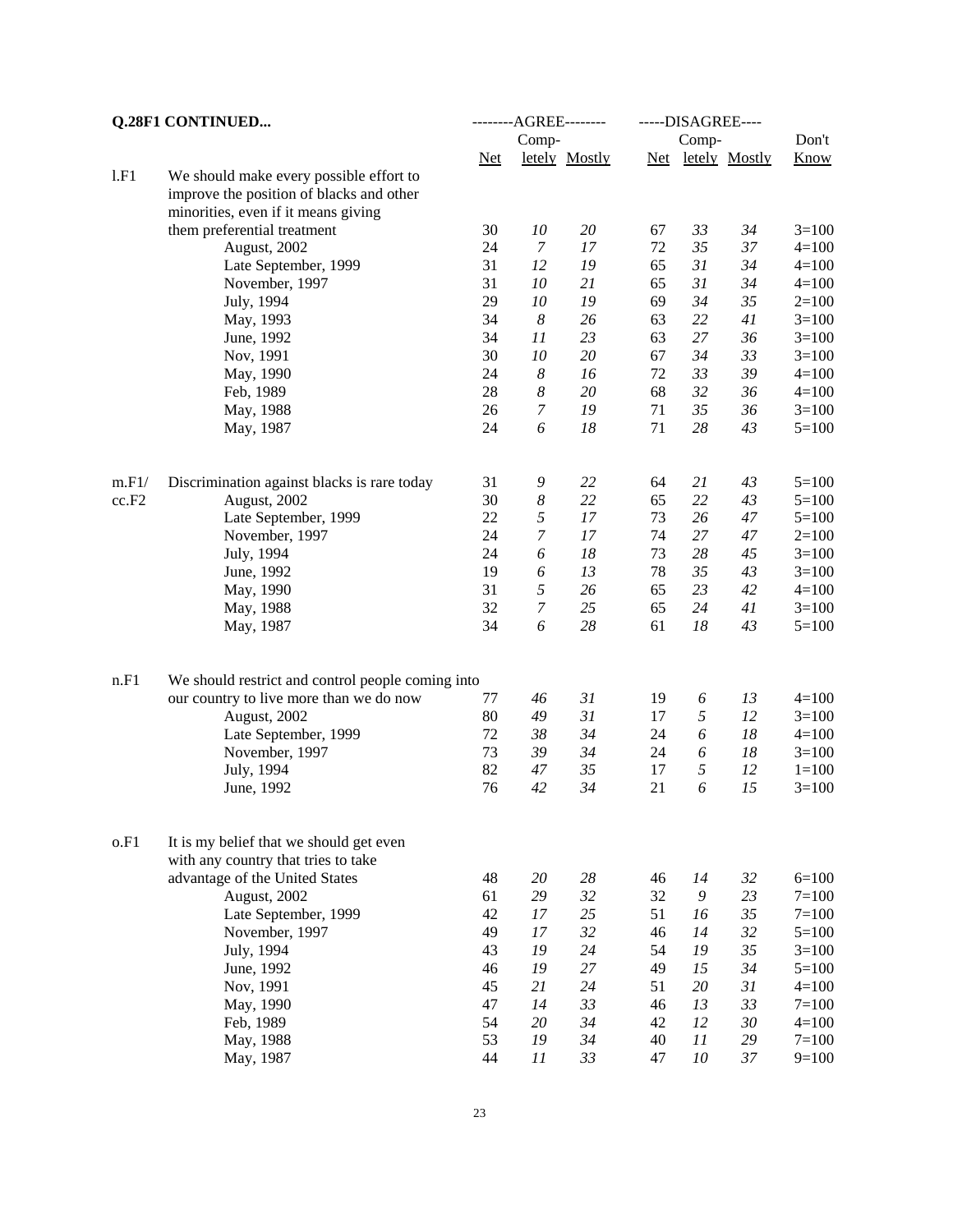|      | Q.28F1 CONTINUED                          |          | ---------AGREE--------- |               |       | -----DISAGREE---- |               |           |
|------|-------------------------------------------|----------|-------------------------|---------------|-------|-------------------|---------------|-----------|
|      |                                           |          | Comp-                   |               |       | Comp-             |               | Don't     |
|      |                                           | $Net$    |                         | letely Mostly | $Net$ |                   | letely Mostly | Know      |
| p.F1 | The best way to ensure peace is           |          |                         |               |       |                   |               |           |
|      | through military strength                 | 53       | 23                      | 30            | 44    | 15                | 29            | $3=100$   |
|      | August, 2002                              | 62       | 26                      | 36            | 34    | 10                | 24            | $4 = 100$ |
|      | Late September, 1999                      | 55       | 23                      | 32            | 42    | 12                | 30            | $3=100$   |
|      | November, 1997                            | 57       | 23                      | 34            | 40    | 11                | 29            | $3=100$   |
|      | July, 1994                                | 55       | $20\,$                  | 35            | 44    | 17                | 27            | $1 = 100$ |
|      | May, 1993                                 | 54       | 16                      | 38            | 43    | 10                | 33            | $3=100$   |
|      | June, 1992                                | 54       | 21                      | 33            | 43    | 13                | 30            | $3=100$   |
|      | Nov, 1991                                 | 52       | 21                      | 31            | 45    | 16                | 29            | $3=100$   |
|      | May, 1990                                 | 52       | 17                      | 35            | 44    | 13                | 31            | $4=100$   |
|      | Feb, 1989                                 | 61       | 22                      | 39            | 36    | 10                | 26            | $3=100$   |
|      | May, 1988                                 | 59       | 22                      | 37            | 37    | 12                | 25            | $4 = 100$ |
|      | May, 1987                                 | 54       | 14                      | 40            | 40    | 10                | 30            | $6=100$   |
| q.F1 | American lives are worth more than the    |          |                         |               |       |                   |               |           |
|      | lives of people in other countries        | 19       | $\boldsymbol{8}$        | 11            | 79    | 47                | 32            | $2=100$   |
|      | August, 2002                              | $20\,$   | 9                       | 11            | 76    | 44                | 32            | $4 = 100$ |
|      | Late September, 1999                      | 17       | $\boldsymbol{7}$        | 10            | 80    | 49                | 31            | $3=100$   |
|      | November, 1997                            | 19       | $\boldsymbol{8}$        | 11            | 78    | 47                | 31            | $3=100$   |
|      | July, 1994                                | 26       | 12                      | 14            | 73    | 42                | 31            | $1 = 100$ |
|      | Nov, 1991                                 | 23       | 11                      | 12            | 74    | 46                | 28            | $3=100$   |
|      | May, 1990                                 | 28       | 10                      | 18            | 68    | 36                | 32            | $4=100$   |
|      | Feb, 1989                                 | 23       | $\boldsymbol{8}$        | 15            | 74    | 43                | 31            | $3=100$   |
|      | May, 1988                                 | 24       | 9                       | 15            | 73    | 39                | 34            | $3=100$   |
|      | May, 1987                                 | 24       | $\overline{7}$          | 17            | 71    | 32                | 39            | $5=100$   |
| r.F1 | We all should be willing to fight for     |          |                         |               |       |                   |               |           |
|      | our country, whether it is right or wrong | 52       | 23                      | 29            | 43    | 18                | 25            | $5 = 100$ |
|      | August, 2002                              | 52       | 22                      | 30            | 43    | 16                | 27            | $5=100$   |
|      | Late September, 1999                      | 49       | 21                      | 28            | 46    | 18                | 28            | $5=100$   |
|      | November, 1997                            | 52       | 21                      | 31            | 45    | 19                | 26            | $3=100$   |
|      |                                           | 53       | 25                      | 28            | 45    | $20\,$            | 25            |           |
|      | July, 1994                                |          |                         |               |       |                   |               | $2=100$   |
|      | May, 1993                                 | 55<br>57 | 21<br>24                | 34<br>33      | 42    | 13                | 29            | $3 = 100$ |
|      | June, 1992                                |          |                         |               | 39    | 14                | 25            | $4 = 100$ |
|      | Nov, 1991                                 | 60<br>55 | 30                      | 30<br>33      | 37    | 16                | 21            | $3=100$   |
|      | May, 1990                                 |          | 22                      |               | 40    | 16                | 24            | $5=100$   |
|      | Feb, 1989                                 | 57<br>57 | 22                      | 35            | 38    | 15                | 23            | $5 = 100$ |
|      | May, 1988                                 |          | 23                      | 34            | 38    | 14                | 24            | $5=100$   |
|      | May, 1987                                 | 54       | $17$                    | 37            | 40    | 13                | $27\,$        | $6=100$   |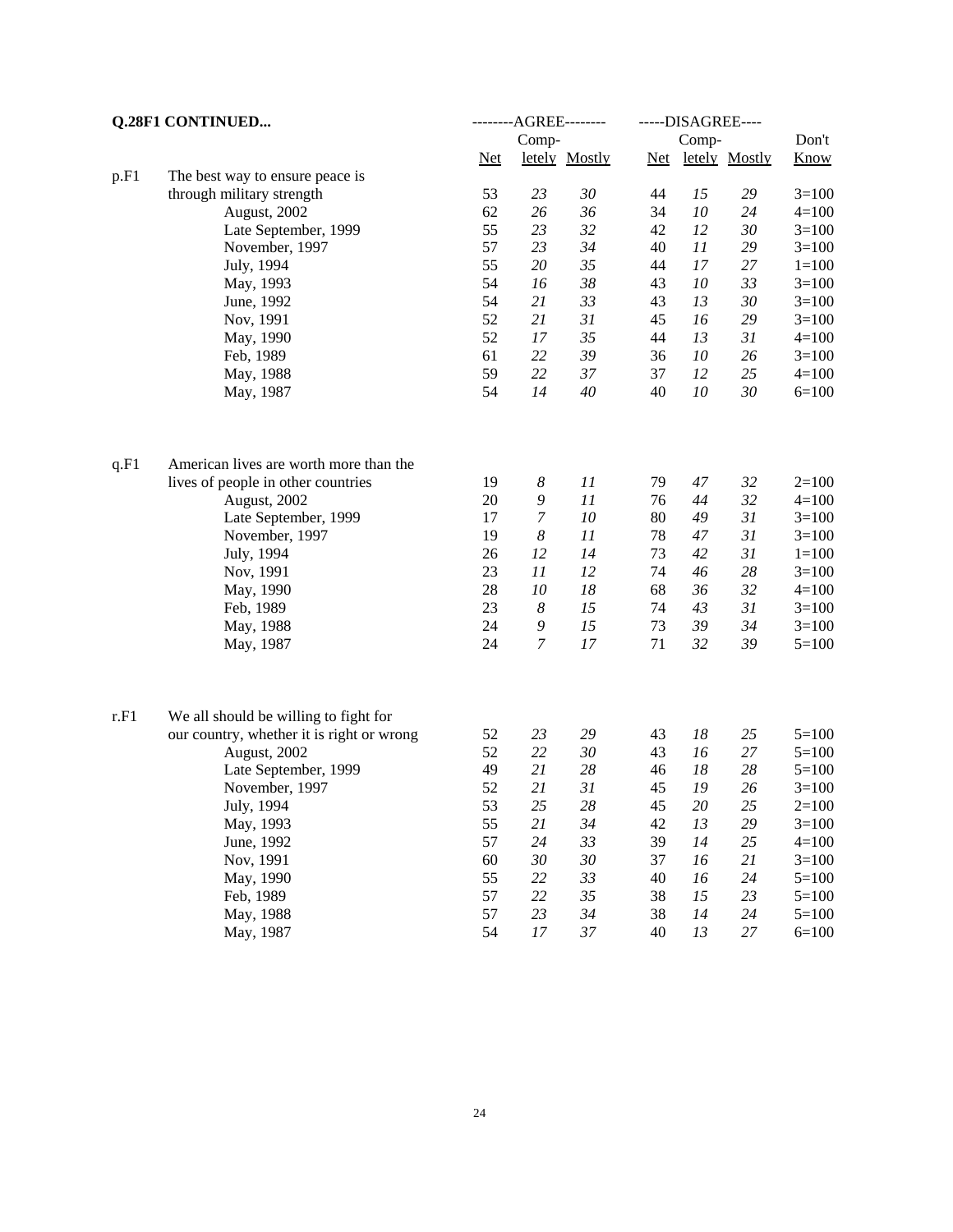| <b>Q.28F1 CONTINUED</b> |                                         | ---------AGREE--------- | -----DISAGREE---- |               |                |                      |                  |           |
|-------------------------|-----------------------------------------|-------------------------|-------------------|---------------|----------------|----------------------|------------------|-----------|
|                         |                                         |                         | Comp-             |               |                | Comp-                |                  | Don't     |
|                         | ASK FORM 1A ONLY [N=650]:               | <b>Net</b>              |                   | letely Mostly | <b>Net</b>     |                      | letely Mostly    | Know      |
| s.F1A                   | I often worry about the chances of      |                         |                   |               |                |                      |                  |           |
|                         | nuclear war                             | 53                      | 25                | 28            | 45             | 16                   | 29               | $2=100$   |
|                         | August, 2002                            | 56                      | 27                | 29            | 42             | 15                   | 27               | $2=100$   |
|                         | Late September, 1999                    | 52                      | 22                | 30            | 46             | 18                   | 28               | $2=100$   |
|                         | November, 1997                          | 48                      | 21                | $27\,$        | 50             | 19                   | 31               | $2=100$   |
|                         | July, 1994                              | 48                      | 24                | 24            | 51             | 19                   | 32               | $1 = 100$ |
|                         | May, 1990                               | 52                      | 21                | 31            | 45             | 16                   | 29               | $3=100$   |
|                         | May, 1988                               | 61                      | 28                | 33            | 37             | 12                   | 25               | $2=100$   |
|                         | May, 1987                               | 62                      | 23                | 39            | 27             | $\theta$             | 27               | $2=100$   |
|                         | ASK FORM 1B ONLY [N=634]:               |                         |                   |               |                |                      |                  |           |
| s.F1B                   | I often worry about the chances of      |                         |                   |               |                |                      |                  |           |
|                         | a nuclear attack by terrorists          | 40                      | 16                | 24            | 59             | 23                   | 36               | $1 = 100$ |
|                         | ASK FORM 1 ONLY [N=1284]:               |                         |                   |               |                |                      |                  |           |
| t.F1                    | Most of the countries that have gotten  |                         |                   |               |                |                      |                  |           |
|                         | help from America end up resenting us   | 67                      | 27                | 40            | 27             | 5                    | 22               | $6=100$   |
|                         | August, 2002                            | 70                      | 29                | 41            | 24             | $\boldsymbol{\beta}$ | 21               | $6=100$   |
|                         | Late September, 1999                    | 64                      | 24                | 40            | 27             | $\overline{4}$       | 23               | $9=100$   |
|                         | November, 1997                          | 67                      | 24                | 43            | 26             | $\mathfrak{Z}$       | 23               | $7 = 100$ |
|                         | July, 1994                              | 72                      | 29                | 43            | 24             | $\mathfrak{Z}$       | 21               | $4 = 100$ |
|                         | June, 1992                              | 73                      | 30                | 43            | 22             | $\boldsymbol{\beta}$ | 19               | $5 = 100$ |
|                         | May, 1990                               | 73                      | 27                | 46            | $20\,$         | $\sqrt{2}$           | 18               | $7 = 100$ |
|                         | May, 1988                               | 76                      | 32                | 44            | 18             | $\sqrt{2}$           | 16               | $6=100$   |
|                         | May, 1987                               | 71                      | 21                | 50            | 21             | $\overline{2}$       | 19               | $8=100$   |
|                         |                                         |                         |                   |               |                |                      |                  |           |
| u.F1                    | It's best for the future of our country |                         |                   |               |                |                      |                  |           |
|                         | to be active in world affairs           | 90                      | 50                | 40            | $8\phantom{1}$ | $\overline{c}$       | 6                | $2 = 100$ |
|                         | August, 2002                            | 90                      | 49                | 41            | $\,8\,$        | $\mathfrak{Z}$       | 5                | $2 = 100$ |
|                         | Late September, 1999                    | 88                      | 45                | 43            | 10             | $\sqrt{2}$           | $\boldsymbol{8}$ | $2=100$   |
|                         | November, 1997                          | 91                      | 48                | 43            | $\,8\,$        | $\overline{c}$       | 6                | $1 = 100$ |
|                         | July, 1994                              | 90                      | 51                | 39            | 9              | $\overline{c}$       | $\boldsymbol{7}$ | $1 = 100$ |
|                         | May, 1993                               | 87                      | 33                | 54            | 10             | 1                    | 9                | $3=100$   |
|                         | June, 1992                              | 91                      | 47                | 44            | 7              | 2                    | 5                | $2 = 100$ |
|                         | Nov, 1991                               | 92                      | 54                | 38            | 6              | $\mathfrak{2}$       | 4                | $2=100$   |
|                         | May, 1990                               | 89                      | 39                | 50            | 7              | 1                    | 6                | $4 = 100$ |
|                         | Feb, 1989                               | 93                      | 51                | 42            | $\overline{4}$ | 1                    | $\mathfrak{Z}$   | $3 = 100$ |
|                         | May, 1988                               | 90                      | 47                | 43            | 7              | 1                    | 6                | $3 = 100$ |
|                         | May, 1987                               | 87                      | 32                | 55            | 8              | 1                    | $\overline{7}$   | $5 = 100$ |
| v.F1/                   | Poor people have become too dependent   |                         |                   |               |                |                      |                  |           |
| dd.F2                   | on government assistance programs       | 71                      | 30                | 41            | 24             | 6                    | 18               | $5 = 100$ |
|                         | August, 2002                            | 74                      | 30                | 44            | 22             | 5                    | 17               | $4 = 100$ |
|                         | Late September, 1999                    | 77                      | 34                | 43            | 19             | 5                    | 14               | $4 = 100$ |
|                         | November, 1997                          | 79                      | 35                | 44            | 18             | 4                    | 14               | $3=100$   |
|                         | July, 1994                              | 85                      | 46                | 39            | 13             | 3                    | 10               | $2=100$   |
|                         | May, 1993                               | 80                      | 31                | 49            | 18             | 3                    | 15               | $2=100$   |
|                         | June, 1992                              | 79                      | 35                | 44            | 18             | 4                    | 14               | $3=100$   |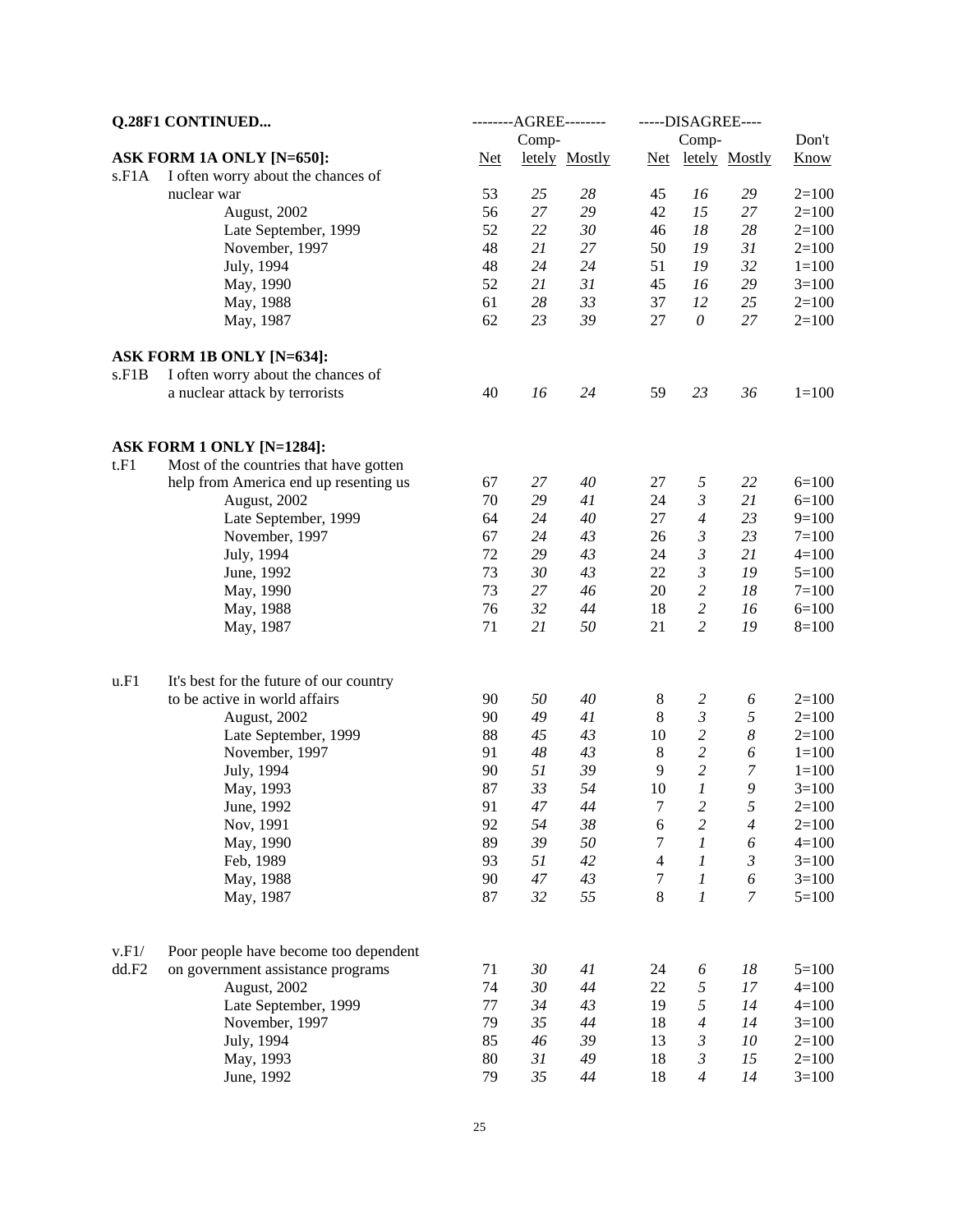| <b>Q.28F1 CONTINUED</b> |                                                   | --------AGREE-------- |       |               | -----DISAGREE---- |                |                   |           |  |
|-------------------------|---------------------------------------------------|-----------------------|-------|---------------|-------------------|----------------|-------------------|-----------|--|
|                         |                                                   |                       | Comp- |               |                   | Comp-          |                   | Don't     |  |
| [NO ITEM w]             |                                                   | <b>Net</b>            |       | letely Mostly |                   |                | Net letely Mostly | Know      |  |
|                         |                                                   |                       |       |               |                   |                |                   |           |  |
| x.F1                    | We should pay less attention to problems overseas |                       |       |               |                   |                |                   |           |  |
|                         | and concentrate on problems here at home          | 76                    | 36    | 40            | 21                | 3              | 18                | $3=100$   |  |
|                         | August, 2002                                      | 73                    | 33    | 40            | 24                | $\overline{4}$ | 20                | $3=100$   |  |
|                         | Late September, 1999                              | 80                    | 39    | 41            | 19                | $\overline{4}$ | 15                | $1 = 100$ |  |
|                         | November, 1997                                    | 78                    | 40    | 38            | 20                | 3              | 17                | $2=100$   |  |
|                         | July, 1994                                        | 84                    | 46    | 38            | 15                | $\mathfrak{Z}$ | 12                | $1 = 100$ |  |
|                         | May, 1993                                         | 85                    | 40    | 45            | 14                | $\overline{c}$ | 12                | $1 = 100$ |  |
|                         | June, 1992                                        | 88                    | 48    | 40            | 11                | $\overline{2}$ | 9                 | $1 = 100$ |  |
| y.F1                    | We should put more emphasis on fuel conservation  |                       |       |               |                   |                |                   |           |  |
|                         | than on developing new oil supplies               | 71                    | 30    | 41            | 23                | 5              | 18                | $6=100$   |  |
|                         | August, 2002                                      | 67                    | 25    | 42            | 26                | 6              | 20                | $7 = 100$ |  |
| z.F1                    | The growing number of newcomers from              |                       |       |               |                   |                |                   |           |  |
|                         | other countries threaten traditional American     |                       |       |               |                   |                |                   |           |  |
|                         | customs and values                                | 46                    | 18    | 28            | 49                | 19             | 30                | $5=100$   |  |
|                         | August, 2002                                      | 50                    | 20    | 30            | 45                | 13             | 32                | $5=100$   |  |
| aa.F1                   | Women get fewer opportunities than men for        |                       |       |               |                   |                |                   |           |  |
|                         | the good jobs                                     | 59                    | 21    | 38            | 39                | 10             | 29                | $2=100$   |  |
|                         | August, 2002                                      | 59                    | 20    | 39            | 37                | 9              | 28                | $4 = 100$ |  |
| bb.F1                   | Men and women are better at different things      |                       |       |               |                   |                |                   |           |  |
|                         | in the workplace                                  | 77                    | 37    | 40            | 20                | 7              | 13                | $3=100$   |  |
|                         | August, 2002                                      | 78                    | 36    | 42            | 20                | 6              | 14                | $2=100$   |  |
| cc.F1                   | The criminal justice system should try to         |                       |       |               |                   |                |                   |           |  |
|                         | rehabilitate criminals, not just punish them      | 72                    | 29    | 43            | 25                | 11             | 14                | $3=100$   |  |
|                         | August, 2002                                      | 69                    | 26    | 43            | 26                | 10             | 16                | $5=100$   |  |
|                         |                                                   |                       |       |               |                   |                |                   |           |  |
| dd.F1                   | The tax system is unfair to people like me        | 50                    | 22    | 28            | 45                | 10             | 35                | $5=100$   |  |
|                         | August, 2002                                      | 53                    | 24    | 29            | 43                | 9              | 34                | $4 = 100$ |  |

**Item ee.F1 is presented with item dd.F2 in Q.29**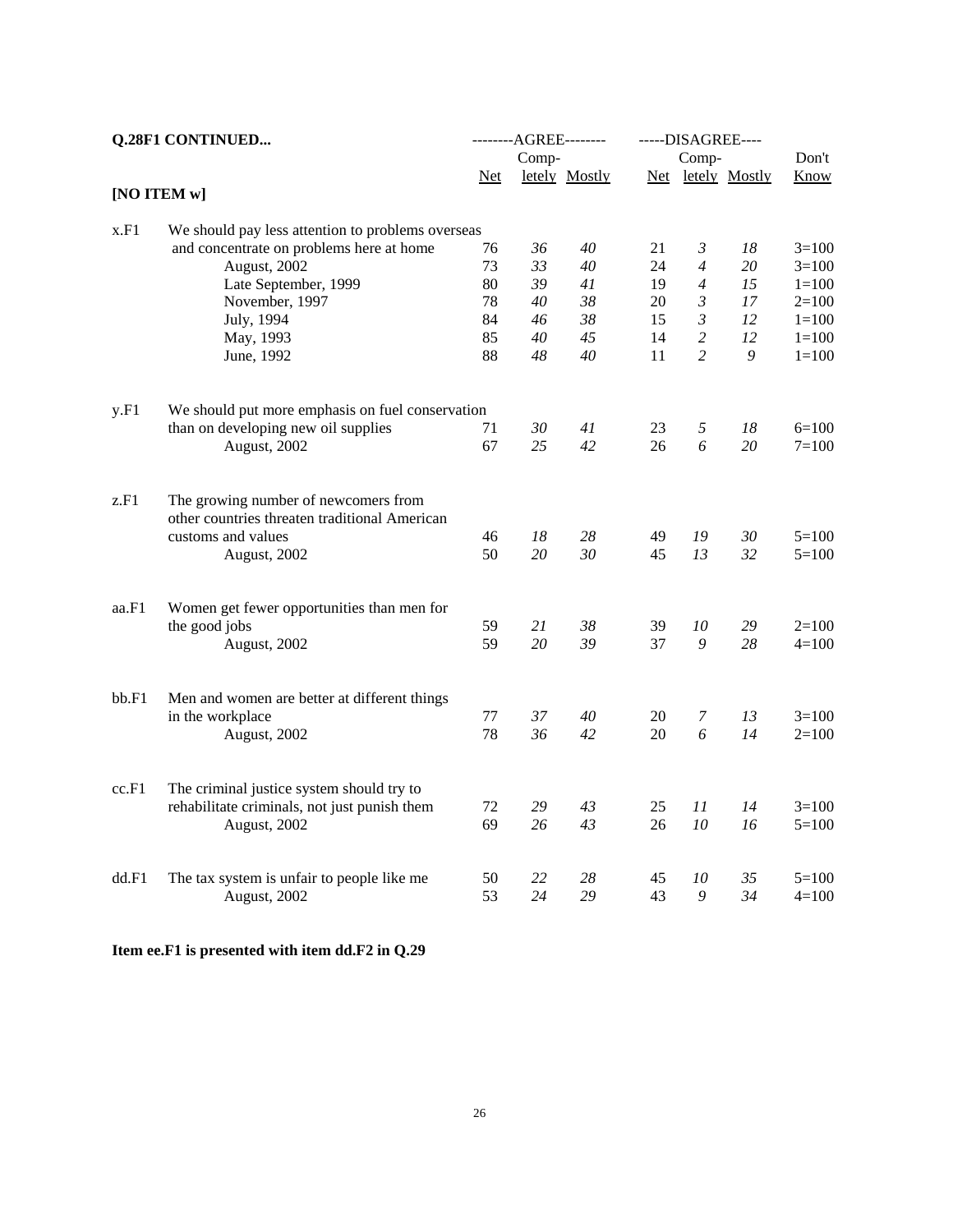## **ASK FORM 2 ONLY [N=1244]:**

Q.29F2 Now I am going to read you another series of statements on some different topics. For each statement, please tell me if you completely agree with it, mostly agree with it, mostly DISagree with it, or completely disagree with it. The first one is... **(READ ITEMS, IN ORDER. DO NOT ROTATE)** Do you completely agree, mostly agree, mostly DISagree, or completely disagree?

|      |                                              | --------AGREE-------- |       |               | -----DISAGREE---- |                  |                       |             |
|------|----------------------------------------------|-----------------------|-------|---------------|-------------------|------------------|-----------------------|-------------|
|      |                                              |                       | Comp- |               |                   | Comp-            |                       | Don't       |
|      |                                              | <b>Net</b>            |       | letely Mostly | Net               |                  | letely Mostly         | <b>Know</b> |
| a.F2 | Prayer is an important part of my daily life | 81                    | 51    | 30            | 18                | 8                | 10                    | $1 = 100$   |
|      | August, 2002                                 | 79                    | 52    | 27            | 21                | $\boldsymbol{8}$ | 13                    | $* = 100$   |
|      | Late September, 1999                         | 78                    | 55    | 23            | 21                | 6                | 15                    | $1 = 100$   |
|      | November, 1997                               | 78                    | 53    | 25            | 21                | $\boldsymbol{7}$ | 14                    | $1 = 100$   |
|      | July, 1994                                   | 78                    | 52    | 26            | 22                | 8                | 14                    | $* = 100$   |
|      | Nov, 1991                                    | 80                    | 50    | 30            | 19                | 6                | 13                    | $1 = 100$   |
|      | May, 1990                                    | 77                    | 46    | 31            | $22\,$            | 6                | 16                    | $1 = 100$   |
|      | May, 1988                                    | 78                    | 46    | 32            | 21                | 6                | 15                    | $1 = 100$   |
|      | May, 1987                                    | 76                    | 41    | 35            | 23                | 6                | 17                    | $1 = 100$   |
| b.F2 | We all will be called before God at the      |                       |       |               |                   |                  |                       |             |
|      | Judgment Day to answer for our sins          | 80                    | 59    | 21            | 17                | 10               | 7                     | $3=100$     |
|      | August, 2002                                 | 82                    | 61    | 21            | 15                | $\overline{7}$   | $\boldsymbol{8}$      | $3=100$     |
|      | Late September, 1999                         | 83                    | 61    | 22            | 13                | 6                | $\boldsymbol{7}$      | $4 = 100$   |
|      | November, 1997                               | 85                    | 64    | 21            | 12                | 5                | $\boldsymbol{7}$      | $3=100$     |
|      | July, 1994                                   | 84                    | 61    | 23            | 14                | $\boldsymbol{7}$ | $\boldsymbol{7}$      | $2=100$     |
|      | May, 1993                                    | 82                    | 56    | 26            | 11                | 5                | 6                     | $7=100$     |
|      | June, 1992                                   | 83                    | 62    | 21            | 14                | $\boldsymbol{7}$ | $\boldsymbol{7}$      | $3=100$     |
|      | May, 1990                                    | 81                    | 52    | 29            | 14                | 5                | $\boldsymbol{9}$      | $5 = 100$   |
|      | Feb, 1989                                    | 84                    | 62    | 22            | 11                | 5                | $\boldsymbol{\delta}$ | $5=100$     |
|      | May, 1988                                    | 80                    | 52    | 28            | 14                | 6                | $\boldsymbol{8}$      | $6=100$     |
|      | May, 1987                                    | 81                    | 52    | 29            | 14                | 5                | 9                     | $5=100$     |
|      | [NO ITEM c]                                  |                       |       |               |                   |                  |                       |             |
| d.F2 | I never doubt the existence of God           | 87                    | 69    | 18            | 12                | 6                | 6                     | $1 = 100$   |
|      | August, 2002                                 | 88                    | 70    | 18            | 11                | 5                | 6                     | $1=100$     |
|      | Late September, 1999                         | 88                    | 69    | 19            | 10                | $\overline{4}$   | 6                     | $2=100$     |
|      | November, 1997                               | 88                    | 71    | 17            | 11                | $\mathfrak{Z}$   | $\boldsymbol{8}$      | $1 = 100$   |
|      | July, 1994                                   | 88                    | 72    | 16            | 11                | 5                | 6                     | $1 = 100$   |
|      | Nov, 1991                                    | 88                    | 71    | 17            | 11                | $\mathfrak{Z}$   | $\boldsymbol{8}$      | $1 = 100$   |
|      | May, 1990                                    | 87                    | 60    | 27            | 11                | 3                | $\boldsymbol{8}$      | $2=100$     |
|      | Feb, 1989                                    | 88                    | 66    | 22            | 10                | $\overline{4}$   | 6                     | $2=100$     |
|      | May, 1988                                    | 87                    | 63    | 24            | 11                | $\overline{4}$   | $\boldsymbol{7}$      | $2=100$     |
|      | May, 1987                                    | 88                    | 60    | 28            | 10                | $\mathfrak{Z}$   | 7                     | $2=100$     |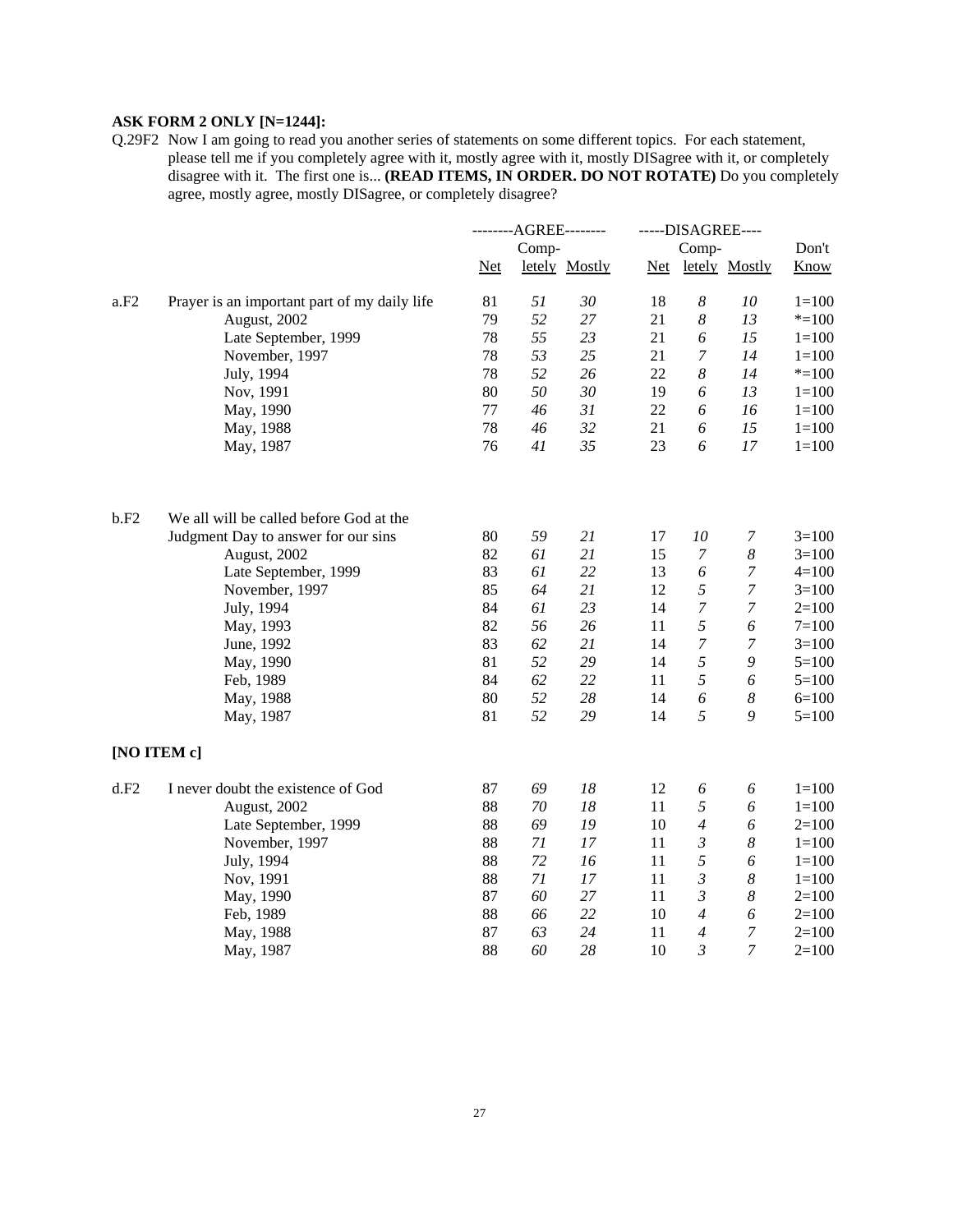| Q.29F2 CONTINUED |                                               | --------AGREE-------- |        |               | -----DISAGREE---- |    |               |           |  |
|------------------|-----------------------------------------------|-----------------------|--------|---------------|-------------------|----|---------------|-----------|--|
|                  |                                               |                       | Comp-  |               | Comp-             |    |               | Don't     |  |
|                  |                                               | <u>Net</u>            |        | letely Mostly | <u>Net</u>        |    | letely Mostly | Know      |  |
| e.F2             | School boards ought to have the right to fire |                       |        |               |                   |    |               |           |  |
|                  | teachers who are known homosexuals            | 33                    | 21     | 12            | 62                | 37 | 25            | $5=100$   |  |
|                  | August, 2002                                  | 36                    | 23     | 13            | 59                | 33 | 26            | $5=100$   |  |
|                  | Late September, 1999                          | 32                    | 20     | 12            | 62                | 36 | 26            | $6=100$   |  |
|                  | November, 1997                                | 33                    | 20     | 13            | 63                | 34 | 29            | $4 = 100$ |  |
|                  | July, 1994                                    | 39                    | 24     | 15            | 58                | 29 | 29            | $3=100$   |  |
|                  | May, 1993                                     | 34                    | $17\,$ | $17\,$        | 60                | 26 | 34            | $6=100$   |  |
|                  | June, 1992                                    | 40                    | 24     | 16            | 55                | 28 | 27            | $5=100$   |  |
|                  | Nov, 1991                                     | 39                    | 23     | 16            | 56                | 28 | 28            | $5=100$   |  |
|                  | May, 1990                                     | 49                    | 29     | 20            | 45                | 21 | 24            | $6=100$   |  |
|                  | Feb, 1989                                     | 48                    | $28\,$ | $20\,$        | 47                | 21 | 26            | $5=100$   |  |
|                  | May, 1988                                     | 51                    | 29     | 22            | 43                | 18 | 25            | $6=100$   |  |
|                  | May, 1987                                     | 51                    | 27     | 24            | 42                | 14 | 28            | $7 = 100$ |  |
| f.F2             | Books that contain dangerous ideas should     |                       |        |               |                   |    |               |           |  |
|                  | be banned from public school libraries        | 50                    | 32     | 18            | 47                | 26 | 21            | $3=100$   |  |
|                  | August, 2002                                  | 53                    | 33     | 20            | 44                | 24 | 20            | $3=100$   |  |
|                  | Late September, 1999                          | 55                    | 36     | 19            | 43                | 23 | 20            | $2=100$   |  |
|                  | November, 1997                                | 50                    | 32     | 18            | 46                | 23 | 23            | $4=100$   |  |
|                  | July, 1994                                    | 51                    | 30     | 21            | 47                | 24 | 23            | $2=100$   |  |
|                  | May, 1993                                     | 52                    | 26     | 26            | 44                | 21 | 23            | $4=100$   |  |
|                  | June, 1992                                    | 48                    | 30     | 18            | 49                | 27 | 22            | $3=100$   |  |
|                  | Nov, 1991                                     | 49                    | 29     | 20            | 48                | 28 | 20            | $3=100$   |  |
|                  | May, 1990                                     | 50                    | 29     | 21            | 45                | 21 | 24            | $5=100$   |  |
|                  | Feb, 1989                                     | 50                    | 26     | 24            | 46                | 23 | 23            | $4=100$   |  |
|                  | May, 1988                                     | 51                    | 29     | 22            | 44                | 22 | 22            | $5 = 100$ |  |
|                  | May, 1987                                     | 50                    | 24     | 26            | 44                | 19 | 25            | $6=100$   |  |
| g.F2             | Nude magazines and X-rated movies             |                       |        |               |                   |    |               |           |  |
|                  | provide harmless entertainment for            |                       |        |               |                   |    |               |           |  |
|                  | those who enjoy it                            | 45                    | 15     | 30            | 52                | 29 | 23            | $3=100$   |  |
|                  | August, 2002                                  | 43                    | 14     | 29            | 53                | 29 | 24            | $4 = 100$ |  |
|                  | Late September, 1999                          | 43                    | 15     | 28            | 53                | 29 | 24            | $4=100$   |  |
|                  | November, 1997                                | 41                    | 14     | 27            | 56                | 30 | 26            | $3=100$   |  |
|                  | July, 1994                                    | 44                    | 15     | 29            | 54                | 29 | 25            | $2=100$   |  |
|                  | May, 1990                                     | 41                    | 12     | 29            | 54                | 27 | 27            | $5=100$   |  |
|                  | May, 1988                                     | 45                    | 15     | 30            | 51                | 23 | 28            | $5=100$   |  |
|                  | May, 1987                                     | 48                    | 14     | 34            | 47                | 21 | 26            | $5 = 100$ |  |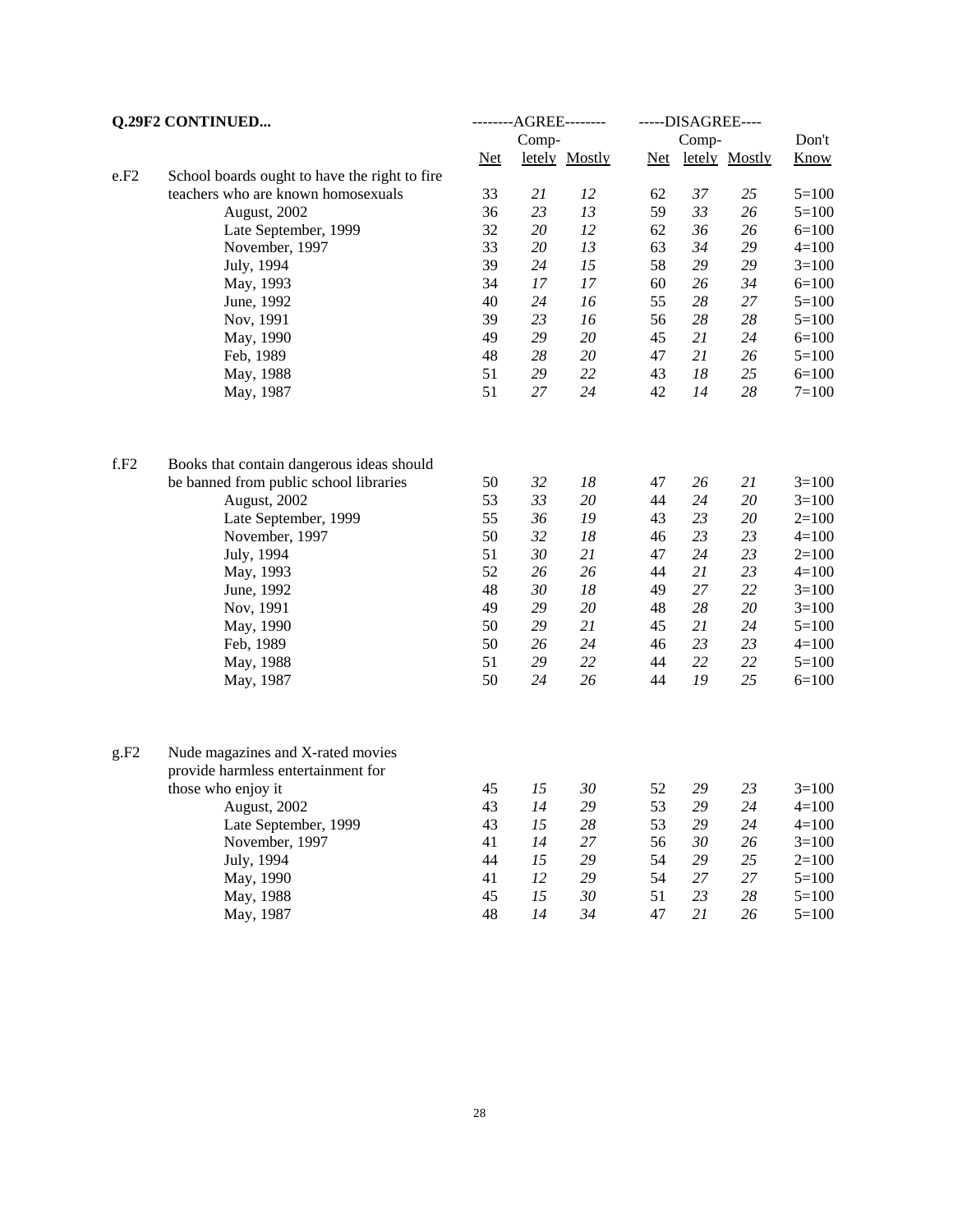| Q.29F2 CONTINUED |                                                                                                       | ---------AGREE-------- |                  |               | -----DISAGREE---- |    |                   |             |  |
|------------------|-------------------------------------------------------------------------------------------------------|------------------------|------------------|---------------|-------------------|----|-------------------|-------------|--|
|                  |                                                                                                       |                        | Comp-            |               | Comp-             |    |                   | Don't       |  |
|                  |                                                                                                       | $Net$                  |                  | letely Mostly |                   |    | Net letely Mostly | <b>Know</b> |  |
| h.F2/            | Freedom of speech should not extend to groups                                                         |                        |                  |               |                   |    |                   |             |  |
| ff.F1            | that are sympathetic to terrorists                                                                    | 45                     | 24               | 21            | 50                | 21 | 29                | $5=100$     |  |
|                  | <b>TREND FOR COMPARISON:</b>                                                                          |                        |                  |               |                   |    |                   |             |  |
|                  | Freedom of speech should not extend to groups                                                         |                        |                  |               |                   |    |                   |             |  |
|                  | like Neo-Nazis or other extremists                                                                    |                        |                  |               |                   |    |                   |             |  |
|                  | August, 2002                                                                                          | 43                     | 21               | 22            | 52                | 24 | 28                | $5=100$     |  |
|                  | Late September, 1999 <sup>13</sup>                                                                    | 39                     | 21               | 18            | 57                | 29 | 28                | $4 = 100$   |  |
|                  | November, 1997                                                                                        | 38                     | 21               | 17            | 57                | 26 | 31                | $5=100$     |  |
|                  | July, 1994                                                                                            | 41                     | 21               | 20            | 57                | 28 | 29                | $2=100$     |  |
|                  | May, 1990                                                                                             | 35                     | 17               | 18            | 59                | 27 | 32                | $6=100$     |  |
|                  | May, 1988                                                                                             | 37                     | 17               | 20            | 58                | 26 | 32                | $5=100$     |  |
|                  | May, 1987                                                                                             | 39                     | 16               | 23            | 55                | 19 | 36                | $6=100$     |  |
| i.F2/<br>gg.F1   | The police should be allowed to search the houses<br>of people who might be sympathetic to terrorists |                        |                  |               |                   |    |                   |             |  |
|                  | without a court order                                                                                 | 33                     | 17               | 16            | 65                | 36 | 29                | $2=100$     |  |
|                  | <b>TREND FOR COMPARISON:</b>                                                                          |                        |                  |               |                   |    |                   |             |  |
|                  | The police should be allowed to search the houses                                                     |                        |                  |               |                   |    |                   |             |  |
|                  | of known drug dealers without a court order                                                           |                        |                  |               |                   |    |                   |             |  |
|                  | August, 2002                                                                                          | 44                     | 27               | 17            | 54                | 30 | 24                | $2=100$     |  |
|                  | Late September, 1999                                                                                  | 45                     | 28               | 17            | 53                | 31 | 22                | $2=100$     |  |
|                  | November, 1997                                                                                        | 49                     | 31               | 18            | 49                | 26 | 23                | $2=100$     |  |
|                  | July, 1994                                                                                            | 51                     | 33               | 18            | 48                | 26 | 22                | $1 = 100$   |  |
|                  | May, 1990                                                                                             | 57                     | 33               | 24            | 41                | 18 | 23                | $2=100$     |  |
|                  | May, 1988                                                                                             | 54                     | 31               | 23            | 43                | 22 | 21                | $2=100$     |  |
|                  | May, 1987                                                                                             | 51                     | 25               | 26            | 45                | 18 | 27                | $4 = 100$   |  |
|                  |                                                                                                       |                        |                  |               |                   |    |                   |             |  |
| j.F2             | Women should return to their traditional                                                              |                        |                  |               |                   |    |                   |             |  |
|                  | roles in society                                                                                      | 24                     | 10               | 14            | 72                | 50 | 22                | $4 = 100$   |  |
|                  | August, 2002                                                                                          | 20                     | $\boldsymbol{8}$ | 12            | 75                | 48 | 27                | $5 = 100$   |  |
|                  | Late September, 1999                                                                                  | 25                     | 9                | 16            | 71                | 48 | 23                | $4 = 100$   |  |
|                  | November, 1997                                                                                        | 24                     | 10               | 14            | 73                | 43 | 30                | $3=100$     |  |
|                  | July, 1994                                                                                            | 30                     | 12               | $18\,$        | 67                | 40 | 27                | $3=100$     |  |
|                  | Nov, 1991                                                                                             | 23                     | 10               | 13            | 75                | 49 | 26                | $2=100$     |  |
|                  | May, 1990                                                                                             | 30                     | 10               | $20\,$        | 67                | 35 | 32                | $3=100$     |  |
|                  | Feb, 1989                                                                                             | 26                     | 10               | 16            | 71                | 41 | 30                | $3=100$     |  |
|                  | May, 1988                                                                                             | 31                     | 11               | $20\,$        | 66                | 36 | 30                | $3=100$     |  |
|                  | May, 1987                                                                                             | 30                     | $\boldsymbol{9}$ | 21            | 66                | 29 | $37\,$            | $4 = 100$   |  |

<sup>13</sup> 1987-1999 trend based on alternate wording, "groups like the Communist Party or the Ku Klux Klan."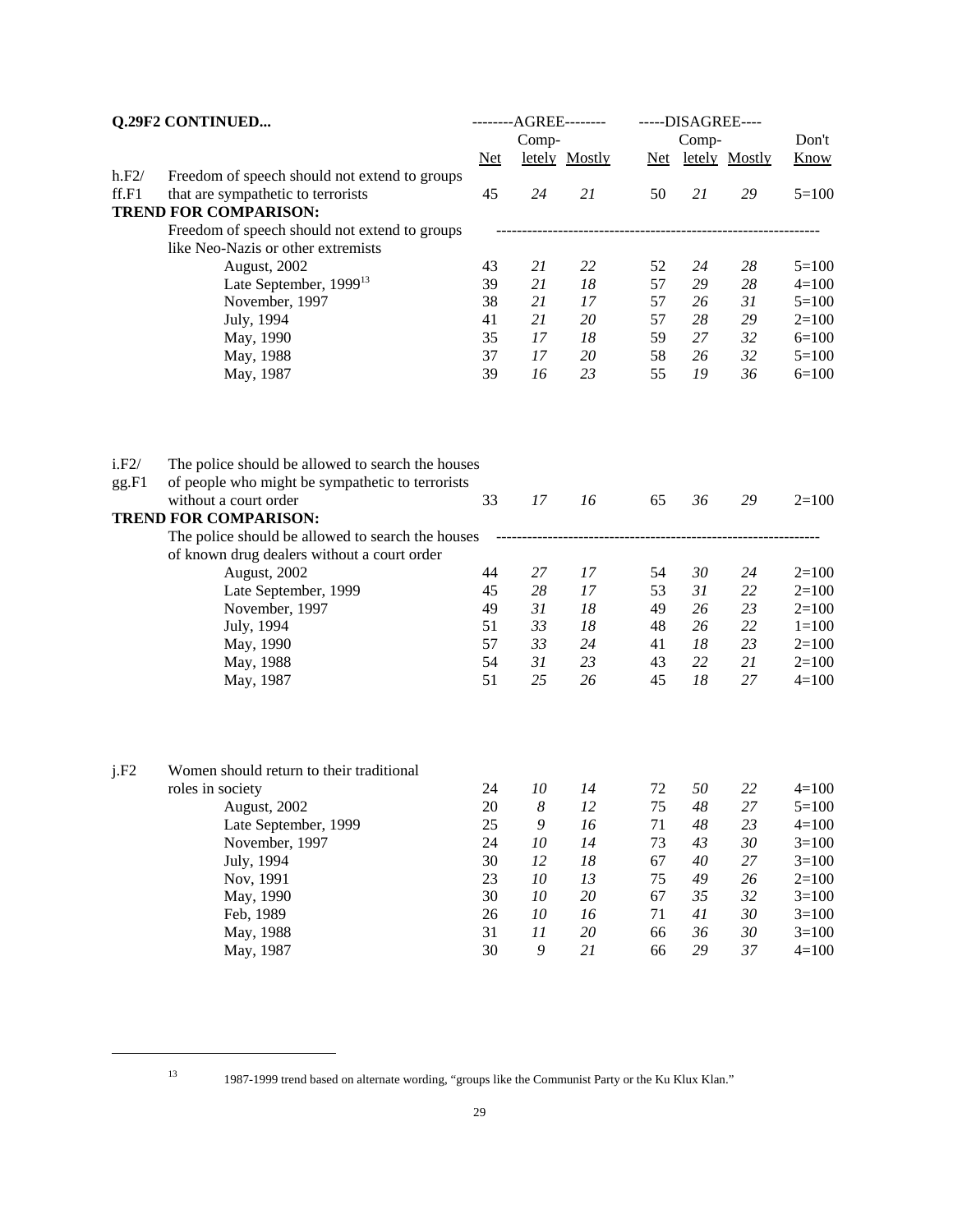| Q.29F2 CONTINUED |                                              | --------AGREE-------- |            |               | -----DISAGREE---- |                  |                  |           |
|------------------|----------------------------------------------|-----------------------|------------|---------------|-------------------|------------------|------------------|-----------|
|                  |                                              |                       | Comp-      |               |                   | Comp-            |                  | Don't     |
|                  |                                              | <b>Net</b>            |            | letely Mostly | <b>Net</b>        |                  | letely Mostly    | Know      |
| k.F2             | Too many children are being raised in        |                       |            |               |                   |                  |                  |           |
|                  | day care centers these days                  | 72                    | 36         | 36            | 23                | $\boldsymbol{7}$ | 16               | $4 = 100$ |
|                  | August, 2002                                 | 72                    | 36         | 36            | 23                | $\boldsymbol{7}$ | 16               | $5 = 100$ |
|                  | Late September, 1999                         | 75                    | 39         | 36            | 22                | $\boldsymbol{7}$ | 15               | $3=100$   |
|                  | November, 1997                               | 74                    | 39         | 35            | 23                | 6                | 17               | $3=100$   |
|                  | July, 1994                                   | 75                    | 39         | 36            | 23                | $\boldsymbol{7}$ | 16               | $2=100$   |
|                  | May, 1990                                    | 73                    | 26         | 47            | 22                | 5                | 17               | $5 = 100$ |
|                  | May, 1988                                    | 69                    | 29         | 40            | 26                | $\boldsymbol{7}$ | 19               | $5 = 100$ |
|                  | May, 1987                                    | 68                    | 23         | 45            | 27                | 5                | 22               | $5=100$   |
| 1.F2             | AIDS might be God's punishment for           |                       |            |               |                   |                  |                  |           |
|                  | immoral sexual behavior                      | 24                    | 11         | 13            | 70                | 51               | 19               | $6=100$   |
|                  | August, 2002                                 | 27                    | ${\it 10}$ | $17\,$        | 67                | 47               | 20               | $6=100$   |
|                  | Late September, 1999                         | 32                    | 13         | 19            | 61                | 41               | 20               | $7 = 100$ |
|                  | November, 1997                               | 32                    | 13         | 19            | 63                | 41               | 22               | $5 = 100$ |
|                  | July, 1994                                   | 39                    | 17         | 22            | 57                | 36               | 21               | $4 = 100$ |
|                  | May, 1993                                    | 35                    | 13         | 22            | 57                | 33               | 24               | $8=100$   |
|                  | June, 1992                                   | 36                    | 17         | 19            | 57                | 38               | 19               | $7 = 100$ |
|                  | May, 1990                                    | 38                    | 16         | 22            | 52                | 33               | 19               | $10=100$  |
|                  | May, 1988                                    | 44                    | 20         | 24            | 48                | 28               | 20               | $8=100$   |
|                  | May, 1987                                    | 43                    | $17\,$     | 26            | 47                | 25               | 22               | $10=100$  |
| m.F2             | I have old-fashioned values about            |                       |            |               |                   |                  |                  |           |
|                  | family and marriage                          | 80                    | 46         | 34            | 18                | 7                | 11               | $2=100$   |
|                  | August, 2002                                 | 84                    | 49         | 35            | 14                | 5                | 9                | $2=100$   |
|                  | Late September, 1999                         | 84                    | 53         | 31            | 14                | 5                | 9                | $2=100$   |
|                  | November, 1997                               | 85                    | 50         | 35            | 14                | 6                | $\boldsymbol{8}$ | $1 = 100$ |
|                  | July, 1994                                   | 84                    | 53         | 31            | 14                | $\overline{4}$   | 10               | $2=100$   |
|                  | Nov, 1991                                    | 81                    | 49         | 32            | 18                | $\boldsymbol{8}$ | 10               | $1 = 100$ |
|                  | May, 1990                                    | 87                    | 49         | 38            | 12                | $\overline{4}$   | $\boldsymbol{8}$ | $1 = 100$ |
|                  | Feb, 1989                                    | 83                    | 46         | 37            | 15                | 6                | 9                | $2=100$   |
|                  | May, 1988                                    | 85                    | 50         | 35            | 13                | $\overline{4}$   | 9                | $2 = 100$ |
|                  | May, 1987                                    | 87                    | 45         | 42            | 11                | $\overline{c}$   | 9                | $2=100$   |
| n.F2             | There are clear guidelines about what's good |                       |            |               |                   |                  |                  |           |
|                  | or evil that apply to everyone regardless    |                       |            |               |                   |                  |                  |           |
|                  | of their situation                           | 77                    | 41         | 36            | 19                | 7                | 12               | $4 = 100$ |
|                  | August, 2002                                 | 80                    | 43         | 37            | 17                | 6                | 11               | $3=100$   |
|                  | Late September, 1999                         | 82                    | 47         | 35            | 16                | 5                | 11               | $2=100$   |
|                  | November, 1997                               | 82                    | 45         | 37            | 16                | 6                | 10               | $2=100$   |
|                  | July, 1994                                   | 80                    | 44         | 36            | 18                | 6                | 12               | $2=100$   |
|                  | June, 1992                                   | 76                    | 41         | 35            | 21                | 9                | 12               | $3=100$   |
|                  | Nov, 1991                                    | 76                    | 42         | 34            | 22                | 9                | 13               | $2 = 100$ |
|                  | May, 1990                                    | 79                    | 36         | 43            | 17                | 6                | 11               | $4 = 100$ |
|                  | May, 1988                                    | 79                    | 38         | 41            | 18                | 6                | 12               | $4 = 100$ |
|                  | May, 1987                                    | 79                    | 34         | 45            | 16                | $\overline{4}$   | 12               | $5=100$   |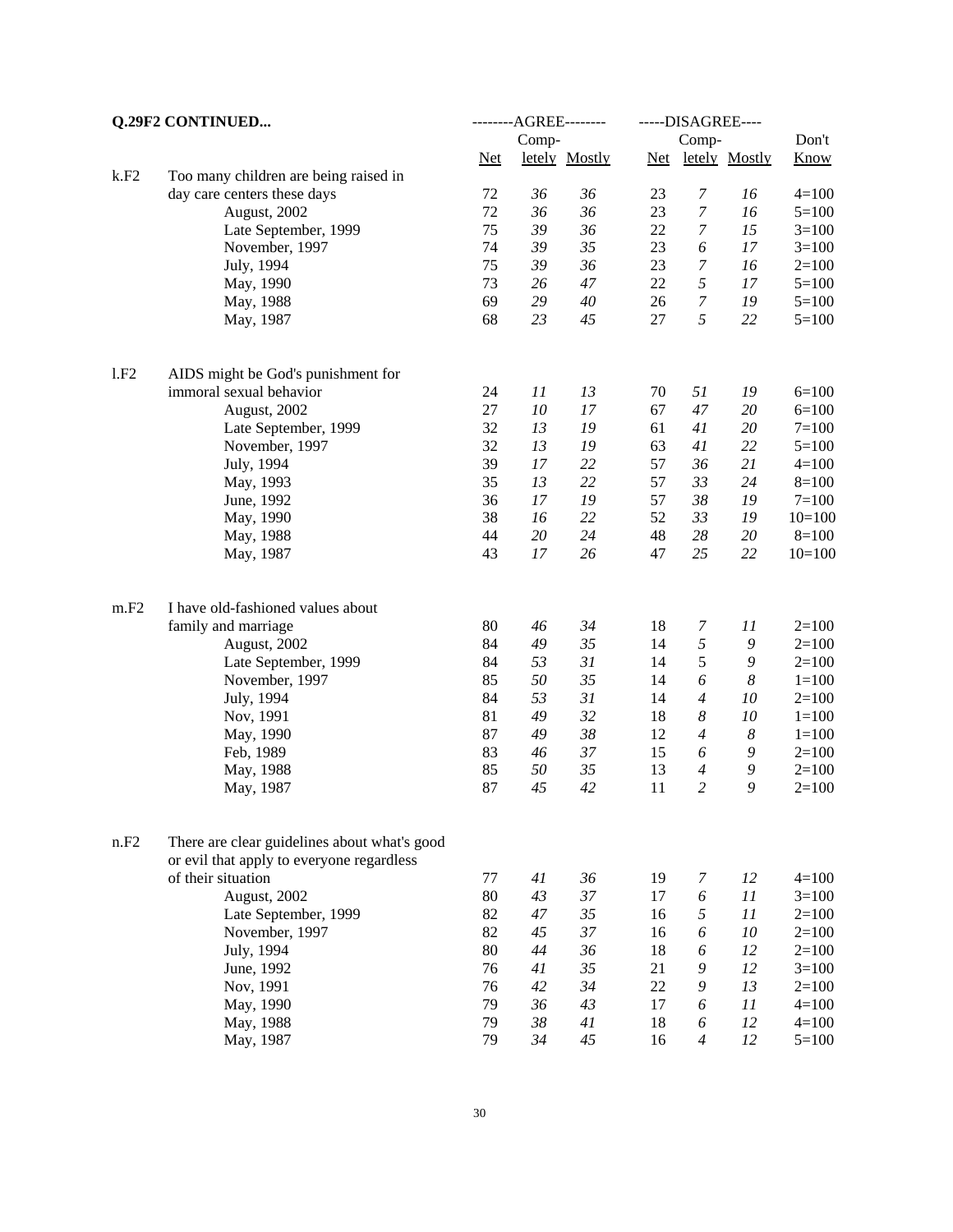| Q.29F2 CONTINUED |                                                      | --------AGREE-------- |                      |               | -----DISAGREE---- |                  |                   |                      |  |
|------------------|------------------------------------------------------|-----------------------|----------------------|---------------|-------------------|------------------|-------------------|----------------------|--|
|                  |                                                      |                       | Comp-                |               |                   | Comp-            |                   | Don't                |  |
|                  |                                                      | $Net$                 |                      | letely Mostly |                   |                  | Net letely Mostly | <b>Know</b>          |  |
| o.F2             | Labor unions are necessary to protect                |                       |                      |               |                   |                  |                   |                      |  |
|                  | the working person                                   | 74                    | 30                   | 44            | 23                | 8                | 15                | $3=100$              |  |
|                  | August, 2002                                         | 71                    | 28                   | 43            | 26                | 7                | 19                | $3=100$              |  |
|                  | Late September, 1999                                 | 70                    | 28                   | 42            | 25                | $\boldsymbol{7}$ | 18                | $5=100$              |  |
|                  | November, 1997                                       | 70                    | 29                   | 41            | 27                | $\boldsymbol{8}$ | 19                | $3=100$              |  |
|                  | May, 1990                                            | 71                    | 25                   | 46            | 25                | 6                | 19                | $4 = 100$            |  |
|                  | May, 1988                                            | 69                    | 26                   | 43            | 26                | $\boldsymbol{7}$ | 19                | $5=100$              |  |
|                  | May, 1987                                            | 67                    | 19                   | 48            | 27                | 6                | 21                | $6 = 100$            |  |
|                  | [NO ITEM p]                                          |                       |                      |               |                   |                  |                   |                      |  |
| q.F2             | Today it's really true that the rich just get        |                       |                      |               |                   |                  |                   |                      |  |
|                  | richer while the poor get poorer                     | 68                    | 34                   | 34            | 29                | 7                | 22                | $3=100$              |  |
|                  | August, 2002                                         | 65                    | 28                   | 37            | 33                | $\boldsymbol{7}$ | 26                | $2=100$              |  |
|                  | February, 2002                                       | 68                    | 37                   | 31            | 29                | 9                | 20                | $3 = 100$            |  |
|                  | Late September, 1999                                 | 72                    | 33                   | 39            | 26                | 6                | 20                | $2=100$              |  |
|                  | November, 1997                                       | 70                    | 34                   | 36            | 28                | 6                | 22                | $2=100$              |  |
|                  | July, 1994                                           | 71                    | 33                   | 38            | 27                | 7                | $20\,$            | $2=100$              |  |
|                  | June, 1992                                           | 78                    | 38                   | 40            | 20                | $\overline{4}$   | 16                | $2=100$              |  |
|                  | Nov, 1991                                            | 80                    | 45                   | 35            | 18                | 5                | 13                | $2=100$              |  |
|                  | May, 1990                                            | 78                    | 38                   | 40            | 19                | $\mathfrak{Z}$   | 16                | $3=100$              |  |
|                  | Feb, 1989                                            | 78                    | 40                   | $38\,$        | 19                | $\overline{4}$   | 15                | $3=100$              |  |
|                  | May, 1988                                            | 76                    | 34                   | 42            | 21                | $\mathfrak{Z}$   | $18\,$            | $3=100$              |  |
|                  | May, 1987                                            | 74                    | 31                   | 43            | 22                | 3                | 19                | $4 = 100$            |  |
|                  | [NO ITEM r]                                          |                       |                      |               |                   |                  |                   |                      |  |
| s.F2/            | I don't have much in common with                     |                       |                      |               |                   |                  |                   |                      |  |
| ee.F1            | people of other races                                | 13                    | $\boldsymbol{4}$     | 9             | 84                | 40               | 44                | $3=100$              |  |
|                  | August, 2002                                         | 16                    | $\boldsymbol{4}$     | 12            | 82                | 35               | 47                | $2=100$              |  |
|                  | Late September, 1999                                 | 12                    | $\boldsymbol{\beta}$ | 9             | 85                | 40               | 45                | $3=100$              |  |
|                  | November, 1997                                       | 12                    | $\boldsymbol{\beta}$ | 9             | 86                | 38               | 48                | $2=100$              |  |
|                  | July, 1994                                           | 12                    | $\mathfrak{Z}$       | 9             | 86                | 41               | 45                | $2=100$              |  |
|                  | May, 1990                                            | 24                    | 5                    | 19            | 72                | 22               | 50                | $4=100$              |  |
|                  | May, 1988                                            | 25                    | 6                    | 19            | 72                | 26               | 46                | $3=100$              |  |
|                  | May, 1987                                            | 23                    | 3                    | $20\,$        | 72                | 18               | 54                | $5 = 100$            |  |
|                  |                                                      |                       |                      |               |                   |                  |                   |                      |  |
| t.F2             | I often don't have enough money to<br>make ends meet | 39                    | 19                   | 20            | 59                | 19               | 40                | $2=100$              |  |
|                  | August, 2002                                         | 35                    | 15                   | $20\,$        | 64                | 23               | 41                | $1 = 100$            |  |
|                  | Late September, 1999                                 | 36                    | 16                   | $20\,$        | 62                | 22               | $40\,$            | $2=100$              |  |
|                  | November, 1997                                       | 40                    | 18                   | 22            | 59                | 19               | $40\,$            | $1 = 100$            |  |
|                  |                                                      | 43                    | 19                   | 24            | 56                | 19               | 37                |                      |  |
|                  | July, 1994<br>May, 1993                              | 54                    | 25                   | 29            | 44                | 14               | 30                | $1 = 100$<br>$2=100$ |  |
|                  | June, 1992                                           | 52                    | 26                   | 26            | 47                | 16               | 31                | $1 = 100$            |  |
|                  | Nov, 1991                                            | 51                    | $27\,$               | 24            | 48                | 16               | 32                | $1 = 100$            |  |
|                  | May, 1990                                            | 47                    | 19                   | $28\,$        | 52                | 11               | 41                | $1 = 100$            |  |
|                  | Feb, 1989                                            | 50                    | $20\,$               | $30\,$        | 49                | 12               | 37                | $1 = 100$            |  |
|                  | May, 1988                                            | 45                    | 17                   | $28\,$        | 54                | 12               | 42                | $1 = 100$            |  |
|                  | May, 1987                                            | 43                    | 14                   | 29            | 55                | 11               | 44                | $2=100$              |  |
|                  |                                                      |                       |                      |               |                   |                  |                   |                      |  |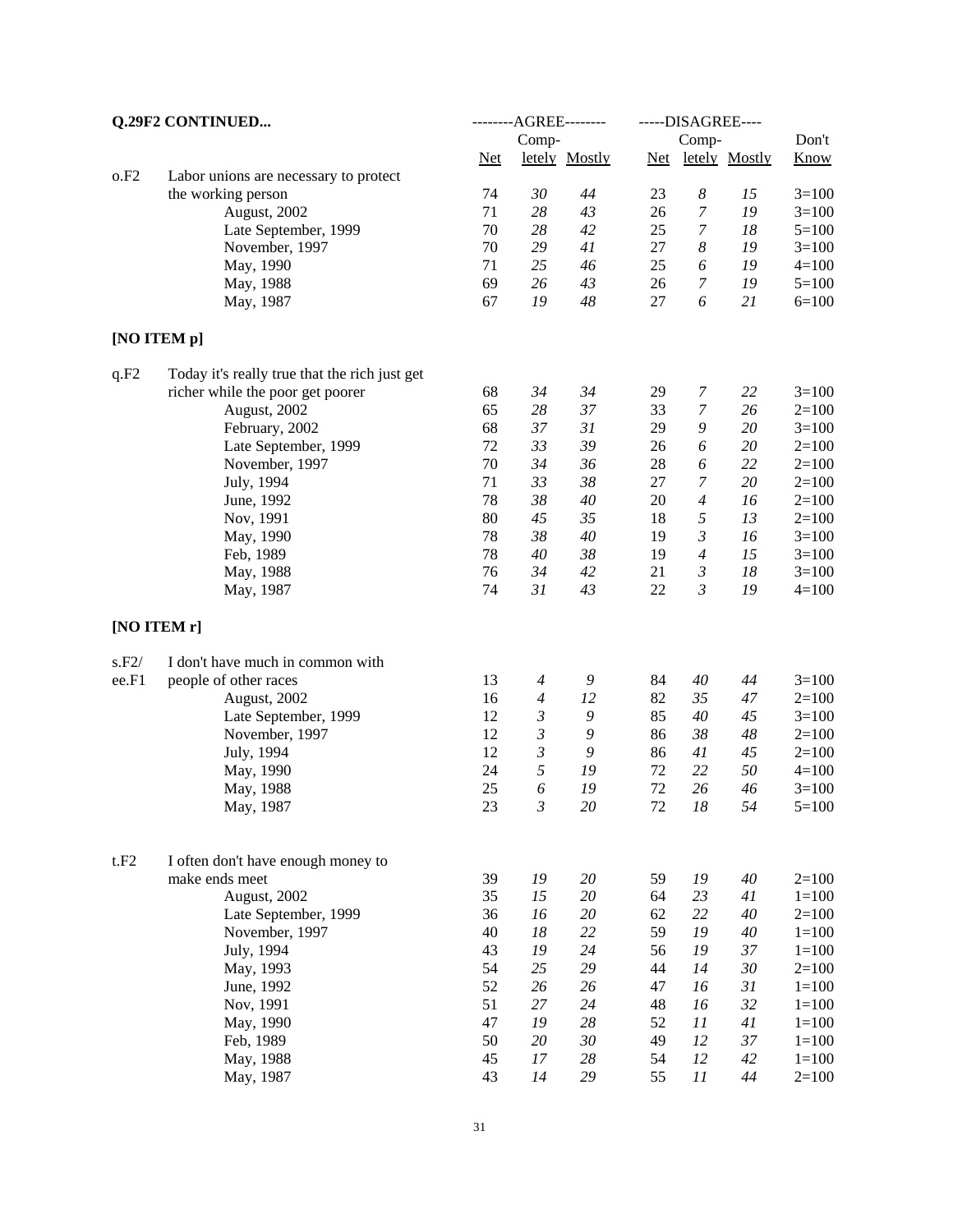| <b>Q.29F2 CONTINUED</b> |                                                 | --------AGREE-------- |       |               | -----DISAGREE---- |                         |                   |             |  |
|-------------------------|-------------------------------------------------|-----------------------|-------|---------------|-------------------|-------------------------|-------------------|-------------|--|
|                         |                                                 |                       | Comp- |               |                   | Comp-                   |                   | Don't       |  |
|                         |                                                 | <b>Net</b>            |       | letely Mostly |                   |                         | Net letely Mostly | <b>Know</b> |  |
|                         | [NO ITEM u]                                     |                       |       |               |                   |                         |                   |             |  |
| v.F2                    | I'm pretty well satisfied with the way          |                       |       |               |                   |                         |                   |             |  |
|                         | things are going for me financially             | 63                    | 19    | 44            | 35                | 15                      | $20\,$            | $2=100$     |  |
|                         | August, 2002                                    | 66                    | 20    | 46            | 33                | 13                      | 20                | $1 = 100$   |  |
|                         | Late September, 1999                            | 68                    | 16    | 52            | 31                | 9                       | 22                | $1 = 100$   |  |
|                         | November, 1997                                  | 65                    | 18    | 47            | 35                | 12                      | 23                | $* = 100$   |  |
|                         | July, 1994                                      | 64                    | 17    | 47            | 35                | 11                      | 24                | $1 = 100$   |  |
|                         | May, 1993                                       | 58                    | 12    | 46            | 41                | 13                      | 28                | $1 = 100$   |  |
|                         | June, 1992                                      | 58                    | 16    | 42            | 41                | 16                      | 25                | $1 = 100$   |  |
|                         | Nov, 1991                                       | 57                    | 16    | 41            | 42                | 16                      | 26                | $1 = 100$   |  |
|                         | May, 1990                                       | 58                    | 9     | 49            | 41                | 13                      | 28                | $1 = 100$   |  |
|                         | Feb, 1989                                       | 62                    | 13    | 49            | 37                | 12                      | 25                | $1 = 100$   |  |
|                         | May, 1988                                       | 65                    | 13    | 52            | 34                | 9                       | 25                | $1 = 100$   |  |
|                         | May, 1987                                       | 63                    | 11    | 52            | 35                | 8                       | 27                | $2=100$     |  |
| $_{\rm w.F2}$           | I feel it's my duty as a citizen to always vote | 89                    | 61    | 28            | 9                 | $\boldsymbol{4}$        | 5                 | $2=100$     |  |
|                         | August, 2002                                    | 90                    | 62    | 28            | 9                 | $\boldsymbol{\beta}$    | 6                 | $1 = 100$   |  |
|                         | June, 2000                                      | 89                    | 63    | 26            | 10                | $\overline{4}$          | 6                 | $1 = 100$   |  |
|                         | Late September, 1999                            | 91                    | 64    | 27            | 8                 | $\mathfrak{Z}$          | 5                 | $1 = 100$   |  |
|                         | November, 1997                                  | 89                    | 63    | 26            | 11                | $\overline{4}$          | $\boldsymbol{7}$  | $* = 100$   |  |
|                         | July, 1994                                      | 93                    | 66    | 27            | $\tau$            | $\mathfrak{Z}$          | $\overline{4}$    | $* = 100$   |  |
|                         | May, 1993                                       | 94                    | 66    | $28\,$        | 5                 | 1                       | $\overline{4}$    | $1 = 100$   |  |
|                         | June, 1992                                      | 91                    | 69    | 22            | 8                 | $\boldsymbol{2}$        | 6                 | $1 = 100$   |  |
|                         | Nov, 1991                                       | 93                    | 72    | 21            | $\boldsymbol{6}$  | $\sqrt{2}$              | $\overline{4}$    | $1 = 100$   |  |
|                         | May, 1990                                       | 85                    | 50    | 35            | 13                | $\boldsymbol{4}$        | 9                 | $2=100$     |  |
|                         | Feb, 1989                                       | 90                    | 64    | 26            | $\,8\,$           | $\boldsymbol{2}$        | 6                 | $2=100$     |  |
|                         | May, 1988                                       | 88                    | 56    | 32            | 9                 | $\overline{c}$          | 7                 | $3=100$     |  |
|                         | May, 1987                                       | 85                    | 46    | 39            | 12                | $\mathfrak{Z}$          | 9                 | $3=100$     |  |
| x.F2                    | I'm interested in keeping up with               |                       |       |               |                   |                         |                   |             |  |
|                         | national affairs                                | 91                    | 47    | 44            | 8                 | $\overline{c}$          | 6                 | $1 = 100$   |  |
|                         | August, 2002                                    | 88                    | 43    | 45            | 10                | $\overline{c}$          | 8                 | $2=100$     |  |
|                         | Late September, 1999                            | 82                    | 37    | 45            | 16                | $\overline{4}$          | 12                | $2=100$     |  |
|                         | November, 1997                                  | 86                    | 40    | 46            | 13                | $\mathfrak{Z}$          | 10                | $1 = 100$   |  |
|                         | July, 1994                                      | 89                    | 46    | 43            | 11                | $\overline{c}$          | $\boldsymbol{9}$  | $* = 100$   |  |
|                         | June, 1992                                      | 91                    | 51    | $40\,$        | 8                 | $\overline{c}$          | 6                 | $1 = 100$   |  |
|                         | Nov, 1991                                       | 90                    | 46    | 44            | 9                 | $\sqrt{2}$              | 7                 | $1 = 100$   |  |
|                         | May, 1990                                       | 82                    | 33    | 49            | 16                | $\boldsymbol{4}$        | 12                | $2=100$     |  |
|                         | Feb, 1989                                       | 84                    | 34    | 50            | 14                | $\overline{\mathbf{c}}$ | 12                | $2=100$     |  |
|                         | May, 1988                                       | 86                    | 39    | 47            | 12                | $\overline{c}$          | $10\,$            | $2=100$     |  |
|                         | May, 1987                                       | 81                    | 28    | 53            | 15                | $\mathfrak{Z}$          | 12                | $4 = 100$   |  |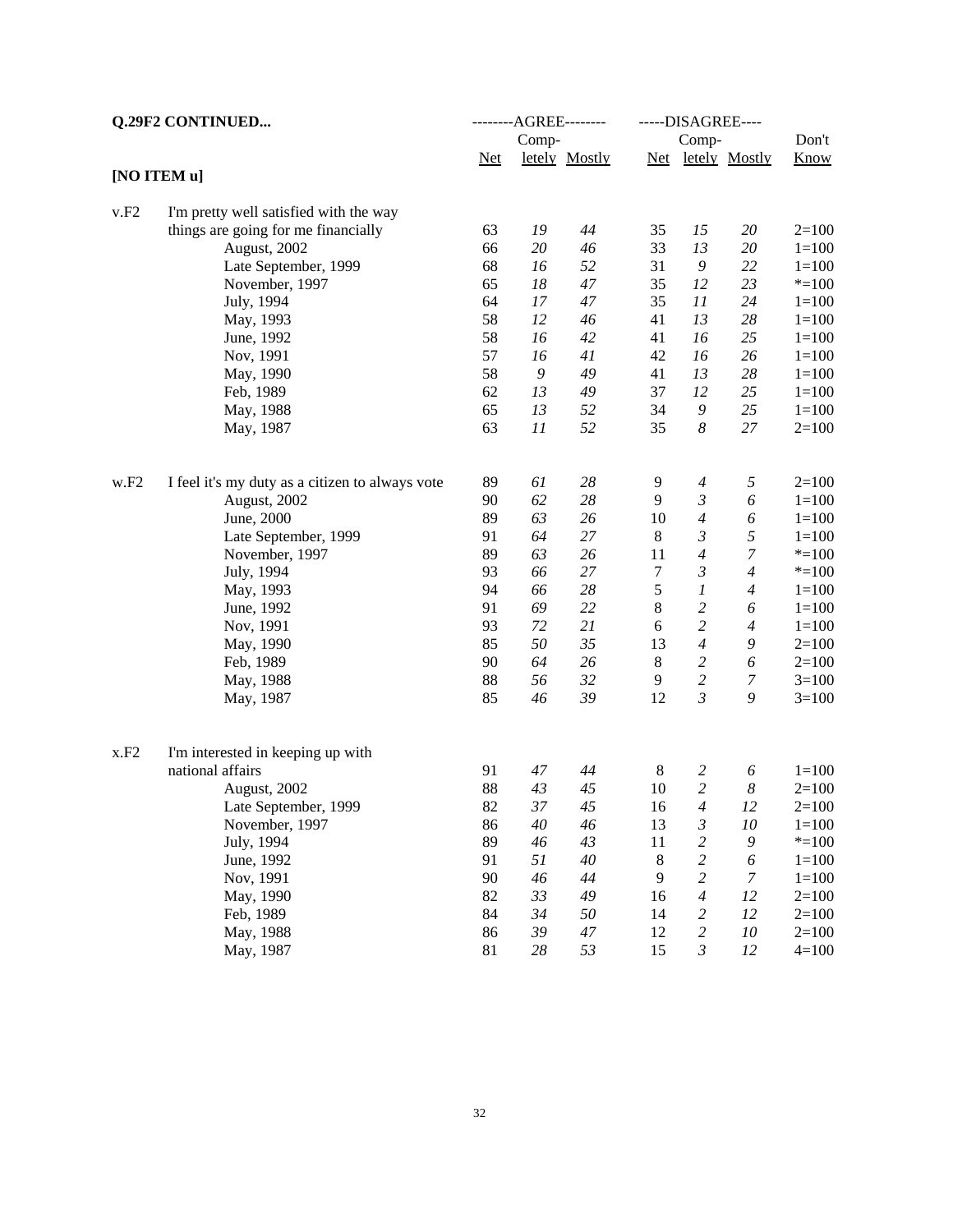| Q.29F2 CONTINUED |                                     |        | --------AGREE-------- |               |        | -----DISAGREE----   |               |             |
|------------------|-------------------------------------|--------|-----------------------|---------------|--------|---------------------|---------------|-------------|
|                  |                                     |        | Comp-                 |               | Comp-  |                     |               | Don't       |
|                  |                                     | $Net$  |                       | letely Mostly | $Net$  |                     | letely Mostly | <b>Know</b> |
| y.F2             | I'm generally bored by what goes    |        |                       |               |        |                     |               |             |
|                  | on in Washington                    | 46     | 12                    | 34            | 51     | 16                  | 35            | $3=100$     |
|                  | August, 2002                        | 44     | 11                    | 33            | 53     | 17                  | 36            | $3=100$     |
|                  | Mid-November, 2001                  | 39     | $\boldsymbol{9}$      | 30            | 58     | 18                  | $40\,$        | $3=100$     |
|                  | June, 2000                          | 53     | 19                    | 34            | 44     | 15                  | 29            | $3=100$     |
|                  | Late September, 1999                | 58     | 19                    | 39            | 40     | 12                  | 28            | $2=100$     |
|                  | November, 1997                      | 51     | 14                    | 37            | 48     | 14                  | 34            | $1 = 100$   |
|                  | July, 1994                          | 51     | 17                    | 34            | 48     | 15                  | 33            | $1 = 100$   |
|                  | June, 1992                          | 55     | 20                    | 35            | 44     | 13                  | 31            | $1 = 100$   |
|                  | Nov, 1991                           | 52     | 16                    | 36            | 46     | 16                  | 30            | $2=100$     |
|                  | May, 1990                           | 48     | 12                    | 36            | 50     | 12                  | 38            | $2=100$     |
|                  | Feb, 1989                           | 47     | 10                    | 37            | 50     | 13                  | 37            | $3=100$     |
|                  | May, 1988                           | 48     | 11                    | 37            | 50     | 12                  | 38            | $2=100$     |
|                  | May, 1987                           | 42     | $\boldsymbol{8}$      | 34            | 54     | 13                  | 41            | $4 = 100$   |
|                  |                                     |        |                       |               |        |                     |               |             |
| z.F2             | I'm pretty interested in following  | 73     | 22                    | 51            |        |                     |               | $1 = 100$   |
|                  | local politics                      | $72\,$ | 22                    | $50\,$        | 26     | 6<br>$\overline{4}$ | 20            |             |
|                  | August, 2002                        |        |                       |               | 26     |                     | 22            | $2=100$     |
|                  | Mid-November, 2001                  | 59     | 15                    | 44            | 39     | 13                  | 26            | $2=100$     |
|                  | June, 2000                          | 66     | 24                    | 42            | 32     | 11                  | 21            | $2=100$     |
|                  | Late September, 1999                | 66     | 18                    | $\sqrt{48}$   | 32     | 6                   | 26            | $2=100$     |
|                  | November, 1997                      | 68     | 20                    | $\sqrt{48}$   | 31     | 6                   | 25            | $1 = 100$   |
|                  | July, 1994                          | 76     | 24                    | 52            | 23     | $\sqrt{2}$          | 18            | $1 = 100$   |
|                  | June, 1992                          | 73     | 26                    | 47            | 26     | 5                   | 21            | $1 = 100$   |
|                  | Nov, 1991                           | 77     | 29                    | $\sqrt{48}$   | 21     | 5                   | 16            | $2=100$     |
|                  | May, 1990                           | 70     | 17                    | 53            | 29     | 6                   | 23            | $1 = 100$   |
|                  | Feb, 1989                           | 73     | 24                    | 49            | 26     | 5                   | 21            | $1 = 100$   |
|                  | May, 1988                           | 72     | 21                    | 51            | 27     | 5                   | 22            | $1 = 100$   |
|                  | May, 1987                           | 70     | 16                    | 54            | 26     | $\overline{4}$      | 22            | $4 = 100$   |
| aa.F2            | Most issues discussed in Washington |        |                       |               |        |                     |               |             |
|                  | don't affect me personally          | 28     | 6                     | 22            | $70\,$ | 25                  | 45            | $2=100$     |
|                  | August, 2002                        | 31     | 6                     | 25            | 66     | 21                  | 45            | $3=100$     |
|                  | June, 2000                          | 30     | 11                    | 19            | 67     | 31                  | 36            | $3=100$     |
|                  | Late September, 1999                | 38     | $\boldsymbol{8}$      | 30            | 60     | 18                  | 42            | $2=100$     |
|                  | November, 1997                      | 35     | 8                     | $27\,$        | 64     | 19                  | 45            | $1 = 100$   |
|                  | July, 1994                          | 30     | 5                     | 25            | 69     | 27                  | 42            | $1 = 100$   |
|                  | June, 1992                          | 33     | 7                     | 26            | 65     | 22                  | 43            | $2 = 100$   |
|                  | Nov, 1991                           | 33     | 8                     | 25            | 64     | 23                  | 41            | $3=100$     |
|                  |                                     | 35     | $\boldsymbol{7}$      | $28\,$        | 62     | 16                  | 46            | $3=100$     |
|                  | May, 1990                           | 33     | $\boldsymbol{7}$      | 26            |        | $20\,$              | 44            |             |
|                  | Feb, 1989                           |        |                       |               | 64     |                     |               | $3=100$     |
|                  | May, 1988                           | 36     | $\boldsymbol{7}$<br>5 | 29            | 62     | $17\,$              | 45            | $2=100$     |
|                  | May, 1987                           | 31     |                       | 26            | 65     | 15                  | 50            | $4 = 100$   |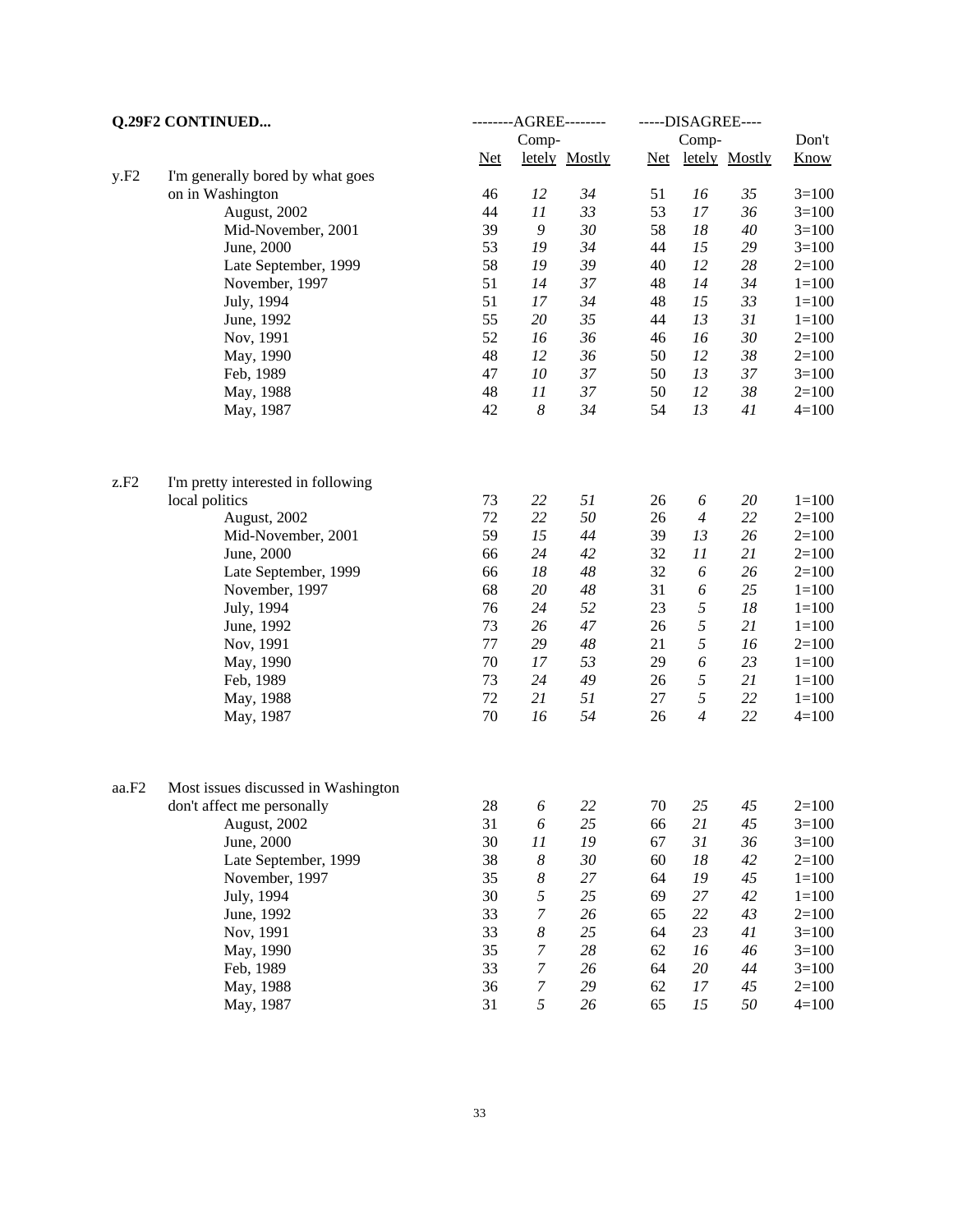| Q.29F2 CONTINUED |                                                                                                                               | --------AGREE-------- |          |               | -----DISAGREE---- |                       |               |                      |
|------------------|-------------------------------------------------------------------------------------------------------------------------------|-----------------------|----------|---------------|-------------------|-----------------------|---------------|----------------------|
|                  |                                                                                                                               |                       | Comp-    |               |                   | Comp-                 |               | Don't                |
|                  |                                                                                                                               | $Net$                 |          | letely Mostly | Net               |                       | letely Mostly | <b>Know</b>          |
| bb.F2            | I feel guilty when I don't get a chance to vote                                                                               | 64                    | 33       | 31            | 31                | 13                    | 18            | $5=100$              |
|                  | August, 2002                                                                                                                  | 64                    | 33       | 31            | 31                | 11                    | $20\,$        | $5=100$              |
|                  | June, 2000                                                                                                                    | 61                    | 38       | 23            | 33                | 18                    | 15            | $6=100$              |
|                  | Late September, 1999                                                                                                          | 68                    | 36       | 32            | 29                | $\boldsymbol{9}$      | $20\,$        | $3=100$              |
|                  | November, 1997                                                                                                                | 68                    | 36       | 32            | 29                | 12                    | 17            | $3=100$              |
|                  | July, 1994                                                                                                                    | 70                    | 38       | 32            | 27                | $\boldsymbol{9}$      | 18            | $3=100$              |
|                  | June, 1992                                                                                                                    | 69                    | 39       | $30\,$        | 25                | 9                     | 16            | $6=100$              |
|                  | Nov, 1991                                                                                                                     | 74                    | 46       | 28            | 22                | 8                     | 14            | $4 = 100$            |
|                  | May, 1990                                                                                                                     | 67                    | 30       | 37            | 30                | $\boldsymbol{8}$      | 22            | $3=100$              |
|                  | Feb, 1989                                                                                                                     | 72                    | 38       | 34            | 24                | $\overline{7}$        | 17            | $4=100$              |
|                  | May, 1988                                                                                                                     | 69<br>66              | 32<br>25 | 37<br>41      | 26<br>28          | $\boldsymbol{8}$<br>6 | 18<br>22      | $5 = 100$<br>$6=100$ |
|                  | May, 1987                                                                                                                     |                       |          |               |                   |                       |               |                      |
| cc.F2            | Sometimes I vote for a candidate without really                                                                               |                       |          |               |                   |                       |               |                      |
|                  | knowing enough about him or her                                                                                               | 45                    | 11       | 34            | 51                | 23                    | 28            | $4=100$              |
|                  | June, 2000                                                                                                                    | 47                    | 18       | 29            | 49                | $27\,$                | $22\,$        | $4=100$              |
|                  | September, 1999                                                                                                               | 54                    | 12       | 42            | 43                | 17                    | 26            | $3=100$              |
|                  | November, 1997                                                                                                                | 52                    | 14       | 38            | 46                | 20                    | 26            | $2=100$              |
|                  | July, 1994                                                                                                                    | 52                    | 14       | 38            | 47                | 20                    | $27\,$        | $1=100$              |
|                  | June, 1992                                                                                                                    | 52                    | 14       | 38            | 45                | $20\,$                | 25            | $3=100$              |
|                  | Nov, 1991                                                                                                                     | 54                    | 18       | 36            | 44                | 22                    | $22\,$        | $2=100$              |
|                  | May, 1990                                                                                                                     | 53<br>56              | 12       | 41            | 42                | 15                    | $27\,$        | $5=100$              |
|                  | February, 1989                                                                                                                | 56                    | 15<br>12 | 41<br>44      | 41<br>39          | 17<br>15              | 24<br>24      | $3=100$<br>$15=100$  |
|                  | May, 1988<br>May, 1987                                                                                                        | 53                    | 9        | 44            | 41                | 13                    | 28            | $6=100$              |
|                  |                                                                                                                               |                       |          |               |                   |                       |               |                      |
| dd.F2/<br>ee.F1  | I am concerned that the government is collecting<br>too much information about people like me<br><b>TREND FOR COMPARISON:</b> | 57                    | 27       | 30            | 39                | 10                    | 29            | $4=100$              |
| dd.              | I am concerned that business corporations are<br>collecting too much information about people like me                         |                       |          |               |                   |                       |               |                      |
|                  | August, 2002                                                                                                                  | 77                    | 39       | 38            | 20                | $\overline{4}$        | 16            | $3=100$              |
| ee.F2            | I am worried that science is going too far and is<br>hurting society rather than helping it                                   | 42                    | 17       | 25            | 54                | $18\,$                | 36            | $4 = 100$            |
|                  | August, 2002                                                                                                                  | 42                    | 17       | 25            | 54                | 16                    | 38            | $4=100$              |
|                  |                                                                                                                               |                       |          |               |                   |                       |               |                      |
| ff.F2            | Technology is making life too                                                                                                 |                       |          |               |                   |                       |               |                      |
|                  | complicated for me                                                                                                            | 27<br>28              | 9        | 18<br>19      | 71                | $28\,$                | 43            | $2=100$              |
|                  | August, 2002                                                                                                                  |                       | 9        |               | 70                | 26                    | 44            | $2=100$              |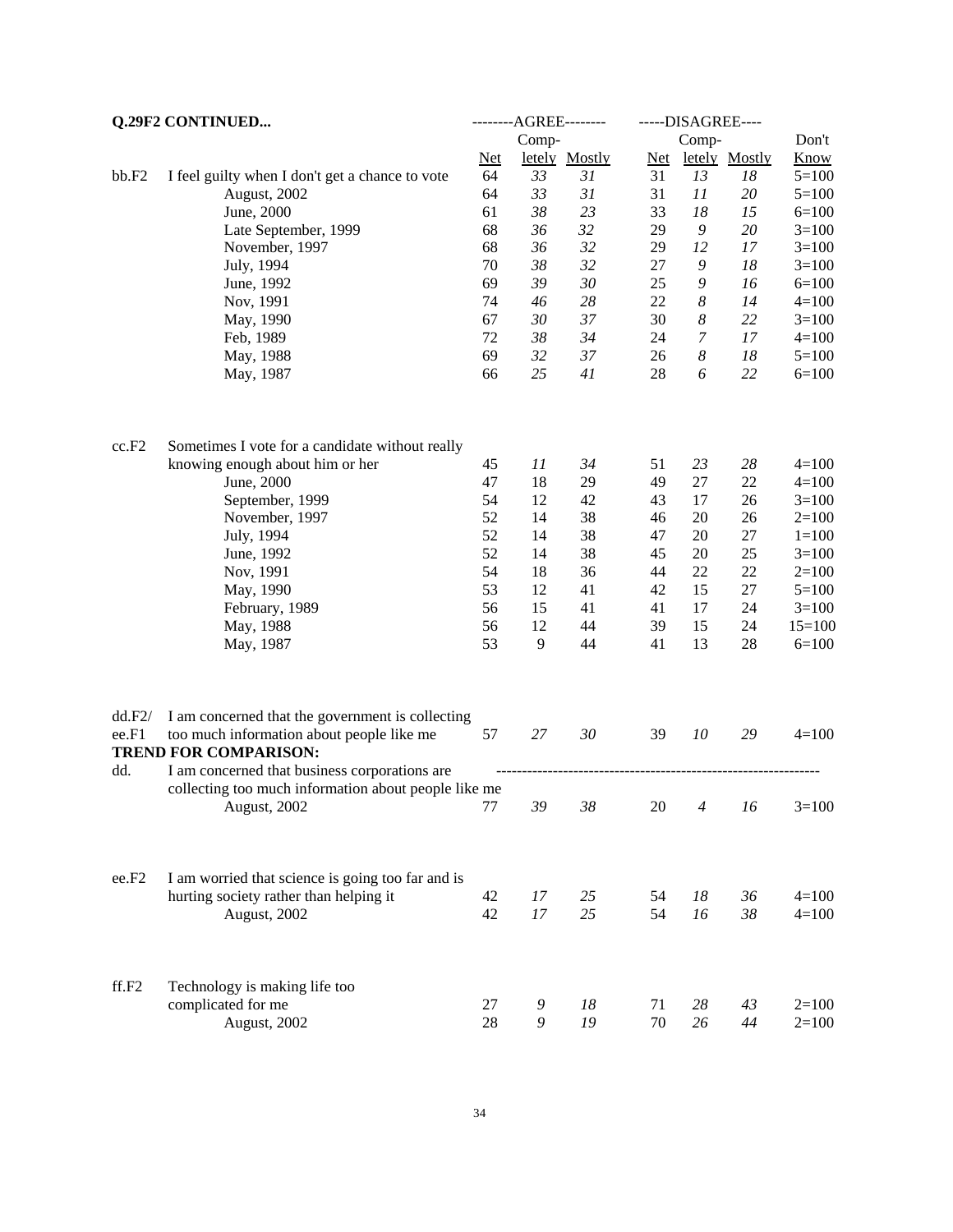Q.30 Right now, which is more important for President Bush to focus on … the economy or the war on terrorism?

|     |                          |                    |      | Early | Late           |
|-----|--------------------------|--------------------|------|-------|----------------|
|     |                          | April              | Jan  | Oct   | Aug            |
|     |                          | 2003 <sup>14</sup> | 2003 | 2002  | 2002           |
| 57  | The economy              | 36                 | 38   | 36    | 39             |
| 27  | The war on terrorism     | 42                 | 43   | 45    | 34             |
| *   | Neither (VOL)            |                    | *    | ∗     | $\overline{2}$ |
| 13  | Both (VOL)               | 19                 | 17   | 17    | 22             |
|     | Don't know/Refused (VOL) |                    |      |       | $\overline{3}$ |
| 100 |                          | 100                | 100  | 100   | 100            |

#### **ASK FORM 1 ONLY [N=1284]:**

Q.31 In your opinion, is the world now more dangerous, less dangerous, or about the same compared to ten years ago?

|             |                          | Early          |
|-------------|--------------------------|----------------|
|             |                          | Sept           |
|             |                          | $2001^{15}$    |
| 75          | More dangerous           | 53             |
| 5           | Less dangerous           | 14             |
| 20          | About the same           | 30             |
| $\ast$<br>— | Don't know/Refused (VOL) | $\overline{3}$ |
| 100         |                          |                |

### **ASK FORM 2 ONLY [N=1244]:**

Q.32 Do you think the danger of attack on the United States with a nuclear, biological, or chemical weapon is greater now than it was 10 years ago, less now than it was 10 years ago, or is it about the same?

|     |                          | Early |                |
|-----|--------------------------|-------|----------------|
|     |                          | Sept  | Sept           |
|     |                          | 2001  | 1997           |
| 64  | Greater                  | 51    | 36             |
| 5   | Less                     | 12    | 30             |
| 29  | Same                     | 34    | 32             |
| -2  | Don't know/Refused (VOL) | 3     | $\overline{2}$ |
| 100 |                          | 100   | 100            |

<sup>&</sup>lt;sup>14</sup> In April 2003, the question was worded "... the economy or the situation in Iraq?"

<sup>&</sup>lt;sup>15</sup> In Early September 2001 the question was preceded by: "It has been ten years since the end of the Cold War."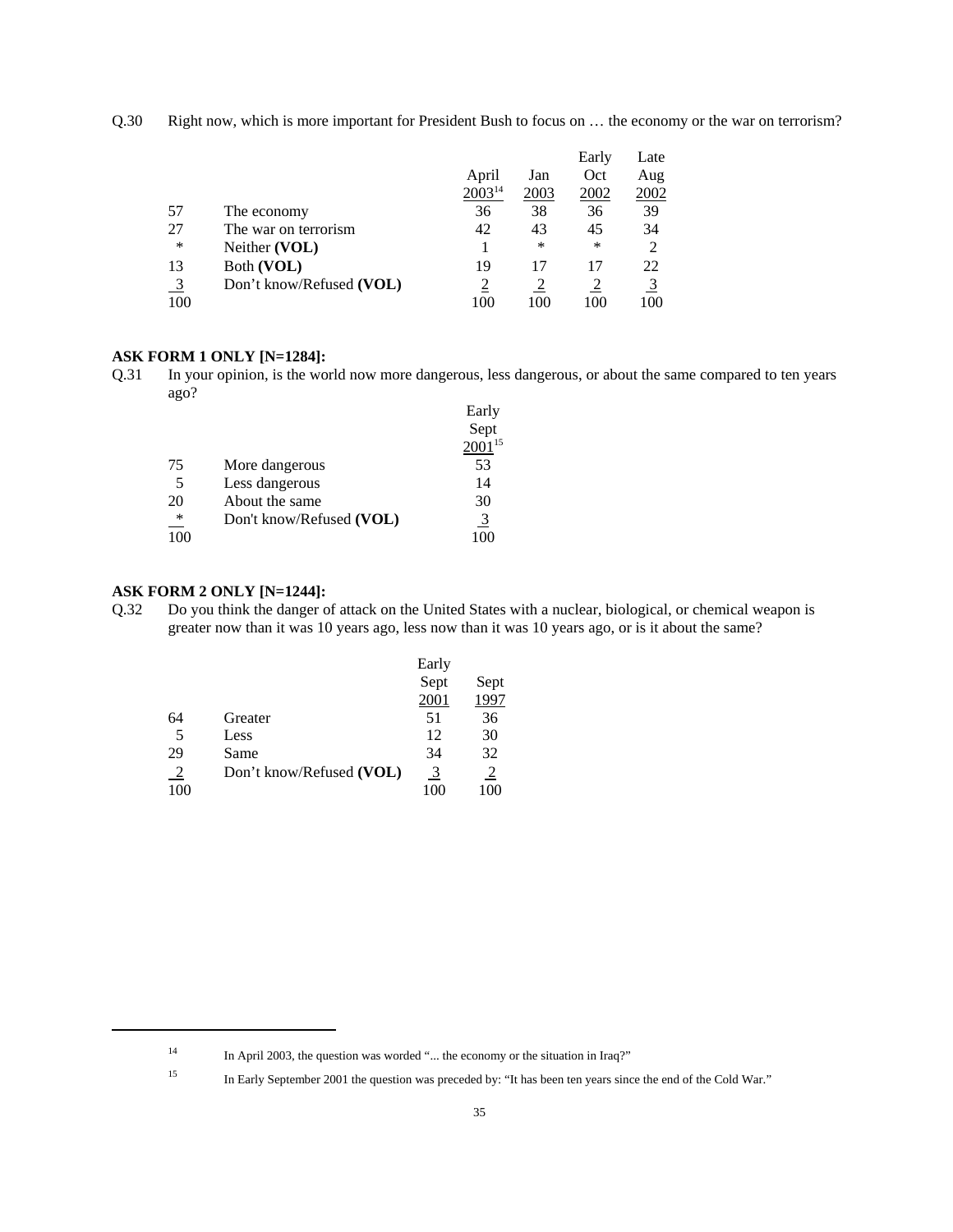Just a few questions about the war on terrorism...

Q.33 In general, how well do you think the U.S. government is doing in reducing the threat of terrorism? **[READ]** 

|     |                          | RVs        |                |            |             |                |
|-----|--------------------------|------------|----------------|------------|-------------|----------------|
|     |                          | Early      |                | Early      | Oct         | Oct            |
|     |                          | <b>Nov</b> | June           | <b>Nov</b> | 15-21       | $10 - 14$      |
|     |                          | 2002       | 2002           | 2001       | <u>2001</u> | 2001           |
| 19  | Very well                | 15         | 16             | 35         | 38          | 48             |
| 56  | Fairly well              | 54         | 60             | 46         | 46          | 40             |
| 16  | Not too well, OR         | 19         | 16             | 9          | 9           | 6              |
|     | Not at all well          | 8          | $\overline{4}$ |            | 4           | $\overline{2}$ |
|     | Don't know/Refused (VOL) | 4          |                |            |             | 4              |
| 100 |                          | 100        | 100            | 100        | 100         | 100            |

Q.34 In order to curb terrorism in this country, do you think it will be necessary for the average person to give up some civil liberties, or not? Mid-

|             |                              |      |      | <b>M10-</b> |       |       |            |
|-------------|------------------------------|------|------|-------------|-------|-------|------------|
|             |                              | June | Jan  | Sept        | April | March | L.A. Times |
|             |                              | 2002 | 2002 | 2001        | 1997  | 1996  | April 1995 |
| 44          | Yes, it will be necessary    | 49   | 55   | 55          | 29    | 30    | 49         |
| 50          | No, it will not be necessary | 45   | 39   | 35          | 62    | 65    | 43         |
| $6^{\circ}$ | Don't know/Refused (VOL)     | O    | O    | 10          |       |       |            |
| 100         |                              | 100  | 100  | 100         | 100   | 100   | 100        |

Q.35 To curb terrorism, would you favor or oppose requiring that all citizens carry a national identity card at all times to show to a police officer on request?

|     |                    | Late | Mid- |
|-----|--------------------|------|------|
|     |                    | Aug  | Sept |
|     |                    | 2002 | 2001 |
| 56  | Favor              | 59   | 70   |
| 40  | Oppose             | 38   | 26   |
|     | Don't know/Refused | 3    | 4    |
| 100 |                    | 100  | 100  |

Q.36 How worried are you that there will soon be another terrorist attack in the United States? **[READ]**

|     |                      |           |      |      |      | Early Late |                  |             |                  |     | Oct                 | Oct         | Early |
|-----|----------------------|-----------|------|------|------|------------|------------------|-------------|------------------|-----|---------------------|-------------|-------|
|     |                      | March Feb |      | Jan  | Dec  |            | Oct Aug June     |             | Jan              |     | Dec 15-21 10-14 Oct |             |       |
|     |                      | 2003      | 2003 | 2003 | 2002 |            | <u>2002</u> 2002 | <u>2002</u> | <u>2002</u> 2001 |     | 2001                | <u>2001</u> | 2001  |
| 13  | Very worried         | 22        | 34   | 18   | 31   | 20         | 16               | 32          | 20               | 13  | 29                  | 27          | 28    |
| 45  | Somewhat worried     | 42        | 41   | 50   | 42   | 46         | 46               | 44          | 42               | 39  | 42                  | 40          | 45    |
| 29  | Not too worried      | 20        | 17   | 23   | 18   | 22         | 25               | 17          | 28               | 27  | 18                  | 19          | 15    |
| 12  | Not at all worried   | 14        |      | 8    | 8    | 11         | 12               |             | 9                | 19  | 10                  | 12          |       |
|     | Don't know/Refused 2 |           |      |      |      |            | -1               | $\ast$      |                  |     |                     |             |       |
| 100 |                      | 100       | 100  | 100  | 100  | 100        | 100              | 100         | 100              | 100 | 100                 |             | 100   |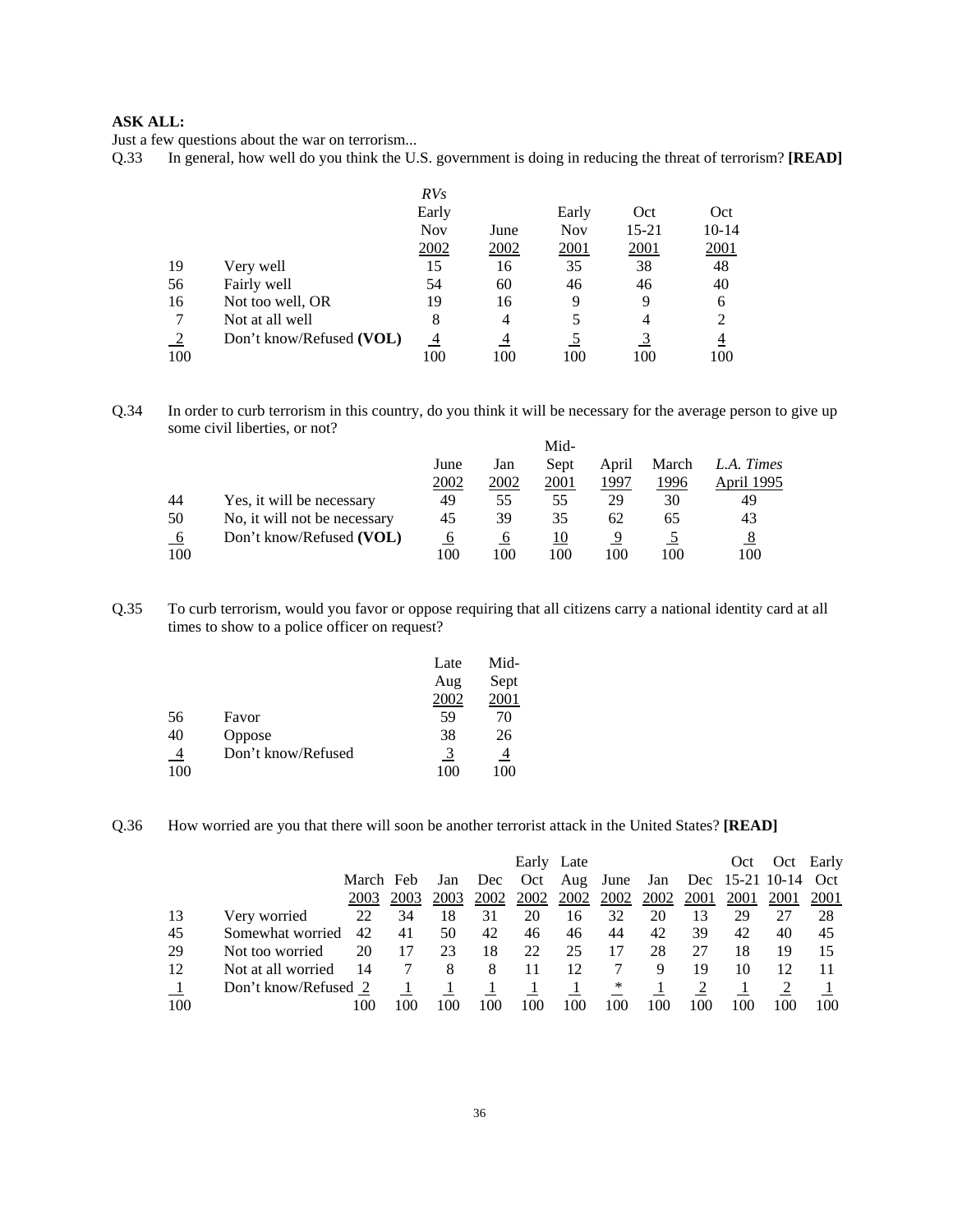Q.37 Do you use a computer at your workplace, at school, at home or anywhere else on at least an occasional basis?

# **IF "1, YES" (USE A COMPUTER) IN Q.37, ASK:**

Q.38 Do you ever go online to access the Internet or World Wide Web or to send and receive email?

|                           | <b>Based on Total Respondents:</b> |                           |                          |     |                           |           |  |  |
|---------------------------|------------------------------------|---------------------------|--------------------------|-----|---------------------------|-----------|--|--|
|                           |                                    | Computer User             |                          |     | Goes Online               |           |  |  |
|                           | <u>Yes</u>                         | $\underline{\mathrm{No}}$ | DK/Ref                   | Yes | $\underline{\mathrm{No}}$ | DK/Ref    |  |  |
| August, 2003              | 77                                 | 23                        | $* = 100$                | 67  | 33                        | $* = 100$ |  |  |
| Mid-July, 2003            | 75                                 | 25                        | $* = 100$                | 65  | 35                        | $* = 100$ |  |  |
| January, 2003             | 76                                 | 24                        | $0=100$                  | 67  | 33                        | $* = 100$ |  |  |
| December, 2002            | 76                                 | 24                        | $* = 100$                | 67  | 33                        | $* = 100$ |  |  |
| Early October, 2002       | 75                                 | 25                        | $* = 100$                | 63  | 37                        | $* = 100$ |  |  |
| August, 2002              | 78                                 | 22                        | $* = 100$                | 69  | 31                        | $* = 100$ |  |  |
| June, 2002                | 74                                 | 26                        | $* = 100$                | 66  | 34                        | $* = 100$ |  |  |
| May, 2002                 | 75                                 | 25                        | $* = 100$                | 66  | 34                        | $* = 100$ |  |  |
| April, 2002               | 71                                 | 29                        | $* = 100$                | 62  | 38                        | $0=100$   |  |  |
| February, 2002            | 71                                 | 29                        | $* = 100$                | 62  | 38                        | $0=100$   |  |  |
| January, 2002             | 73                                 | 27                        | $0=100$                  | 62  | 38                        | $0=100$   |  |  |
| Mid-November, 2001        | 73                                 | 27                        | $0=100$                  | 62  | 38                        | $0=100$   |  |  |
| Mid-September, 2001       | 72                                 | 28                        | $* = 100$                | 62  | 38                        | $* = 100$ |  |  |
| June, 2001                | 72                                 | 28                        | $* = 100$                | 62  | 38                        | $0=100$   |  |  |
| May, 2001                 | 75                                 | 25                        | $* = 100$                | 64  | 36                        | $0=100$   |  |  |
| April, 2001               | 72                                 | 28                        | $* = 100$                | 62  | 38                        | $0=100$   |  |  |
| February, 2001            | 72                                 | 28                        | $0=100$                  | 60  | 40                        | $* = 100$ |  |  |
| January, 2001             | 71                                 | 29                        | $* = 100$                | 61  | 39                        | $0=100$   |  |  |
| July, 2000                | 68                                 | 31                        | $1=100$                  | 55  | 45                        | $* = 100$ |  |  |
| June, 2000                | 68                                 | 31                        | $1=100$                  | 56  | 44                        | $* = 100$ |  |  |
| April, 2000               | 68                                 | 32                        | $* = 100$                | 54  | 46                        | $* = 100$ |  |  |
| March, 2000 <sup>16</sup> | 72                                 | 28                        | $0=100$                  | 61  | 39                        | $0=100$   |  |  |
| February, 2000            | 67                                 | 33                        | $* = 100$                | 52  | 48                        | $0=100$   |  |  |
| January, 2000             | 68                                 | 32                        | $* = 100$                | 52  | 48                        | $* = 100$ |  |  |
| December, 1999            | 67                                 | 33                        | $* = 100$                | 53  | 47                        | $0=100$   |  |  |
| October, 1999             | 67                                 | 33                        | $* = 100$                | 50  | 50                        | $0=100$   |  |  |
| Late September, 1999      | 68                                 | 32                        | $* = 100$                | 52  | 48                        | $* = 100$ |  |  |
| September, 1999           | 70                                 | 30                        | $* = 100$                | 53  | 47                        | $0=100$   |  |  |
| <b>August, 1999</b>       | 67                                 | 33                        | $* = 100$                | 52  | 48                        | $0=100$   |  |  |
| July, 1999                | 68                                 | 32                        | $* = 100$                | 49  | 51                        | $0=100$   |  |  |
| June, 1999                | 64                                 | 35                        | $1=100$                  | 50  | 50                        | $* = 100$ |  |  |
| May, 1999                 | 66                                 | 33                        | $1=100$                  | 48  | 52                        | $0=100$   |  |  |
| April, 1999               | 71                                 | 29                        | $* = 100$                | 51  | 49                        | $* = 100$ |  |  |
| March, 1999               | 68                                 | 32                        | $* = 100$                | 49  | 51                        | $* = 100$ |  |  |
| February, 1999            | 68                                 | 32                        | $* = 100$                | 49  | 51                        | $* = 100$ |  |  |
| January, 1999             | 69                                 | 31                        | $* = 100$                | 47  | 53                        | $* = 100$ |  |  |
| Early December, 1998      | 64                                 | 36                        | $* = 100$                | 42  | 58                        | $0=100$   |  |  |
| November, 1998            | $\overline{a}$                     | $-$                       | $\overline{\phantom{a}}$ | 37  | 63                        | $* = 100$ |  |  |
| Early September, 1998     | 64                                 | 36                        | $* = 100$                | 42  | 58                        | $* = 100$ |  |  |
| Late August, 1998         | 66                                 | 34                        | $0=100$                  | 43  | 57                        | $* = 100$ |  |  |
| Early August, 1998        | 66                                 | 34                        | $* = 100$                | 41  | 59                        | $* = 100$ |  |  |
| April, 1998               | 61                                 | 39                        | $* = 100$                | 36  | 64                        | $0=100$   |  |  |

<sup>16</sup> In March 2000, "or anywhere else" was added to the question wording.